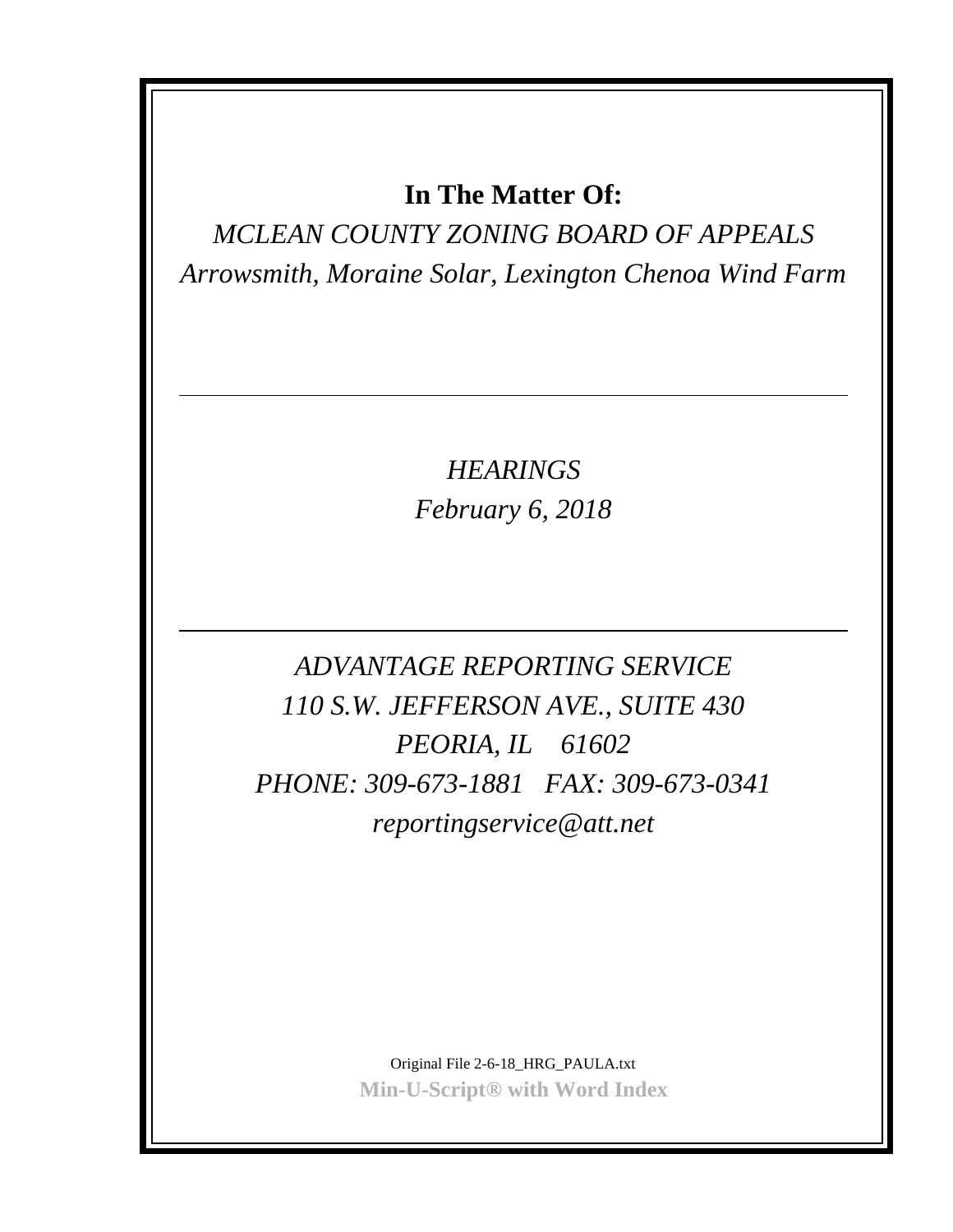#### **HEARINGS February 6, 2018**

### **MCLEAN COUNTY ZONING BOARD OF APPEALS Arrowsmith, Moraine Solar, Lexington Chenoa Wind Farm**

|    |                                                                                             |    |                                                         | Page 3   |
|----|---------------------------------------------------------------------------------------------|----|---------------------------------------------------------|----------|
| 1  |                                                                                             | 1  | INDEX                                                   |          |
| 2  | IN THE MATTER OF:<br>MCLEAN COUNTY ZONING BOARD OF APPEALS                                  | 2  |                                                         |          |
| 3  |                                                                                             | 3  | SU-18-03 Staff Report                                   | 6        |
| 4  |                                                                                             | 4  |                                                         |          |
| 5  |                                                                                             | 5  | Presentation by Mr. Streicker                           | 14       |
| 6  | ARROWSMITH I, LLC                                                                           | 6. | Presentation by Mr. Novack<br>Questions by the Board    | 17<br>29 |
| 7  | ARROWSMITH II, LLC                                                                          | 7  | Questions by Ms. Ziegler<br>Questions by Ms. Winterland | 61<br>67 |
| 8  | MORAINE SOLAR, LLC                                                                          | 8  |                                                         |          |
| 9  | LEXINGTON CHENOA WIND FARM, LLC                                                             | 9  |                                                         |          |
| 10 |                                                                                             | 10 |                                                         | 72       |
| 11 |                                                                                             | 11 | SU-18-04 Staff Report<br>SU-18-05 Staff Report          | 74<br>78 |
| 12 | FEBRUARY 6, 2018                                                                            | 12 | SU-18-02 Staff Report                                   |          |
| 13 | BLOOMINGTON, ILLINOIS                                                                       | 13 |                                                         |          |
|    |                                                                                             |    |                                                         |          |
| 14 | TRANSCRIPT OF PROCEEDINGS had at the                                                        | 14 |                                                         |          |
| 15 | hearing of the above-entitled cause, taken before                                           | 15 |                                                         |          |
| 16 | Paula A. Morsch, C.S.R. License No. 84-002965, a                                            | 16 |                                                         |          |
| 17 | Certified Shorthand Reporter in the State of                                                | 17 |                                                         |          |
| 18 | Illinois, on the 6th day of February, 2018, at the                                          | 18 |                                                         |          |
| 19 | hour of 8:00 p.m. to 10:10 p.m., at 115 E.                                                  | 19 |                                                         |          |
| 20 | Washington Street, McLean County Government Center,                                         | 20 |                                                         |          |
| 21 | Room 400, in the City of Bloomington, County of                                             | 21 |                                                         |          |
| 22 | McLean, State of Illinois.                                                                  | 22 |                                                         |          |
| 23 |                                                                                             | 23 |                                                         |          |
|    |                                                                                             |    |                                                         |          |
|    | Page 2                                                                                      |    |                                                         | Page 4   |
| 1  | MCLEAN COUNTY ZONING BOARD OF APPEALS                                                       | 1  | MR. KURITZ: I'd like to make a                          |          |
| 2  | <b>MEETING</b>                                                                              |    | 2 motion that we appoint Julia Turner the Acting        |          |
| 3  |                                                                                             |    | 3 Chairman.                                             |          |
| 4  |                                                                                             | 4  | MR. DEAN: I'll second that.                             |          |
| 5  | TUESDAY, FEBRUARY 6, 2018                                                                   | 5  | MR. DICK: We'll do a roll call on                       |          |
| 6  | $8:00$ $P.M.$                                                                               | 6  | that. Mark Judd?                                        |          |
| 7  | at                                                                                          | 7  | MR. JUDD: Yes.                                          |          |
| 8  |                                                                                             | 8  | MR. DICK: Brian Bangert?                                |          |
| 9  | MCLEAN COUNTY GOVERNMENT CENTER                                                             | 9  | MR. BANGERT: Yes.                                       |          |
| 10 | 115 E. Washington Street                                                                    | 10 | MR. DICK: Michael Kuritz?                               |          |
| 11 | Bloomington, Illinois                                                                       | 11 | MR. KURITZ: Yes.                                        |          |
| 12 | Case Nos. SU-18-03; SU-18-04, SU-18-05, SU-18-02                                            | 12 | MR. DICK: Rick Dean?                                    |          |
| 13 |                                                                                             | 13 | MR. DEAN: Yes.                                          |          |
| 14 | BOARD MEMBERS PRESENT:                                                                      | 14 | MR. DICK: Julia Turner?                                 |          |
| 15 | Julia Turner, Chairwoman                                                                    | 15 | MS. TURNER: I guess so, yes.                            |          |
| 16 | Mark Judd<br>Michael Kuritz                                                                 | 16 | MR. DICK: Jim Finnegan, he's                            |          |
| 17 | Rick Dean<br>Brian Bangert                                                                  |    | 17 recused. Chris Carlton?                              |          |
| 18 | Chris Carlton<br>Mary Beth Taylor                                                           | 18 | MS. CARLTON: Yes.                                       |          |
| 19 |                                                                                             | 19 | MR. DICK: Mary Beth Taylor?                             |          |
| 20 | ALSO PRESENT:                                                                               | 20 | MS. TAYLOR: Yes.                                        |          |
| 21 | Philip Dick, Director of Building & Zoning                                                  | 21 | CHAIRWOMAN TURNER: Okay. With                           |          |
| 22 | Samantha Walley, Esq, Assistant State's Attorney<br>Luke Hohulin, Assistant County Engineer |    | <b>22 that</b> --                                       |          |
| 23 |                                                                                             | 23 | MR. DICK: Can we do a roll call                         |          |
|    |                                                                                             |    |                                                         |          |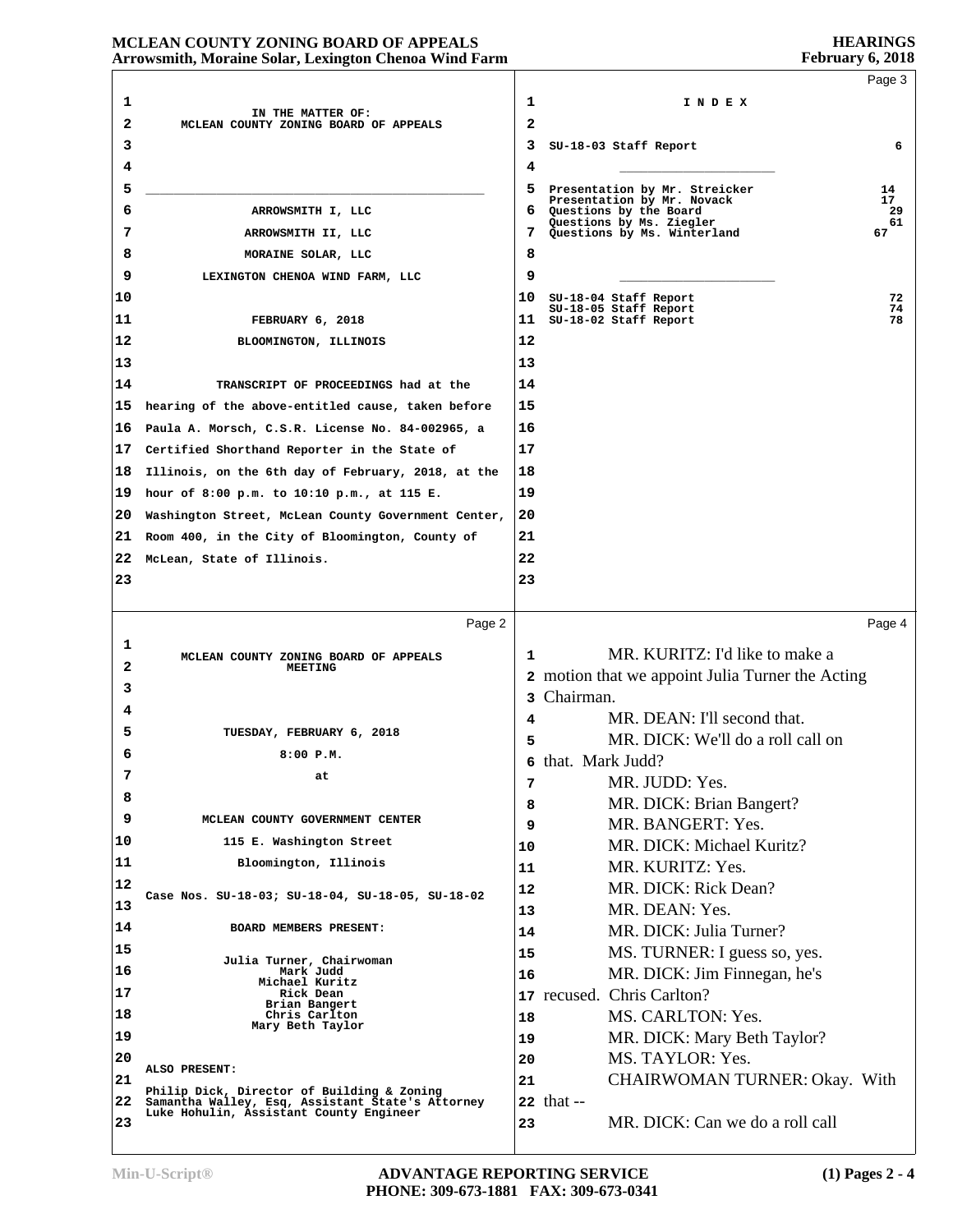|    | Page 5                                                    |    | Page 7                                                    |  |
|----|-----------------------------------------------------------|----|-----------------------------------------------------------|--|
|    | 1 then, too, to make sure that we did that? That          |    | 1 Agriculture District in Arrowsmith Township and a       |  |
|    | 2 wasn't really a roll call. That was an election.        |    | 2 communication from the Soil and Water Conservation      |  |
| 3  | CHAIRWOMAN TURNER: Oh, okay.                              |    | 3 District indicating it did a soil evaluation of the     |  |
| 4  | MR. DICK: I'll do a roll call.                            |    | 4 property and the Land Evaluation and Site Assessment    |  |
| 5  | CHAIRWOMAN TURNER: Okay. Do a roll                        |    | 5 was also completed for this property, a                 |  |
|    | 6 call.                                                   |    | 6 communication from the Illinois Department of           |  |
| 7  | MR. DICK: Roll call is Mark Judd.                         |    | 7 Natural Resources indicating that there are likely      |  |
| 8  | MR. BANGERT: Yes.                                         |    | 8 no -- let's see here. It concluded that adverse         |  |
| 9  | MR. DICK: Brian Bangert.                                  |    | <b>9</b> effects are unlikely; therefore, consultation is |  |
| 10 | MR. BANGERT: Here.                                        |    | 10 terminated for the endangered species.                 |  |
| 11 | MR. DICK: Michael Kuritz.                                 | 11 | Here is a site plan of the property. The                  |  |
| 12 | MR. KURITZ: Here.                                         |    | 12 owner of this property lives in this house here and    |  |
| 13 | MR. DICK: Rick Dean.                                      |    | 13 there's a farm dwelling across the street and these    |  |
| 14 | MR. DEAN: Here.                                           |    | 14 transformers are located away from both of them, and   |  |
| 15 | MR. DICK: Julia Turner.                                   |    | 15 the site plan meets the requirements of our            |  |
| 16 | <b>CHAIRWOMAN TURNER: Here.</b>                           |    | 16 ordinance. This is the remainder of their              |  |
| 17 | MR. DICK: Craig Zimmerman. Jim                            |    | 17 application which they have for the other cases as     |  |
|    | 18 Finnegan. Chris Carlton.                               |    | 18 well and I'll pass that.                               |  |
| 19 | MS. CARLTON: Here.                                        | 19 | I have aerial site photos of the property                 |  |
| 20 | MR. DICK: Mary Beth Taylor.                               |    | 20 to show at this time. It's the property outlined in    |  |
| 21 | MS. TAYLOR: Here.                                         |    | 21 red here where this solar farm is to be located.       |  |
| 22 | CHAIRWOMAN TURNER: Okay. And it                           |    | 22 This is facing northeast at the southwest corner of    |  |
|    | 23 looks like we have the people for case SU-18-03        |    | 23 the property where this solar farm will be located,    |  |
|    |                                                           |    |                                                           |  |
|    | Page 6                                                    |    | Page 8                                                    |  |
|    | 1 forward, is that correct, Arrowsmith Solar?             |    | 1 and this is facing east along the public road there     |  |
| 2  | MR. STREICKER: That's correct.                            |    | 2 and facing north where the applicant, where the         |  |
| 3  | CHAIRWOMAN TURNER: And with I'll                          |    | 3 owner of the property has his farm residence, and       |  |
|    | 4 have staff bring forward the case.                      |    | 4 this is facing west. This is at the east, the           |  |
| 5  | MR. DICK: This is case number                             |    | 5 southeast corner where the solar farm is going to be    |  |
| 6  | SU-18-03 application of Arrowsmith I Solar, LLC, by       | 6  | located facing northwest. This is the farm dwelling       |  |
|    | 7 Cypress Creek Renewables for a special use to allow     |    | 7 located across the street from where this solar farm    |  |
|    | 8 a Solar Power Generating Facility in the Agriculture    |    | 8 will be located. Again the aerial photo.                |  |
|    | <b>9</b> District on property in the southwest quarter of | 9  | And I'll deliver a staff report. The                      |  |
|    | 10 Section 14, Township 23 North, Range 5 East of the     |    | 10 staff reports for this case are similar to the other   |  |
|    | 11 3rd principal meridian located in Arrowsmith           |    | 11 two cases and the applicant has a Power Point          |  |
|    | 12 Township immediately north of 1100 North Road          |    | 12 presentation that they will present for this case      |  |
|    | 13 approximately 2/5ths of a mile east of 3400 East       |    | 13 but it will reflect, affect the other cases as well.   |  |
|    | 14 Road.                                                  | 14 | The property is relatively flat and drains                |  |
| 15 | Public notice of this hearing was                         |    | 15 to the south. It's in crop production at this time     |  |
|    | 16 published in the Pantagraph on January 20, 2018, as    | 16 | and the public road is oil and chip, 17 feet in           |  |
|    | 17 provided by law. All the other required                |    | 17 width. The surrounding zoning is Agriculture           |  |
|    | 18 notifications have been made and the applicant has     | 18 | District on all sides. The surrounding land use to        |  |
|    | 19 paid the publication cost.                             |    | 19 the north and east is in crop production and to the    |  |
| 20 | As the first exhibit I'd like to pass the                 |    | 20 south is crop production and a farm dwelling and to    |  |
|    | 21 application and a plat map showing where this          |    | 21 the west is crop production and a single family        |  |
|    | 22 property is located in Arrowsmith Township and a       |    | 22 dwelling.                                              |  |
|    |                                                           |    |                                                           |  |
|    | 23 zoning map showing that this property is in the        | 23 | The property has a soil score of 89.6                     |  |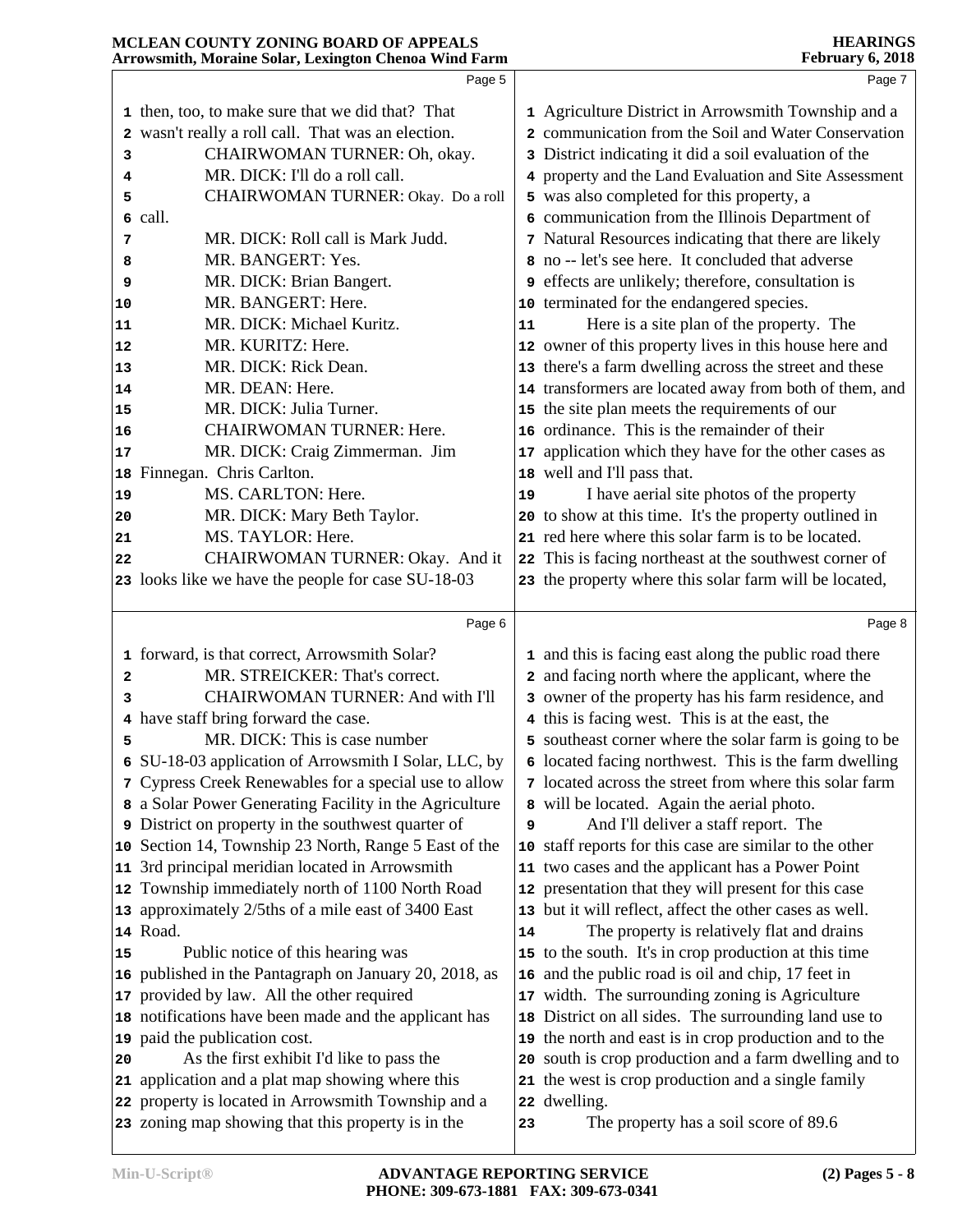| MCLEAN COUNTY ZONING BOARD OF APPEALS<br>Arrowsmith, Moraine Solar, Lexington Chenoa Wind Farm |                                                         |    | <b>HEARINGS</b><br>February 6, 2018                          |
|------------------------------------------------------------------------------------------------|---------------------------------------------------------|----|--------------------------------------------------------------|
|                                                                                                | Page 9                                                  |    | Page 11                                                      |
|                                                                                                | 1 points out of 100 and a site assessment of 169        |    | 1 has been no communication submitted from the               |
|                                                                                                | 2 points out of 200, and this is for Land Evaluation    |    | 2 Illinois Historic Preservation Agency.                     |
|                                                                                                | 3 and Site Assessment, giving it a total score of       | 3  | B, the proposed special use will not be                      |
|                                                                                                | 4 258.6 points out of 300. A LESA report score of 230   |    | 4 injurious to the use and enjoyment of other property       |
|                                                                                                | 5 points and above means that the property is of high   |    | 5 in the immediate vicinity for purposes already             |
|                                                                                                | 6 value for agricultural land protection.               |    | 6 permitted or substantially diminish property values        |
| 7                                                                                              | The staff analysis of this application is               |    | 7 in the immediate area. This standard is met.               |
|                                                                                                | 8 as follows: A, the proposed special use will not be   |    | 8 Nearby property that is currently in crop production       |
| 9                                                                                              | detrimental to or endanger the health, safety,          |    | 9 will continue to be desirable for such use. One            |
| 10                                                                                             | morals, comfort, or welfare of the public. This         |    | 10 farm dwelling and one single family dwelling nearby       |
| 11                                                                                             | standard is met. The applicant proposes to              |    | 11 will not be significantly impacted by the proposed        |
| 12                                                                                             | establish a two megawatt solar power generating         |    | 12 solar power generating facility.                          |
| 13                                                                                             | facility on this property which will meet all the       | 13 | The proposed special use will not impede                     |
| 14                                                                                             | county setback requirements and use standards for a     |    | 14 the orderly development of the surrounding property       |
| 15                                                                                             | solar power generating facility.                        |    | 15 for use as permitted in the district. This standard       |
| 16                                                                                             | The application indicates that this                     |    | 16 is met. Nearby property that is currently in crop         |
| 17                                                                                             | facility will contain rows of photovoltaic cell         |    | 17 production will continue to be desirable for such         |
| 18                                                                                             | panels mounted on posts set in the ground. These        |    | 18 use. One farm dwelling and one single family              |
| 19                                                                                             | rows of panels are referred to as solar rays,           | 19 | dwelling nearby will not be significantly impacted           |
| 20                                                                                             | arrays. Cypress Creek Renewables will mount the         | 20 | by the proposed solar power generating facility.             |
| 21                                                                                             | solar arrays in one of two ways, on a fixed tilt or     | 21 | Adequate utilities, access roads, drainage                   |
|                                                                                                | 22 on a tracking system, which allows them to follow    |    | 22 or other necessary facilities have been or will be        |
|                                                                                                | 23 the sun throughout the day if they're on a tracking  |    | 23 provided, and this standard is met. The property          |
|                                                                                                | Page 10                                                 |    | Page 12                                                      |
|                                                                                                | 1 system. After site specifics and design components    |    | 1 has approximately 950 feet of frontage on the north        |
|                                                                                                | 2 are fully developed for the solar farm, Cypress       |    | 2 side of 1100 North Road. The Saybrook-Arrowsmith           |
|                                                                                                | 3 Creek will develop -- will determine which system is  |    | 3 Fire District will provide fire protection for the         |
|                                                                                                | 4 more appropriate for this site. The solar arrays      |    | 4 subject property and pre-development drainage              |
|                                                                                                | 5 will be designed with an anti-reflective coating.     |    | 5 patterns will be retained as much as possible. The         |
| 6                                                                                              | The basic components of solar energy                    | 6  | applicant will provide certified plans for storm             |
|                                                                                                | 7 facilities include the PV panels, inverters,          |    | 7 water detention or retention before a permit is            |
|                                                                                                | 8 combiner boxes, transformers, wires and conductor     |    | 8 issued for the proposed solar power generating             |
|                                                                                                | 9 cables, structural racking systems for PV modules     |    | <b>9</b> facility. The applicant will need to have all field |
| 10                                                                                             | and perimeter fencing. Solar electricity production     |    | 10 tile damaged in the construction process repaired by      |
|                                                                                                | 11 includes the following five components; electrical   |    | 11 a competent contractor with experience in such            |
| 12                                                                                             | power generation, a combination box, an inverter and    |    | 12 repair during the life of the solar farm.                 |
|                                                                                                | 13 transformer and utility transmission, and they're    | 13 | E, adequate measures have been or will be                    |
|                                                                                                | 14 defined in this report.                              |    | 14 taken to provide ingress and egress so designed to        |
| 15                                                                                             | The applicant also -- the applicant                     |    | 15 minimize congestion in the public streets. This           |
|                                                                                                | 16 indicates that the solar arrays will be a maximum of |    | 16 standard is met. It appears that safe site distance       |
| 17                                                                                             | 12 feet in height but on average will be eight to       |    | 17 can be provided at the proposed entrance. The             |
| 18                                                                                             | nine feet in height. The applicant submitted a          |    | 18 applicant will need to obtain an entrance permit          |
| 19                                                                                             | communication from the Illinois Department of           |    | 19 from the Arrowsmith Township Road Commissioner.           |
| 20                                                                                             | Natural Resources identifying protected resources       | 20 | F, the establishment, maintenance, and                       |
| 21                                                                                             | that may be in the vicinity of the proposed action.     |    | 21 operation of the special use will be in conformance       |
| 22                                                                                             | They have evaluated that the information provided       |    | 22 with the intent of the district for which the             |
|                                                                                                |                                                         |    |                                                              |
|                                                                                                | 23 concluded that adverse effects are unlikely. There   |    | 23 special use is proposed to be located, and this           |
|                                                                                                |                                                         |    |                                                              |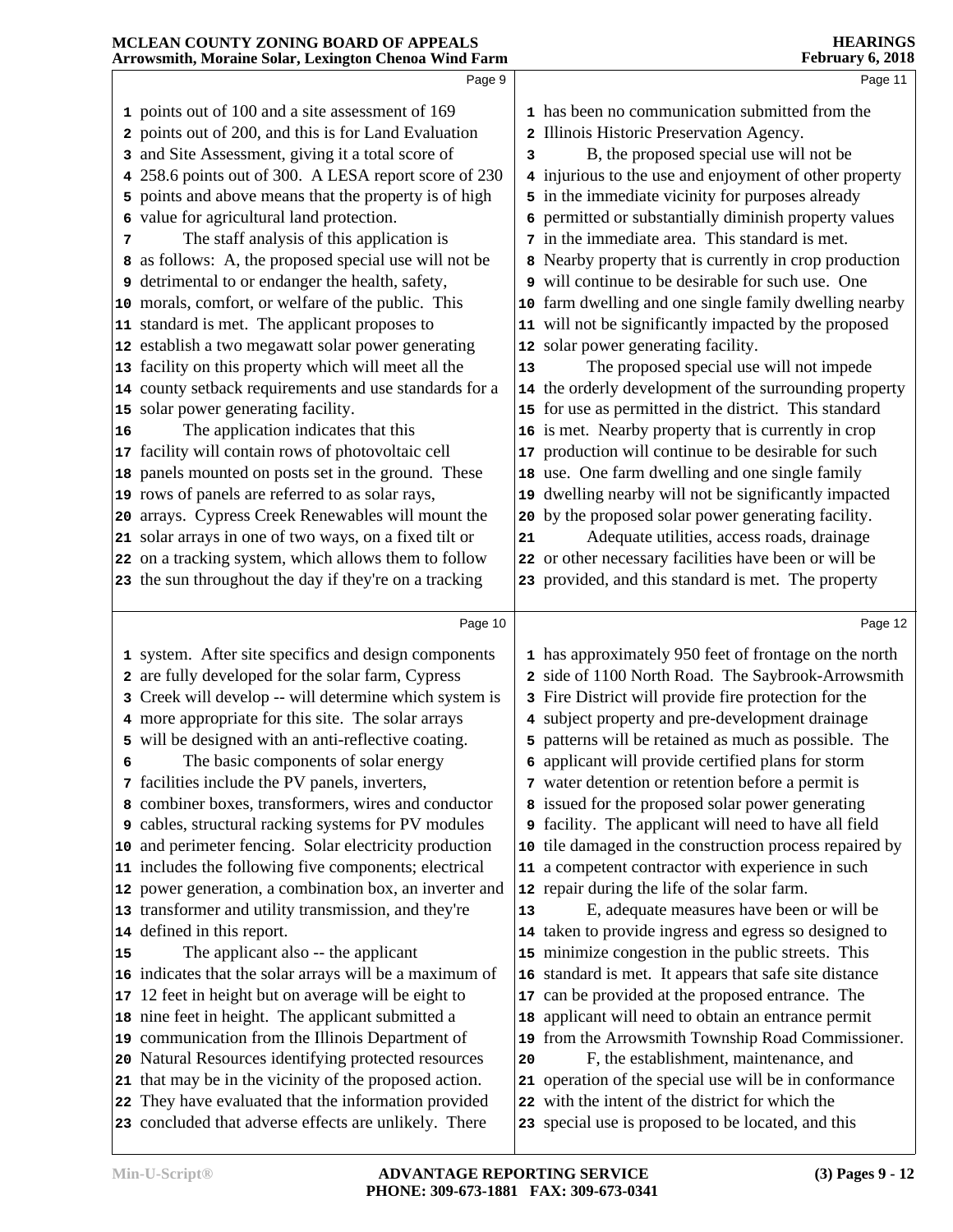| Page 15<br>1 standards for a solar power generating facility.<br>CHAIRWOMAN TURNER: Okay. Are all of<br>4 you going to talk through or is one of you going to |
|---------------------------------------------------------------------------------------------------------------------------------------------------------------|
|                                                                                                                                                               |
|                                                                                                                                                               |
|                                                                                                                                                               |
|                                                                                                                                                               |
|                                                                                                                                                               |
|                                                                                                                                                               |
| MR. STREICKER: Potentially I thought                                                                                                                          |
|                                                                                                                                                               |
| CHAIRWOMAN TURNER: That's great.                                                                                                                              |
| MR. STREICKER: Good evening. Thank                                                                                                                            |
|                                                                                                                                                               |
| CHAIRWOMAN TURNER: Let me affirm or                                                                                                                           |
|                                                                                                                                                               |
|                                                                                                                                                               |
| CHAIRWOMAN TURNER: Give us your                                                                                                                               |
|                                                                                                                                                               |
| MR. STREICKER: My name is David                                                                                                                               |
| Streicker. That's S-T-R-E-I-C-K-E-R. My address is                                                                                                            |
| 150 North Riverside Plaza in Chicago, Illinois.                                                                                                               |
| Thank you to the members of the board, counsel, and                                                                                                           |
| 20 staff for hearing about the Arrowsmith I project                                                                                                           |
| 21 this evening. Just by way of introduction, to my                                                                                                           |
| 22 left is Scott Novack from Cypress. He's one of the                                                                                                         |
| 23 representatives from the developer here to talk                                                                                                            |
| Page 16                                                                                                                                                       |
| 1 about the solar process and how the arrays work and                                                                                                         |
| 2 what type of a project we're planning in Arrowsmith                                                                                                         |
| 3 Township. To his left is Andrew Lines. Andrew is                                                                                                            |
| 4 one of our valuation experts in case board members                                                                                                          |
| 5 had questions along those lines, and then our                                                                                                               |
| 6 project engineer, Dan Veriotti, is to his left and                                                                                                          |
| 7 he's the one that's helping with site layout, et                                                                                                            |
| 8 cetera. Also Mr. Sandage, our property owner, is                                                                                                            |
|                                                                                                                                                               |
| But specifically with regard to Arrowsmith                                                                                                                    |
| 11 I and the other two community scale solar projects                                                                                                         |
| 12 that we're here to present on tonight, we're very                                                                                                          |
| 13 excited to talk about these projects with you. We                                                                                                          |
| 14 think that solar would be a perfect accent to the                                                                                                          |
| 15 wind farms that you saw in the area. We hope to                                                                                                            |
| 16 continue McLean County's trailblazing heritage into                                                                                                        |
| 17 renewable energy space. We believe this project                                                                                                            |
| 18 will not only, as staff mentioned, be a good steward                                                                                                       |
|                                                                                                                                                               |
|                                                                                                                                                               |
| 20 Illinois meet its renewable energy and economic                                                                                                            |
| 21 development goals that went along with that which we                                                                                                       |
| 22 will think will be a significant benefit to McLean                                                                                                         |
|                                                                                                                                                               |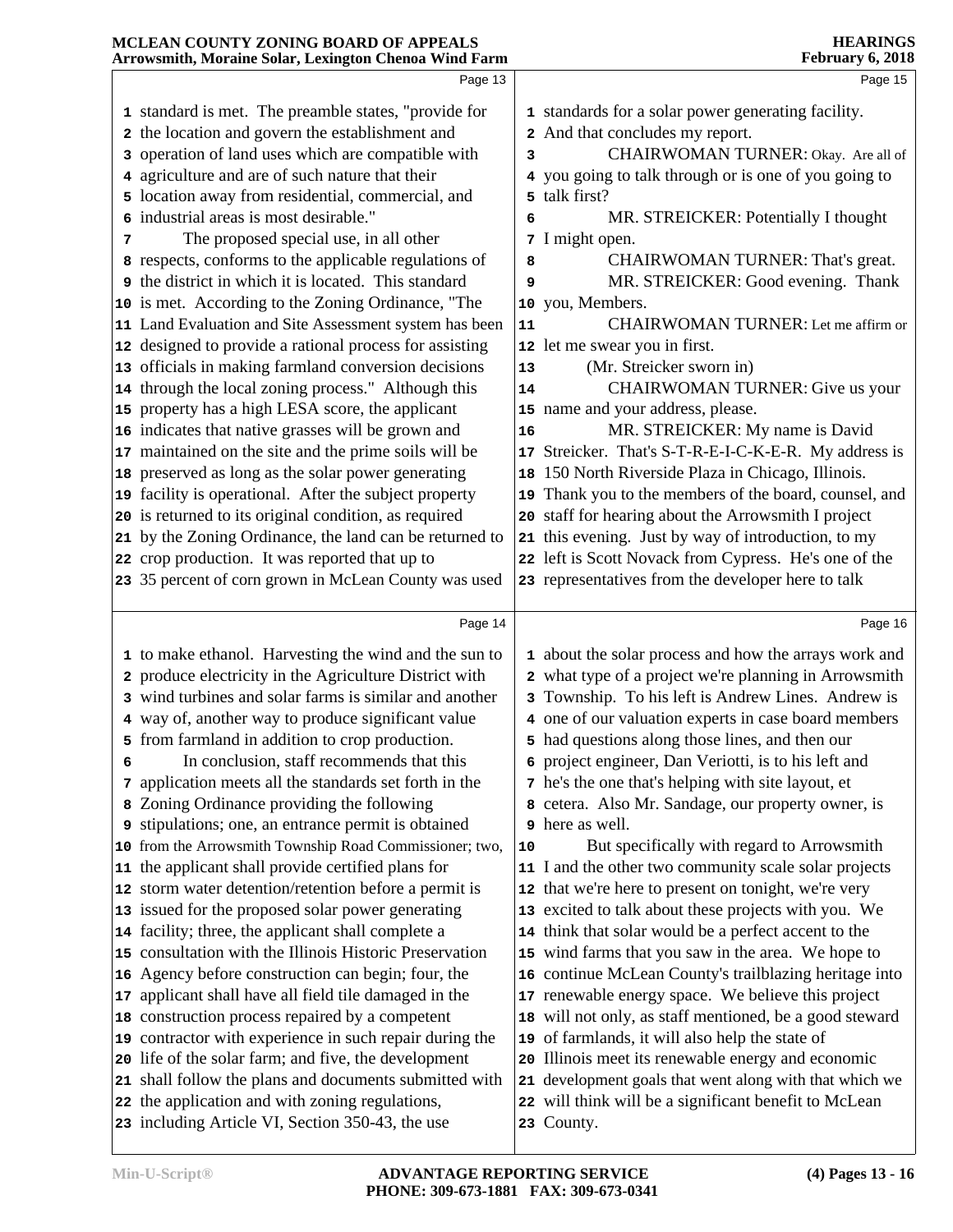|    | Page 17                                                   |    | Page 19                                                 |
|----|-----------------------------------------------------------|----|---------------------------------------------------------|
| 1  | We appreciate the staff's recommendation                  |    | 1 across the country that they were doing in their      |
|    | 2 with this project and that it's in conformance with     |    | 2 individual markets. We have a number of operational   |
|    | 3 not only the overall zoning code but the solar          |    | 3 projects right now that we manage, so we're a         |
|    | 4 specific provisions that have been acted, enacted by    |    | 4 development company but we also build, finance, and   |
|    | 5 McLean County. We also understand the stipulations      |    | 5 construct solar power plants and operate and          |
|    | 6 and do not have an issue with those.                    |    | 6 maintain them most importantly. So we have about      |
| 7  | What we would propose to do is take the                   |    | 7 1.5 gigawatts worth of solar farms that we're         |
|    | 8 board through a brief orientation on the solar          |    | 8 currently operating. We've developed as a company     |
|    | <b>9</b> electric generation process, the community scale |    | 9 2.2 gigawatts and these projects, just to give you    |
|    | 10 solar projects, what our layouts look like, and        |    | 10 an idea of scale, these projects we're talking about |
|    | 11 hopefully to leave you with the impression that our    |    | 11 right now are two megawatts each. A megawatt is a    |
|    | 12 solar projects, and specifically Arrowsmith I in       |    | 12 thousand -- or a gigawatt is a thousand megawatts.   |
|    | 13 this case, will be a very good neighbor. Hopefully     |    | 13 So you can move forward.                             |
|    | 14 you won't know we're there. We are going to have       | 14 | We're active pretty much all over the                   |
|    | 15 scheduled routine maintenance, but it will be          |    | 15 country. If there's a color on the map, that means   |
|    | 16 hopefully not overly burdensome on the road system     |    | 16 we're active in those states. Yellow represents      |
|    | 17 or the traffic patterns in the area, and also again    |    | 17 areas in which we have completed operating solar     |
|    | 18 we expect to have fairly significant construction      |    | 18 farms. Blue such as Illinois are states which we     |
|    | 19 spend in the area and then hopefully a lasting         |    | 19 are currently developing projects and expect to be   |
|    | 20 impact with a limited amount of local spending but,    |    | 20 under construction sometime in the next few years.   |
|    | 21 of course, property tax revenue as a legacy, along     | 21 | Just as from a big picture perspective,                 |
|    | 22 with the renewable energy generation. With that,       |    | 22 the solar industry is growing at really impressive   |
|    | 23 Scott, I'm going to introduce you.                     |    | 23 rates. One in 50 jobs back in 2016 were actually in  |
|    | Page 18                                                   |    | Page 20                                                 |
| 1  | CHAIRWOMAN TURNER: Before you get                         |    | 1 the solar industry of the new jobs that were added.   |
|    | 2 started, I need to swear you in also.                   |    | 2 There's over 260,000 solar workers and that number    |
| з  | (Mr. Novack sworn)                                        |    | 3 is climbing at about 25 percent per year. A lot of    |
| 4  | CHAIRWOMAN TURNER: Your name and                          |    | 4 what's driving that are just prices that are falling  |
|    | 5 your address?                                           |    | 5 significantly. Since 2010 prices have fallen          |
|    | MR. NOVACK: Scott Novack, that's                          |    | 6 70 percent, and that's not just panels. I'm talking   |
|    | 7 N-O-V-A-C-K. I'm at 18 South Michigan in Chicago,       |    | 7 about all components that you'd find on a solar farm  |
|    | 8 60603.                                                  |    | 8 as a whole have fallen by 70 percent since 2010, and  |
| 9  | CHAIRWOMAN TURNER: Go ahead.                              |    | <b>9</b> that's really fueling a lot of this growth.    |
| 10 | MR. NOVACK: What I thought I would                        | 10 | Just to really be clear, there's really                 |
|    | 11 do here, because we do have these three                |    | 11 two main types when you talk about solar energy.     |
|    | 12 applications, we have a presentation preloaded so      |    | 12 There's solar thermal we're not talking about.       |
|    | 13 I'll just talk a little bit while that gets put on     |    | 13 That's where you redirect sunlight with mirrors into |
|    | 14 the screen here, but I thought I'd talk just very      |    | 14 a central location, and then there's solar PV or     |
|    | 15 briefly about us, Cypress Creek, and then transition   |    | 15 photovoltaics, which is what we're talking about     |
|    | 16 into kind of an orientation into this particular       |    | 16 here, and that's what developers in general in       |
|    | 17 type of solar development. I'm going to have a few     |    | 17 Illinois you'll see being built here. That's the     |
|    | 18 site specific things to talk about as well.            |    | 18 opposite. The idea there is to soak in and absorb    |
| 19 | Cypress Creek was founded in 2014 by a                    |    | 19 the sunlight and then you create electricity from    |
|    | 20 pair of individuals who have over 20 years of          |    | 20 that sunlight. Then when you're talking about PV,    |
|    | 21 experience each in solar development across the        |    | 21 Phil did an excellent job in his staff report and    |
|    | 22 country. They basically came together with the         |    | 22 I'm just hoping to put a little pictures to words    |
|    | 23 formula to be able to replicate solar development      |    | 23 that he had talked about, but you have a fixed tilt  |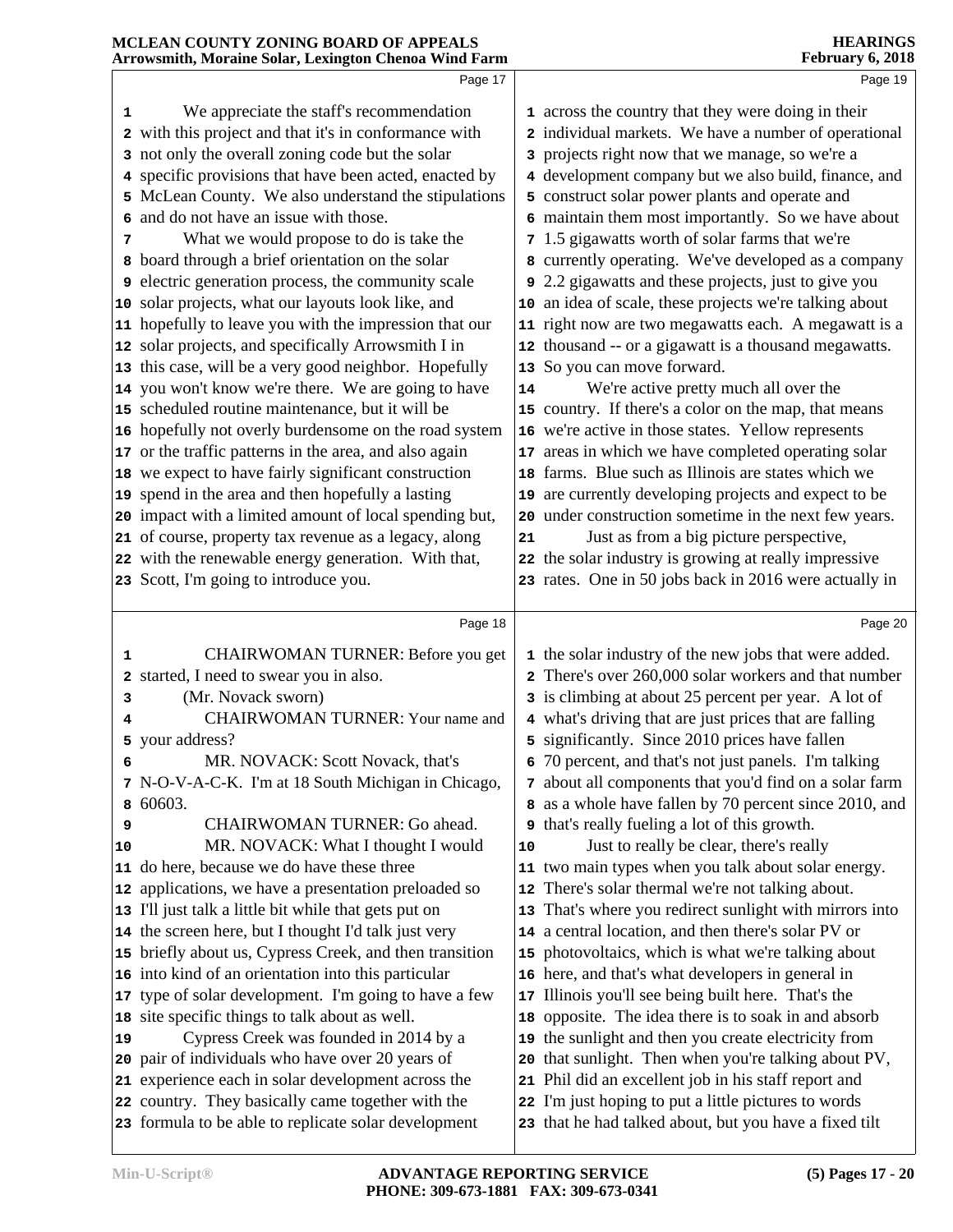## **MCLEAN COUNTY ZONING BOARD OF APPEALS Arrowsmith, Moraine Solar, Lexington Chenoa Wind Farm** Page 21 and then you have a single axis tracking, two different styles of how you actually rack the panels themselves. At this stage we haven't done final design on any of these solar farms and we really

- never do in the zoning process. That's reserved for **5**
- later when we're achieving a building permit.
- That's when we select which type of racking system
- we'll use. It's estimated that in this state we're
- likely to be using single axis tracking. It's just
- a way to achieve a little bit more yield, follow the
- sun throughout the day. And the way that these | 11
- things move are super slowly. You can't even -- you | 12 have to really have a lot of time on your hands to
- sit and watch and see one of these move.
- Essentially they face east in the morning. They're
- kind of flat over midday and then in the afternoon 16 they're facing west.
- Both types of these systems sit on steel
- posts that are driven about six to ten feet,
- 
- thought I'd show a few pictures here to give an idea
- of scale and sort of what these projects will look
- like. Here's an average height gentleman, so you
- depending on soil conditions, into the ground. I
- 
- 
- -

**HEARINGS February 6, 2018**

Page 23

- Page 22 can see this is about seven, eight feet to the top of those panels and under no scenario would it ever be higher than 12 feet, as Phil mentioned earlier. This is an idea of what the wiring looks like underneath each panel in a row, and this is kind of scaled back a little bit here. We show a couple other components of a solar farm such as an access This equipment you see in this picture, this is the inverter and transformer pair. Phil mentioned these. These are central, centrally located on each solar farm. They're the only equipment that do a few things. One, they're the only equipment on a solar farm that sits on any sort | 14 of concrete at all, and that concrete pad you're looking at when you combine those two is about the 16 size of a one-car garage, about 20 by 10. On a site 17 that has two megawatts like a 20-acre site that through those pieces of equipment. That's the equipment that's bringing it to the appropriate voltage and also converting it from DC to AC. It's also the only equipment that makes any sort of noise at all, and it's basically a fan that cools it. So midday if you're sitting right next to it you can hear it, but if you're 150 feet away, you can't hear it at all. Some other components, Phil had mentioned fencing and racking and cables and combiner boxes. A couple of pictures of the construction process. On the right we have a site that's been, the racking systems have all been installed that's waiting for panels to be assembled. On the left that shows the process of posts being driven into the ground. So the equipment that we're talking about, the scale here of this equipment is not very large. I like this photo because it gives an idea of what kind of equipment is needed on a site like this. As far as the agricultural impact is concerned, because of the limited concrete, really the permeable nature of the land is not being Page 24 altered much at all, which is really nice. Field tiles, of course, are found pretty much everywhere, especially in certain parts of the state like where we are at right now, and we recognize that and we're committed to, not only as a condition or a stipulation to this permit, but we're committed to locating them as to the best of our ability ahead of time before final design and then designing around them when possible and also, most importantly, if for whatever reason they are mislocated or we hit one by accident during the construction process, we will repair and replace as soon as we know of the damage that's been done. Here's a couple of pictures of our closest completed solar farms. We don't have any in Illinois yet. It's really a function of just the state kind of on the precipice now. Similar to what
	- happened with wind a decade ago, we're at that spot
- we're talking about here, Arrowsmith I, you would | 19 now with solar. So solar is taking off. Cypress as
- find two sets of each of those equipment centrally well as a few other, a number of other developers
	- have recognized the opportunity and they're here.
	- But our closest farms are in Indiana, similar
	- terrain. These are around the Terra Haute, kind of

located to the site.

 The reason we centrally locate it is for a number of reasons. One, all the power is cycling

road and a fence.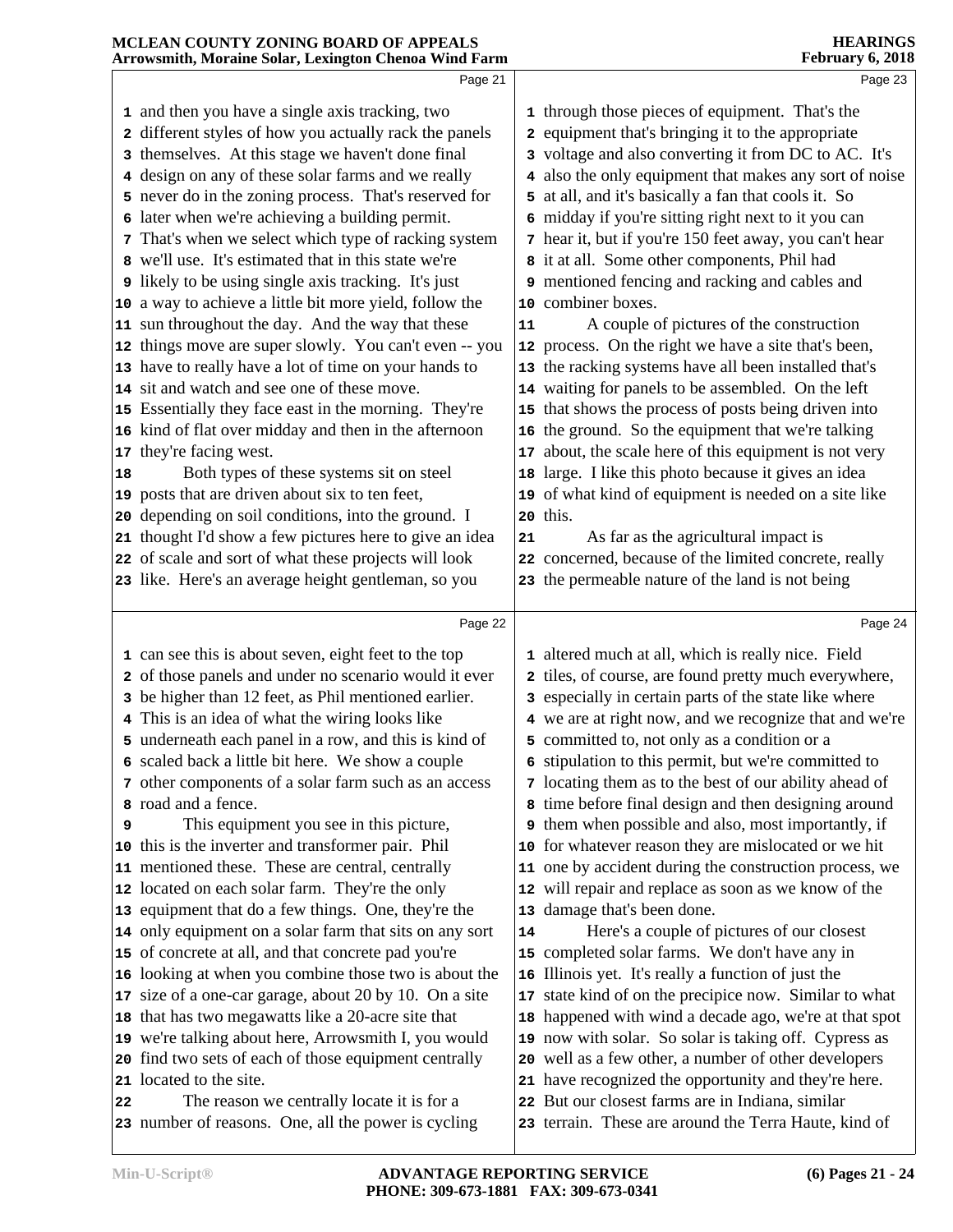|                            | MCLEAN COUNTY ZONING BOARD OF APPEALS<br>Arrowsmith, Moraine Solar, Lexington Chenoa Wind Farm |    | <b>HEARINGS</b><br><b>February 6, 2018</b>                                                                        |
|----------------------------|------------------------------------------------------------------------------------------------|----|-------------------------------------------------------------------------------------------------------------------|
|                            | Page 25                                                                                        |    | Page 27                                                                                                           |
|                            |                                                                                                |    |                                                                                                                   |
|                            | 1 west central Indiana. These are larger projects but                                          | 1  | I mentioned this earlier. Because of the                                                                          |
|                            | 2 I thought they'd still give a good idea kind of a                                            |    | 2 limited moving parts, there's really no sound                                                                   |
|                            | 3 scale. So you can picture almost half of what                                                |    | 3 either. Outside of 150 feet away from that inverter                                                             |
|                            | 4 you're looking at right now to be each individual                                            |    | 4 and transformer equipment, you can't detect any                                                                 |
|                            | 5 project. So if you're looking at Arrowsmith I and                                            |    | 5 noise at all. And the same applies for                                                                          |
|                            | 6 II together, it would have a similar look to this.                                           |    | 6 electromagnetic fields. You find them everywhere,                                                               |
|                            | 7 On the left is a drone photo. On the right is from                                           |    | 7 appliances in your home, overhead power lines.                                                                  |
|                            | 8 a street level. You can go to the next one.                                                  |    | 8 There's no like real strong sources on a solar farm.                                                            |
| 9                          | Same thing, different farm but same size,                                                      |    | <b>9</b> The equipment that makes the most of that is that                                                        |
| 10                         | also in Indiana in that Terra Haute region. I                                                  |    | 10 same inverter/transformer equipment, but                                                                       |
| 11                         | thought it would be nice to give a couple examples                                             |    | 11 conveniently outside of that 150-foot radius which                                                             |
| 12                         | of photos. I just want to highlight there's no                                                 |    | 12 is shown here in that white circle, you can't detect                                                           |
| 13                         | risks. Solar development, just like any other power                                            |    | 13 anything above the earth's magnetic field; another                                                             |
| 14                         | plant development or real estate development, goes                                             |    | 14 reason why we centrally locate that equipment, but                                                             |
| 15                         | through a litany of permit regulations, right;                                                 |    | 15 you can be right up next to that equipment and it's                                                            |
| 16                         | National Building Code, National Electric Code, any                                            |    | 16 not at unsafe levels at all.                                                                                   |
| 17                         | local codes, civil, structural, electrical engineers                                           | 17 | Many benefits, both local and in general.                                                                         |
| 18                         | of course, and we go through the erosion and storm                                             |    | 18 It's a really good way for people to participate or                                                            |
| 19                         | water permitting process. From a safety perspective                                            |    | 19 feel good about having renewable energy generated in                                                           |
| 20                         | once the farm is complete, there's a perimeter                                                 |    | 20 their area and without the hassle of investing in a                                                            |
| 21                         | fencing around the entire solar farm and that's                                                |    | 21 rooftop system or some other type of system whereby                                                            |
|                            | 22 locked with a KnoxBox where only emergency services                                         |    | 22 there's a quiet, essentially self-sufficient power                                                             |
|                            | 23 have the code.                                                                              |    | 23 generating source right there that's not really                                                                |
|                            | Page 26                                                                                        |    | Page 28                                                                                                           |
| 1                          | From an operations and maintenance                                                             |    | 1 noticeable. It's low profile, and of course there's                                                             |
|                            |                                                                                                |    |                                                                                                                   |
|                            |                                                                                                |    |                                                                                                                   |
|                            | 2 standpoint, it's kind of nice that solar farms are                                           |    | 2 an economic growth component too with construction                                                              |
|                            | 3 really self-sufficient. They're managed remotely.                                            |    | 3 jobs. There's dollars spent per year just on                                                                    |
|                            | 4 Nobody sits at the location and if there's a problem                                         |    | 4 maintenance and then there's, of course, property                                                               |
|                            | 5 identified, we'll send somebody out, somebody local                                          |    | 5 tax revenue associated with projects such as these.                                                             |
|                            | who's qualified to work on solar farms. And then we                                            | 6  | Now is the part I'll talk individually                                                                            |
|                            | 7 also visit, we have a contractor visit to do mowing                                          |    | 7 about, I'll start with Arrowsmith I Solar and we can                                                            |
|                            | 8 just a few times a year, monthly at most, but really                                         |    | 8 move on to the next. So Phil had already referenced                                                             |
|                            | <b>9</b> in the neighborhood of five to nine times per year                                    |    | 9 and showed a map, right, so we're at 1100 Road North                                                            |
|                            | 10 including those mowing visits.                                                              |    | 10 right outside of Arrowsmith. We're in Arrowsmith                                                               |
|                            | There's two types of panels, crystalline                                                       |    | 11 Township. The site is approximately 20 acres. A                                                                |
|                            | silicon and then thin film. Both accomplish the                                                |    | 12 rule of thumb is in the neighborhood of ten acres                                                              |
|                            | same thing. Both contain no fluids, no chemicals,                                              |    | 13 per megawatt, typically a little bit smaller when                                                              |
|                            | 14 no leaks, no possibility of any materials leaching                                          |    | 14 all is said and done but for we might encounter                                                                |
|                            | 15 into the area or the soil whatsoever. They're both                                          |    | 15 field tiles or wet soil, some other conditions                                                                 |
|                            | 16 made of essentially what amounts to -- I'm blanking                                         |    | 16 during the final design stage and the construction                                                             |
|                            | 17 on the term -- tempered glass whereby if one were to                                        |    | 17 stage and so having a little bit of flexibility is                                                             |
|                            | break, and they really can't break but if it were to                                           |    | 18 paramount and key to the design process.                                                                       |
| 11<br>12<br>13<br>18<br>19 | break, it breaks in a manner in which no shards of                                             | 19 | So what you're looking at on the right is                                                                         |
|                            | glass enter anywhere. It all stays like a car                                                  |    | 20 a zoning site plan. It hasn't been engineered,                                                                 |
| 20                         | 21 windshield, all stays in one sheet, and then there's                                        |    | 21 hasn't been -- this is not a final design by any                                                               |
|                            | 22 just an aluminum frame around each that then helps<br>23 to bind the panel together.        |    | 22 means, but it gives a good idea especially combined<br>23 with the images that I showed earlier of what a site |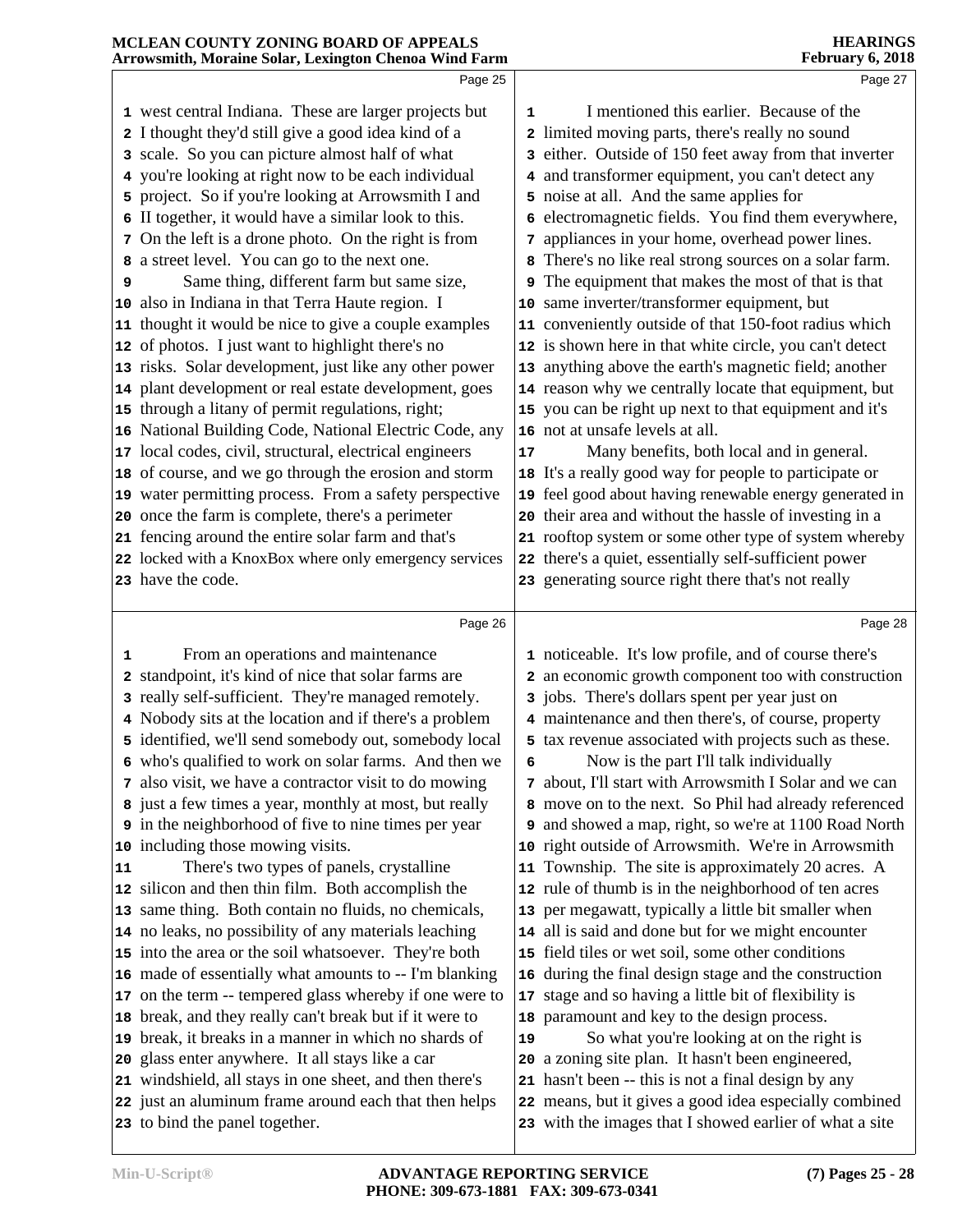| Arrowsmith, Moraine Solar, Lexington Chenoa Wind Farm |                                                                                                                 |                         | <b>February 6, 2018</b>                                                                                |
|-------------------------------------------------------|-----------------------------------------------------------------------------------------------------------------|-------------------------|--------------------------------------------------------------------------------------------------------|
|                                                       | Page 29                                                                                                         |                         | Page 31                                                                                                |
|                                                       | 1 of this size will look like and then some numbers                                                             |                         | 1 to be here tonight. Thanks for the invite.                                                           |
|                                                       | 2 associated with a site of this size. So the service                                                           | $\overline{\mathbf{2}}$ | We work a lot with Cypress Creek                                                                       |
|                                                       | 3 volume is estimated to be about 320 homes. That's                                                             |                         | 3 Renewables and we have a variety of projects                                                         |
|                                                       | 4 the number of homes a site this size can power per                                                            |                         | 4 ongoing, not only the natural resources portion but                                                  |
|                                                       | 5 year.                                                                                                         |                         | 5 obviously our group is focused on engineering. We                                                    |
| 6                                                     | I mentioned earlier the passive use and                                                                         |                         | 6 typically get involved in the early stages and all                                                   |
|                                                       | 7 low impact. Particularly from a utility or                                                                    |                         | 7 the way to final design.                                                                             |
|                                                       | 8 municipal service perspective, that's really                                                                  | 8                       | So going back to your question, in a                                                                   |
|                                                       | 9 important. So there's no water needed. No                                                                     |                         | 9 summary we do our due diligence. So, first of all,                                                   |
|                                                       | 10 utilities are needed whatsoever, no additional                                                               |                         | 10 I would like to assure you that some of the things                                                  |
|                                                       | 11 county services, police, emergency services.                                                                 |                         | 11 in the early stages that we look at are the surface                                                 |
|                                                       | 12 There's no extra students in schools, of course, so                                                          |                         | 12 drainage, how the water drains and what is the                                                      |
|                                                       | 13 there's really nothing that comes with these solar                                                           |                         | 13 existing topography. We would have two foot                                                         |
|                                                       | 14 farms.                                                                                                       |                         | 14 contours from the beginning and we look at things,                                                  |
| 15                                                    | Total investment, Dave mentioned earlier                                                                        |                         | 15 we already did, and then we go and we identify all                                                  |
| 16                                                    | about 4 million, a little under. Of that 2.3 is                                                                 |                         | 16 the major draining features on site. What you have                                                  |
| 17                                                    | estimated to be injected into the local economy with                                                            |                         | 17 here on the north side is a storm water pond that                                                   |
|                                                       | 18 local spending of a modest 30,000, but again that's                                                          |                         | 18 was constructed awhile ago by the owner of the                                                      |
|                                                       | 19 for routine maintenance and checkups and some mowing                                                         |                         | 19 property and we also have hydraulic connection under                                                |
| 20                                                    | and then the amount of local jobs is about 25.                                                                  |                         | 20 the tracks. That is true. We also have another                                                      |
|                                                       | 21 That's what I had for Arrowsmith I. I hopefully                                                              |                         | 21 culvert on the east side on the other parcel and                                                    |
|                                                       | 22 left enough time for questions and that was the                                                              |                         | 22 then very likely we have another culvert going                                                      |
|                                                       | 23 goal.                                                                                                        |                         | 23 underneath the road, County Road 1100 North, that                                                   |
|                                                       |                                                                                                                 |                         |                                                                                                        |
|                                                       |                                                                                                                 |                         |                                                                                                        |
|                                                       | Page 30                                                                                                         |                         | Page 32                                                                                                |
| 1                                                     | MR. STREICKER: Mr. Lines and                                                                                    |                         | 1 connects, provides the hydraulic connection with the                                                 |
|                                                       | 2 Mr. Veriotti did not prepare presentations but are                                                            |                         | 2 property to the south.                                                                               |
|                                                       | 3 here to answer questions from the board.                                                                      | 3                       | Overall this is a pretty flat surface. We                                                              |
| 4                                                     | <b>CHAIRWOMAN TURNER: Great. Does the</b>                                                                       |                         | 4 have about one in 100 type of slope. On the                                                          |
|                                                       | 5 board have any questions?                                                                                     |                         | 5 northwest corner we have an elevation contour of                                                     |
| 6                                                     | MR. DEAN: One of my questions would                                                                             |                         | 6 840 feet, while on the southeast corner we have                                                      |
|                                                       | 7 be we know the permeability of the soil but it seems                                                          |                         | 7 about 803. So only a 30-foot drop overall which is                                                   |
|                                                       | 8 to me this object on top of the ground is going to                                                            |                         | 8 pretty mild. A pretty mild slope that's in my mind                                                   |
|                                                       | <b>9</b> alter the rainfall leaving the soil at a very rapid                                                    |                         | 9 almost flat.                                                                                         |
|                                                       | 10 rate. Do you have information on that? And then as                                                           | 10                      | So going back to the soils, we have three                                                              |
|                                                       | 11 far as this project goes, is there a culvert that                                                            |                         | 11 types of soils for each one of the parcels. They                                                    |
| 12                                                    | goes underneath that railroad track and how is that                                                             |                         | 12 are predominant silty loams. They have some                                                         |
| 13                                                    | going to work?                                                                                                  |                         | 13 infiltration rates. They are performing better so                                                   |
| 14                                                    | CHAIRWOMAN TURNER: Thank you.                                                                                   |                         | 14 they belong to a category that infiltrates the                                                      |
| 15                                                    | (Mr. Veriotti sworn)                                                                                            |                         | 15 water. So I can tell you that, you know, I've                                                       |
| 16                                                    | CHAIRWOMAN TURNER: Your name and                                                                                |                         | 16 probably provided too much information at this stage                                                |
| 17                                                    | address?                                                                                                        |                         | 17 but comparing to other counties, the soils here                                                     |
| 18                                                    | MR. VERIOTTI: My name is Dan, last                                                                              |                         | 18 drain better. So we now have some groundwater                                                       |
| 19                                                    | name Veriotti, V-E-R-I-O-T-T-I, 230 West Monroe,                                                                |                         | 19 variation and a lot of storage that we in other                                                     |
| 20                                                    | Chicago, Illinois, 60606. So I am a licensed                                                                    |                         | 20 locations then even in the county we don't have. So                                                 |
|                                                       | 21 professional engineer with TRC in Chicago. We work                                                           |                         | 21 soils are pretty good, good infiltration rates.                                                     |
|                                                       | 22 with various solar developers in the United States<br>23 including Illinois, and obviously it's our pleasure |                         | 22 They drain and we don't have a lot of ponding<br>23 issues. Also we have information from the owner |

**MCLEAN COUNTY ZONING BOARD OF APPEALS** 

**HEARINGS**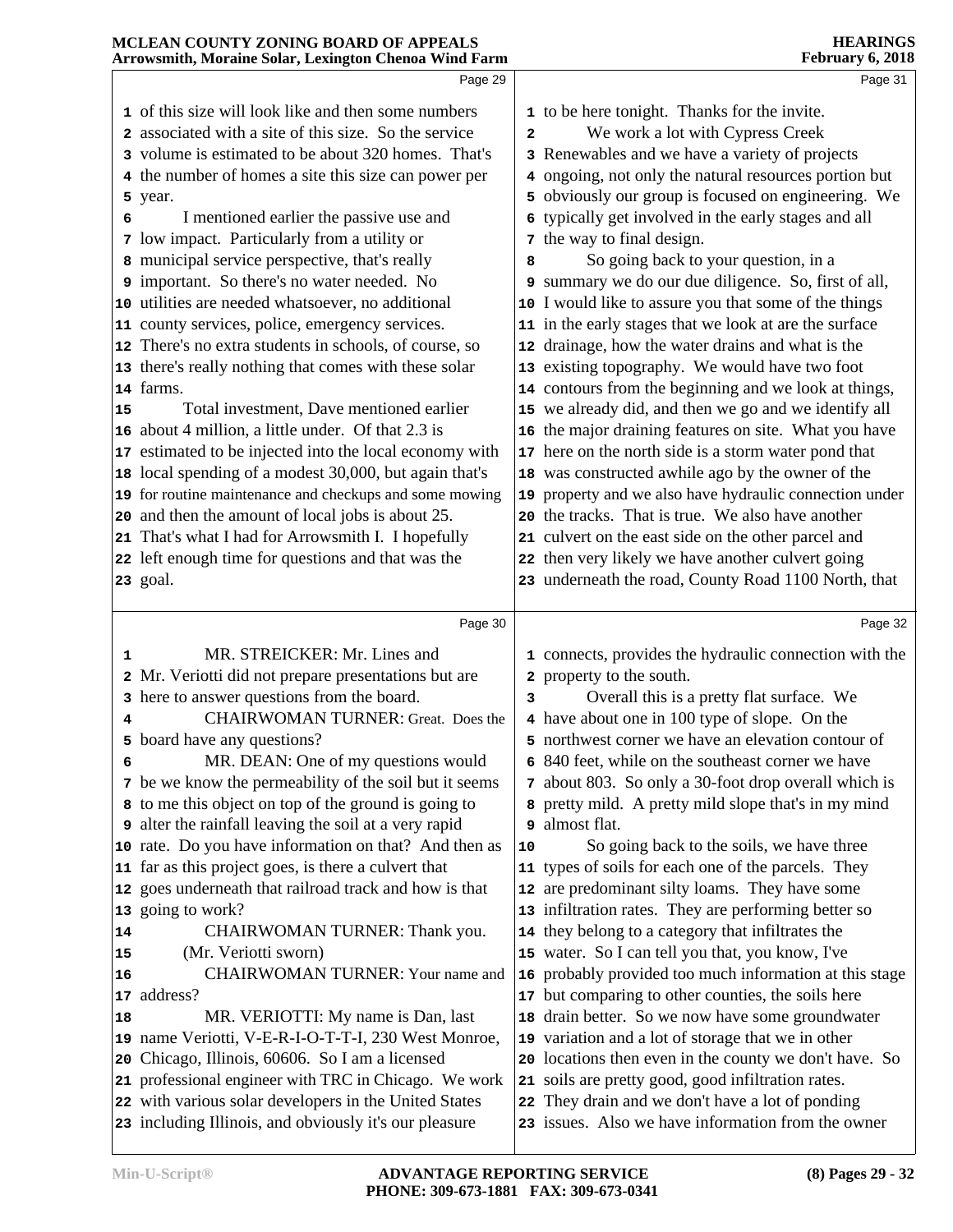#### **MCLEAN COUNTY ZONING BOARD OF APPEALS Arrowsmith, Moraine Solar, Lexington Chenoa Wind Farm HEARINGS February 6, 2018** Page 33 that the existing drain tile on site works really well. It's a clay drain tile system. Pretty much everything in Illinois is old, 50, 100 years old, but what we have drains well and from all the **5** records that we have, obviously the site drainage  $\begin{vmatrix} 5 \end{vmatrix}$  and the subsurface drainage, I would say they perform very well. So during the engineering, that's when we actually go in the field. We start with the owner providing information. We actually identify the inlets and the outlets. We do light excavations. We GPS. We flag the alignment of the pipes. We GPS 12 them and then we bring them in the base mount. So | 13 when we have the engineering, you know, final design | 14 in place, we'll know exactly what the drain tile, where the pipes are. MR. DEAN: Okay. I think my question 17 is if the rain falls down and it hits the ground, the infiltration is going to be uniform. MR. VERIOTTI: Yes. MR. DEAN: But where you've got this thing directing it down into one spot, it seems to me like there would be a challenge there. Page 34 MR. VERIOTTI: No, so in reality what we're going to end up having, first of all, the surface we put in, it's not impervious. We're not treating the panels. No county in Illinois is looking at panels as an impervious surface. It's not like you pave the surface. Actually it's highly pervious the way it is right now. So we're not really changing anything on site. First of all, we're not changing the grading. We're not bringing imported fill. The drainage surface will be the same. Infiltration rates, if anything, will be greater, will be improved because of the surface | 12 that we're putting in. So right now you have crops. What we're **15** going to have is a metal type of just grasses with  $\vert$  15 slow growth, but that type of vegetation will allow | 16 better infiltration rates so, if anything, we're going to end up with a net improvement in the total | **18**  suspended solids, less solids carried away from the site to the neighboring properties and obviously the 20 infiltration rates will improve. MR. DEAN: Okay, I'll buy that. Page 35 calculations on that so we stand behind it. CHAIRWOMAN TURNER: So just to make sure I understand, you plant grasses as ground cover to help prevent ground erosion? MR. VERIOTTI: Yes, every time you do storm water calculations, you find out that the metal type of grasses that you put in actually help with the infiltration rates and actually the storm water management at the end. CHAIRWOMAN TURNER: So where it stands as bare soil now for a good part of the year, what you're saying is there will be grasses there that will help it? MR. VERIOTTI: It will be a net improvement, yes. MR. DEAN: And you can't actually get grass to grow underneath the solar collector? MR. VERIOTTI: Yeah, it will grow under as well. MR. DEAN: Okay. MR. KURITZ: But it is acting the same as a roof would, so it's concentrating a flow. Just like the eaves of a roof would, you've got a Page 36 hard surface, the water collects in a larger area. It's not the same as if there was nothing there. MR. VERIOTTI: That is partially true. Let's not forget two things. You're looking at the total surface. You have a lot of spaces in between. And if you are to have a concentrated flow, it will be for a short duration of time for the positioning of the panel. If, for example, the panel slightly moved, if you have a rainfall over ten hours, then obviously that's not true anymore because the panels will obviously shift. So they move. So, you know, you've got to think about the most significant storms. For example, if you take what's called a 100-year storm, say about 7.7 inches in 24 hours, you can only imagine during that duration of time rainfall will hit different areas in the field. So no county so far is treating these panels as impervious just so you know, because they looked at exactly the same thing, because the rainfall sometimes with the wind, based on the angle, again it will be uniformly spread. The water will be uniformly spread on the property.

MR. VERIOTTI: Well, we did a lot of

MR. KURITZ: But if you're having a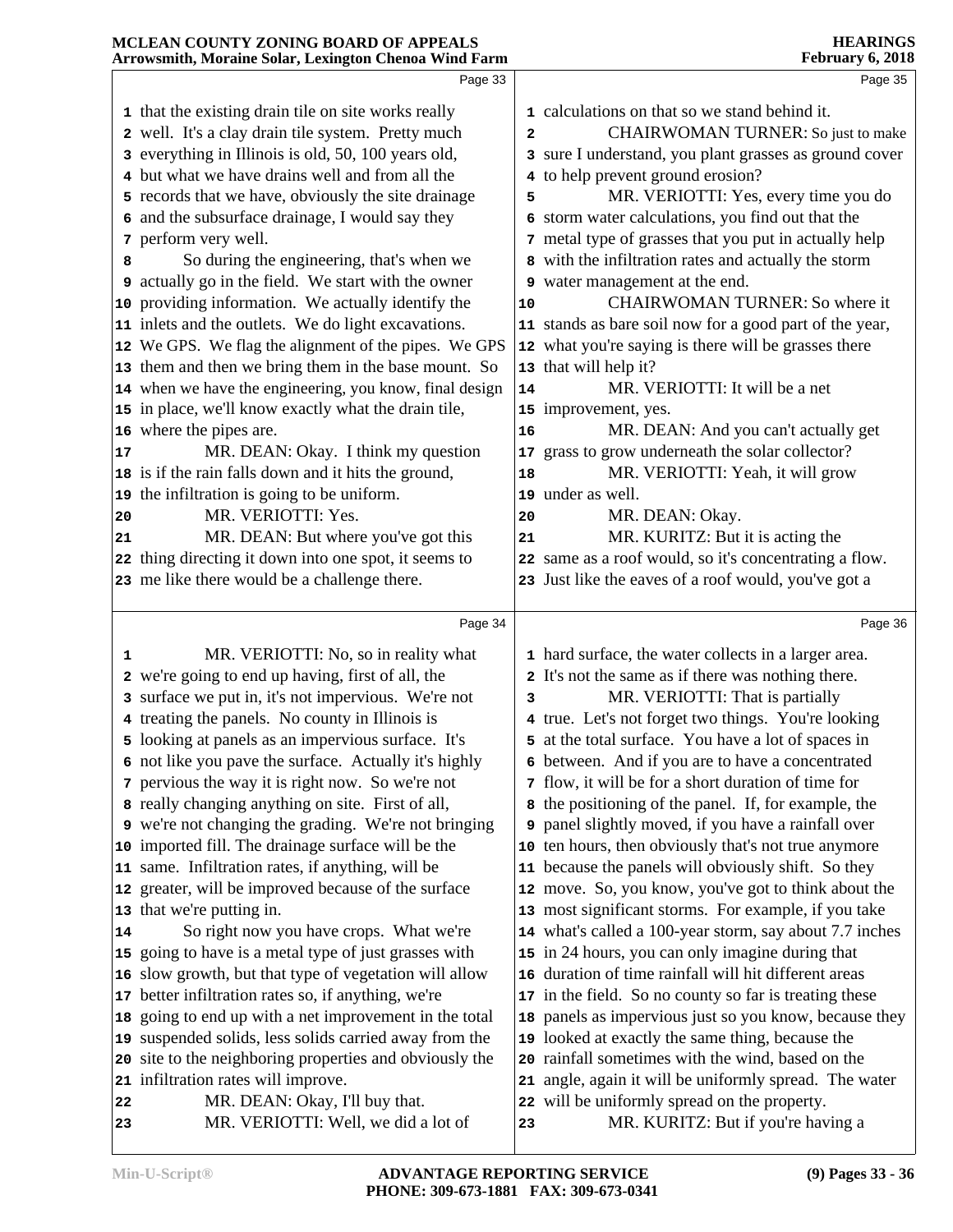| MCLEAN COUNTY ZONING BOARD OF APPEALS<br>Arrowsmith, Moraine Solar, Lexington Chenoa Wind Farm |                                                                                 |    | <b>HEARINGS</b><br>February 6, 2018                                                                               |
|------------------------------------------------------------------------------------------------|---------------------------------------------------------------------------------|----|-------------------------------------------------------------------------------------------------------------------|
|                                                                                                | Page 37                                                                         |    | Page 39                                                                                                           |
|                                                                                                | 1 large rain storm, they're not going to move, right?                           |    | 1 the county. So it's a two-step process. It's                                                                    |
|                                                                                                | Because they're tracking the sun and if the cloud                               |    | 2 independently performed by two professional                                                                     |
|                                                                                                | 3 cover is heavy enough, there won't be any movement                            |    | 3 engineers so I trust that's 100 percent accurate.                                                               |
|                                                                                                | 4 in the panels.                                                                | 4  | MR. KURITZ: Also another question.                                                                                |
| 5                                                                                              | MR. VERIOTTI: I think it's a                                                    | 5  | The transformer and the inverter; is that correct?                                                                |
| 6                                                                                              | question of the programming of the units. Right now                             |    | 6 Okay. They're mounted on concrete. I'm assuming                                                                 |
|                                                                                                | 7 it is not decided which system will be implemented,                           |    | 7 that at least the transformer, if not the inverter,                                                             |
|                                                                                                | 8 but the system is preprogrammed to go based on the                            |    | 8 those are vaults that they're located on, not just a                                                            |
| 9                                                                                              | time of the day and not based on the sun. So it's                               |    | <b>9</b> pad of concrete. I used to put in a lot of vaults                                                        |
| 10                                                                                             | based on, you know, every hour they probably are                                |    | 10 for big electrical transformers and they have the                                                              |
| 11                                                                                             | preprogrammed to move a little bit, and obviously                               |    | 11 footings that go down and they have the hollows so                                                             |
| 12                                                                                             | the developer has a lot more information than us at                             |    | 12 that you can pull wires in through the bottom                                                                  |
| 13                                                                                             | this point about their units they would like to use                             |    | 13 because all the wires come in through the bottom,                                                              |
| 14                                                                                             | so, Scott, if you can just talk about the                                       |    | 14 not from the side arm.                                                                                         |
| 15                                                                                             | preprogramming?                                                                 | 15 | MR. VERIOTTI: So I think it depends.                                                                              |
| 16                                                                                             | MR. NOVACK: Yeah. Well, I was going                                             |    | 16 I don't have a straight answer to your question                                                                |
| 17                                                                                             | to simply mention because there are a number of                                 |    | 17 because most of the time we don't end up with more                                                             |
| 18                                                                                             | solar fronts, not just ours, that are installed in                              |    | 18 than four inches on the concrete pad. So                                                                       |
| 19                                                                                             | wet areas with fixed tilt, right, and I mentioned                               |    | 19 everything -- think about it this way. Going back                                                              |
| 20                                                                                             | that that was one of our options, but I want to                                 |    | 20 to the solar arrays, everything is under the panels.                                                           |
| 21                                                                                             | point out that there's a significant amount of                                  |    | 21 Then it goes underground about two-foot to the                                                                 |
| 22                                                                                             | spacing in between these rows and so I don't want                               |    | 22 combiner box. Then it goes still two foot deep to<br>23 the location of the combiner transformer. So           |
|                                                                                                | 23 that to get lost in this discussion. It's easy when                          |    |                                                                                                                   |
|                                                                                                | Page 38                                                                         |    | Page 40                                                                                                           |
|                                                                                                | 1 you look at pictures like the one that's up on the                            |    | 1 basically the wire is buried two feet at that                                                                   |
|                                                                                                | 2 screen and then if you're looking at an overhead                              |    | 2 location and then it goes to the utility riser pole                                                             |
|                                                                                                | 3 picture, you see a lot of dark blue and not a whole                           |    | 3 and then from that location it goes overhead to the                                                             |
|                                                                                                | 4 lot of ground, but when you really zoom in, these                             |    | 4 main point of interconnect. So it depends with a                                                                |
|                                                                                                | 5 rows are between six and up to 20 feet actually on a                          |    | 5 vault. I think it also depends on the size and                                                                  |
| 6                                                                                              | fixed mount. So there's a significant amount of                                 |    | 6 surface area for each one of these concrete pads,                                                               |
|                                                                                                | 7 space in between these rows for the water. It gets                            |    | 7 but most of the time we don't see a vault. We don't                                                             |
|                                                                                                | 8 relocated to your point, but that's kind of the                               | 8  | provide that. It's just --                                                                                        |
| 9                                                                                              | difference between comparing it to a roof that                                  | 9  | MR. KURITZ: Do you provide the                                                                                    |
| 10                                                                                             | obviously has an impervious surface under it and                                |    | 10 transformer or is that a power company?                                                                        |
| 11                                                                                             | then understanding this is like there's a bunch of                              | 11 | MR. NOVACK: That's all part of our                                                                                |
| 12                                                                                             | open space in between these rows.                                               |    | 12 whole process from the beginning to end. It falls                                                              |
| 13                                                                                             | MR. KURITZ: But ultimately storm                                                |    | 13 under us. But as far as the vault, I don't want to                                                             |
|                                                                                                | 14 water retention will be figured and you will abide<br>by county regulations? |    | 14 get out over my skis because I'm not an electrical                                                             |
| 15                                                                                             | MR. VERIOTTI: Yeah, it's a two-step                                             |    | 15 engineer, but I'm not familiar with that terminology<br>16 being associated with the way that we construct our |
| 16<br>17                                                                                       | process, exactly. So it's a very detailed process                               | 17 | pads and our inverter and transformer equipment.                                                                  |
| 18                                                                                             | where a licensed engineer will perform the                                      | 18 | MR. KURITZ: Okay. I've just done a                                                                                |
| 19                                                                                             | calculations and obviously we put together the soil                             |    | 19 lot of them for Illinois Power and they've got                                                                 |
| 20                                                                                             | erosion and sedimentation control plan and storm                                |    | 20 footings and they've got a void under it with a                                                                |
|                                                                                                | 21 water management plan. These two things coupled                              |    | 21 section where the wire can come in and make the big                                                            |
|                                                                                                | 22 with the calculations will be submitted                                      |    | 22 loop because it's usually large diameter wire and                                                              |
|                                                                                                | 23 electronically then to another licensed engineer at                          |    | 23 that type of stuff, and I was curious. I know that                                                             |
|                                                                                                |                                                                                 |    |                                                                                                                   |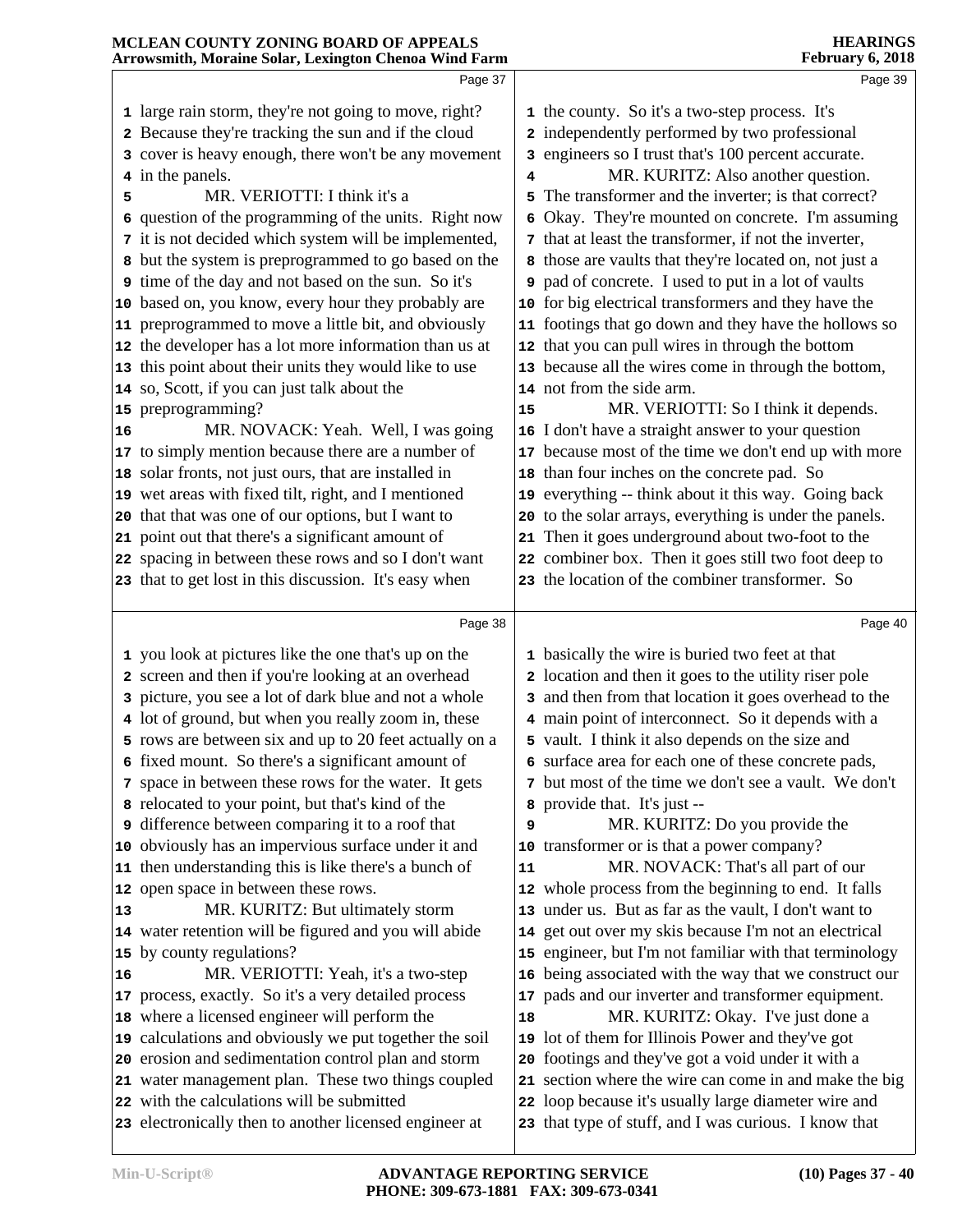|    | Arrowsmith, Moraine Solar, Lexington Chenoa Wind Farm                                                            |    | February 6, 2018                                                               |  |
|----|------------------------------------------------------------------------------------------------------------------|----|--------------------------------------------------------------------------------|--|
|    | Page 41                                                                                                          |    | Page 43                                                                        |  |
|    | 1 on our wind farms, and we go back to recollection,                                                             |    | 1 if ten years from now there's a panel that's double                          |  |
|    | 2 you've got to take it down five feet. Some of those                                                            |    | 2 efficient and half the size? Well, the answer is                             |  |
|    | 3 went down five feet. I just want to make sure if                                                               |    | 3 we're only -- we're limited by our interconnection                           |  |
|    | 4 they're going to be five feet or deeper, the entire                                                            |    | 4 agreement with the utility, the amount of power that                         |  |
|    | 5 thing would come out, not just --                                                                              |    | 5 we can plug into the grid at any given location. So                          |  |
| 6  | MR. NOVACK: Yes, so the entire                                                                                   |    | 6 for us there's no -- we can't grow that during the                           |  |
|    | 7 concrete pad will be removed when deconstructing or                                                            |    | 7 term of that contract. This equipment is estimated                           |  |
|    | 8 decommissioning occurs and there's no footings. At                                                             |    | 8 to last and panels that were created 40 years ago                            |  |
|    | 9 least not that I've heard or seen, there's no                                                                  |    | 9 are still going. So the estimate is 30 to 40 years                           |  |
|    | 10 footings. It's a floating concrete pad.                                                                       |    | 10 on the panels, the inverter and transformer                                 |  |
| 11 | MR. VERIOTTI: Also keep in mind the                                                                              |    | 11 equipment about 15 to 20 years. So in that scenario                         |  |
|    | 12 size of the wire here. For this type of facility                                                              |    | 12 we very much budget to go in, take the old equipment                        |  |
|    | 13 we're looking at the main, you know, electrical                                                               |    | 13 out, recycle it, and install new equipment. But the                         |  |
|    | 14 cables being in the order of one to two inches. So                                                            |    | 14 estimate is to leave the panels as is for the life                          |  |
|    | 15 for that reason obviously it's going to be in                                                                 |    | 15 of the farm, however long that is.                                          |  |
|    | 16 conduit but we're not looking at the industrial                                                               | 16 | MR. BANGERT: So if the final spec                                              |  |
|    | 17 sizes. We're not looking at the typical, you know,                                                            |    | 17 could change on these panels, you will be required                          |  |
|    | 18 service that will be provided from a power plant                                                              |    | 18 to report what they're made of because --                                   |  |
|    | 19 serving millions of residential customers or                                                                  | 19 | MR. NOVACK: Right.                                                             |  |
|    | 20 anything like that. So that's the reason why we're                                                            | 20 | MR. BANGERT: -- you said that                                                  |  |
|    | 21 not thinking of vault. We're looking just two foot                                                            |    | 21 there's not any hazardous materials. That spec                              |  |
|    | 22 down on the wire itself and then obviously it's                                                               |    | 22 would have to remain identical to what you said here                        |  |
|    | 23 going to be a rise going up to the inverter and                                                               |    | 23 tonight. Is that what you're --                                             |  |
|    | Page 42                                                                                                          |    | Page 44                                                                        |  |
|    |                                                                                                                  |    |                                                                                |  |
|    | 1 transformer location.                                                                                          | 1  | MR. NOVACK: I don't know exactly how                                           |  |
| 2  | MR. KURITZ: The vaults I was talking                                                                             |    | 2 the building permit process works.                                           |  |
|    | 3 about were connected with a building like this that                                                            | 3  | MR. STREICKER: Well, the SUP                                                   |  |
|    | 4 we're standing in right now. So they aren't huge                                                               |    | 4 application itself states there's no hazardous                               |  |
|    | 5 wires. They're just coming from the big high                                                                   |    | 5 materials.                                                                   |  |
|    | 6 tension lines. So it still takes a little distance                                                             | 6  | MR. BANGERT: Right, but the final                                              |  |
|    | 7 to bend one of those.                                                                                          |    | 7 spec might change.                                                           |  |
| 8  | MR. BANGERT: The solar panels that                                                                               | 8  | MR. STREICKER: Correct. But I would                                            |  |
|    | 9 you are describing here, are these on the cutting                                                              |    | 9 argue that based on the fact that we put in the SUP                          |  |
|    | 10 edge of technology as to what's available or is the                                                           |    | 10 application that there would be no hazardous                                |  |
|    | 11 next best thing just around the corner?                                                                       |    | 11 materials in the panel, if the permit was granted,                          |  |
| 12 | MR. NOVACK: That's a great question.                                                                             |    | 12 we would not be able to change that. I would                                |  |
|    | 13 That's part of the reason why we haven't specked the                                                          |    | 13 consider that a material provision in the                                   |  |
|    | 14 final equipment at this stage in the project because                                                          |    | 14 application then.                                                           |  |
|    | 15 we do want to make sure that we're using the best                                                             | 15 | MR. BANGERT: Okay. And then you're                                             |  |
|    | 16 equipment out there. However, once we do lock in on                                                           | 16 | going to identify the tile that enter the property                             |  |
|    | 17 a specific type of panel for a specific location,                                                             |    | 17 and leave the property and if you're to hit any of                          |  |
|    | 18 the technology has proven itself to have an                                                                   | 18 | the tile, they were to be fixed. How easy is that                              |  |
|    | 19 extremely long shelf life whereby it will continue                                                            | 19 | going to be when sometimes that's not going to be                              |  |
|    | 20 to be efficient enough to create the amount of power<br>21 that is specked to be interconnected into the grid |    | 20 evident for a very, very long time?<br>MR. VERIOTTI: You know, it's a great |  |
|    | 22 without replacing the equipment.                                                                              | 21 | 22 question. Thank you for asking it. I think most of                          |  |
| 23 | So oftentimes we hear, well, what happens                                                                        |    | 23 the time you find out when you hit something,                               |  |
|    |                                                                                                                  |    |                                                                                |  |

**MCLEAN COUNTY ZONING BOARD OF APPEALS** 

**HEARINGS**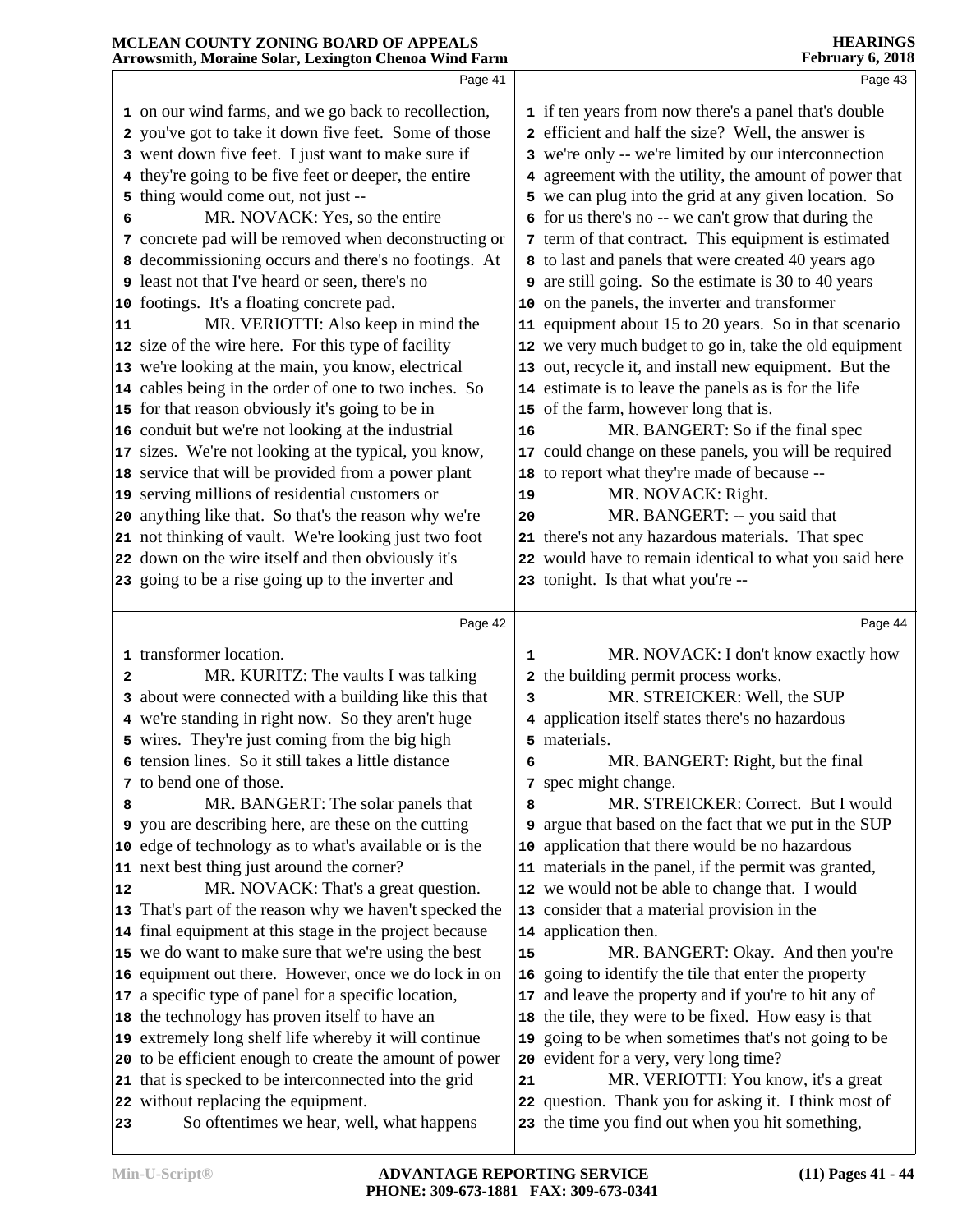| MCLEAN COUNTY ZONING BOARD OF APPEALS<br>Arrowsmith, Moraine Solar, Lexington Chenoa Wind Farm |                 | <b>HEARINGS</b><br>February 6, 2018                                      |
|------------------------------------------------------------------------------------------------|-----------------|--------------------------------------------------------------------------|
| Page 45                                                                                        |                 | Page 47                                                                  |
| 1 especially if it's a sizable pipe, you find out when                                         |                 | 1 but obviously we would have to do a really detailed                    |
| 2 you drive the pile, when you drive the support, the                                          |                 | 2 survey of the existing tile, look at the sizes, look                   |
| 3 H profile type of support piles. Sometimes you                                               |                 | 3 at where it is, and very likely because it's an old                    |
| 4 don't, especially when you're talking about a very                                           |                 | 4 system it was not like laid down in equal spacing                      |
| 5 small diameter pipe, a lateral feeder, you know,                                             |                 | 5 transects and it's not a regular pattern. Very                         |
| 6 that comes into the main, most of the time you                                               |                 | 6 likely it's going to be something that was done over                   |
| 7 obviously will not have a record of that. But                                                |                 | 7 many years and obviously the previous owners put in                    |
| 8 shortly after when, say, you have the first                                                  |                 | 8 a couple, then after some years more was added. So                     |
| significant rainfall event, you're going to see<br>9                                           |                 | <b>9</b> it's complicated because it's an interconnect of                |
| ponding at the location of the broken tile and<br>10                                           |                 | 10 existing pipes. It's not like this property site is                   |
| that's an indication of broken tile that we have to<br>11                                      |                 | 11 independent of the other ones. They are connected                     |
| go out there and fix right away. It's in the best<br>12                                        |                 | 12 hydraulically for the subsurface drainage and that's                  |
| 13 interest of the developer, see, to maintain an                                              |                 | 13 why putting in again a new system right here becomes                  |
| 14 existing drain tile system because you don't want to                                        |                 | 14 a very problematic area. It's like a domino effect.                   |
| 15 end up with ponding in the field for a variety of                                           |                 | 15 If you want to really do it like that, you would                      |
| reasons and obviously that's the way you see it. So<br>16                                      |                 | 16 have to expand it in a very large area. If it's                       |
| again if you miss it during the construction, you're<br>17                                     | 17 <sub>2</sub> | again one single property not being connected on the                     |
| going to pick it up right away after the very first<br>18                                      |                 | 18 neighboring properties, then yes, it becomes                          |
| significant rainfall event.<br>19                                                              |                 | 19 feasible. If not, we can't.                                           |
| MR. BANGERT: Agriculture is adapting<br>20                                                     | 20              | MR. NOVACK: I'll just add a little                                       |
| 21 new types of tiling technologies. It would appear                                           |                 | 21 bit because I've had some long conversations with                     |
| 22 to me that it would be feasible or make sense to                                            |                 | 22 our construction and engineering teams over topics                    |
| 23 system drain a system or a field like this prior to                                         |                 | 23 like this and it is something that we've discussed.                   |
| Page 46                                                                                        |                 | Page 48                                                                  |
| 1 construction; therefore, you know where the lines                                            |                 | 1 The thought came up like, well, what if you have a                     |
| 2 are, you know where you're going to be building it                                           |                 | 2 field that's just got zigzag of tile every which way                   |
| 3 and then you wouldn't have to deal with it down the                                          |                 | 3 and the thought of designing the arrays around them                    |
| 4 road because some of these could be underneath the                                           |                 | 4 is too difficult? Well, then the conversation                          |
| 5 panel which isn't going to be easy to dig                                                    |                 | 5 becomes, well, we'll just redesign the tile system                     |
| 6 underneath, and you're affecting everybody upstream,                                         | 6               | and make sure that we're still appropriately                             |
| 7 downstream from this. It just would seem like it                                             |                 | 7 treating the drainage so that when it comes time to                    |
| 8 would make sense to just forget what might be there                                          |                 | 8 hand the land back over to the owner, that we're                       |
| 9 and just put in a new system. Has that idea ever                                             |                 | I handing it in equal or better condition which we're                    |
| been crossed?<br>10                                                                            |                 | 10 contractually obligated to do. But that is                            |
| MR. VERIOTTI: Well, I would say yes,<br>11                                                     |                 | 11 certainly, and to Dan's point, of course, not                         |
| I think it's a complicated question. Long story<br>12                                          |                 | 12 affecting, adversely affecting what's happening                       |
| short, nowadays they put in the perforated plastic<br>13                                       |                 | 13 outside the property. So the tiles that are                           |
| 14 material pipe. It's a flexible type of material.                                            |                 | 14 draining off site would have to be obviously                          |
| You know exactly where you're going to put it. You<br>15                                       |                 | 15 considered in any sort of tiling redesign. But it                     |
| can come up with, say, the coordinates on a map and<br>16                                      |                 | 16 is something that's been talked about on a case by                    |
| then the guys doing that will know exactly where to<br>17                                      |                 | 17 case basis. I know that I can hear my engineer on                     |
| go in the field. They will lay it down equal<br>18                                             |                 | 18 my shoulder saying we would never want to say we're                   |
| spacing, denote the sizes. So obviously if you do<br>19                                        | 19              | always going do that because there's going to be                         |
| that without interfering with an existing system,<br>20                                        | 20              | sites where it's not right to do. There's probably                       |
| then obviously that's the way to go.<br>21                                                     | 21              | going to be sites where something like that should<br>22 be entertained. |
| It's not that easy because we have an<br>22                                                    |                 | MR. BANGERT: It would seem to me it                                      |
| 23 existing system that we have some information about,                                        | 23              |                                                                          |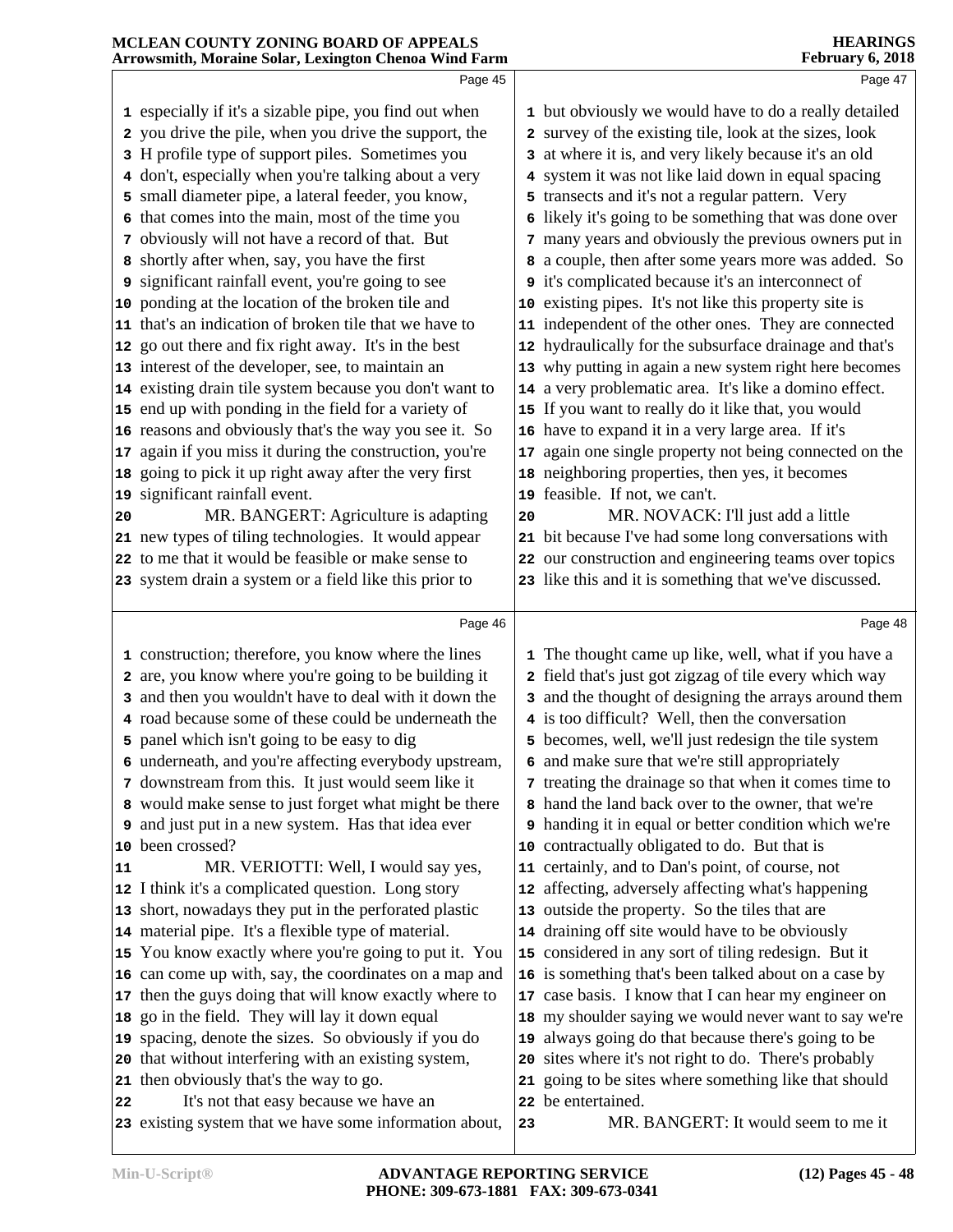#### **MCLEAN COUNTY ZONING BOARD OF APPEALS Arrowsmith, Moraine Solar, Lexington Chenoa Wind Farm HEARINGS February 6, 2018** Page 49 would be easier to know that you hit a tile when you're digging but when you're driving a post in, you're potentially driving it into something that's plastic or if it's older, then you're driving it **5** into something that might be considered clay, but it  $\begin{bmatrix} 5 \end{bmatrix}$  seems to me like it would be a very difficult area to migrate and just go, well, we'll just fix it down the road. MR. NOVACK: And we had those same 9 thoughts when we first started really doing our diligence on the Illinois market, and part of that was talking with drain tile experts and those who 12 specialize in doing drain tile field surveys. We looked into it. Before we want to make sure we're | 14 committing, we wanted to really understand what we | **15**  were committing to when we're talking about doing | 16 **17** drain tile surveys in this kind of investigation so  $\vert$  **17**  we did extensive research and understood that the process is actually quite effective. And the labor, I mean, there's a lot that goes into it. We've got to pay for it. But we understand with that process of, you know, the number that was quoted to me was like 95 percent effective as far as locating every Page 50 tile on a site basically by probing and flagging and GPS locating, everything. So it's something that is very much on the forefront of our mind and we want to limit our expenses going forward and that might mean a little bit more up front expense locating them but so we can understand to best design the site. MR. SANDAGE: Can I just interject one thing into the conversation? The guy that does **9**  my farming -- I can't do it? Okay. CHAIRWOMAN TURNER: Well, I'm not sure who you are. MR. SANDAGE: I'm the owner. CHAIRWOMAN TURNER: Is he with you | 14 guys? MR. STREICKER: That's the landowner. CHAIRWOMAN TURNER: You're the landowner? MR. SANDAGE: Yes. You want to swear me in so I can say one thing? CHAIRWOMAN TURNER: Just a second. MR. STREICKER: If there's the opportunity for testimony, that might be the Page 51 appropriate time or whatever the board -- CHAIRWOMAN TURNER: You can come on up. You can get sworn in. You will still be able to give testimony later. MR. SANDAGE: The guy who does the -- CHAIRWOMAN TURNER: Hold on. (Mr. Sandage sworn). CHAIRWOMAN TURNER: Your name and address? MR. SANDAGE: David Sandage, 34292 East 1100 North Road, Arrowsmith, Illinois. The guy who does my farming has farmed that piece of ground for 20 plus years. He's the owner of D & M Tiling. That's all I'm going to say. CHAIRWOMAN TURNER: Okay. Go ahead and turn that off. MR. VERIOTTI: So to complete the question that you asked, for this type of site obviously we did some internal homework and we're better off just by being accurate with the drain tile, locating what we have and designing around that so we don't hit the main pipes and beyond then, you know, putting in a new drain tile system. So we Page 52 want to keep it on the practical side and then obviously avoid any potential problems with the neighboring properties. MR. DEAN: Do you have an agreement with an electricity retailer or wholesaler? What's your plan there? MR. NOVACK: Our plan, this project will never get off the ground without that agreement. We have initial results that show a favorable interconnection, meaning an agreement is likely and once we do have an agreement, that will be part of our final building permit package, but that agreement will be with Ameren and it will be under the community solar program that the Illinois Power Agency is laying out to the state. MR. DEAN: So it's not in place yet but it's pending? MR. NOVACK: That's right. CHAIRWOMAN TURNER: Okay. I want to know why here? I don't feel like we get any sunshine here, especially this time of year, and that seems to be the question. How much sun does it take to make these things profitable and other than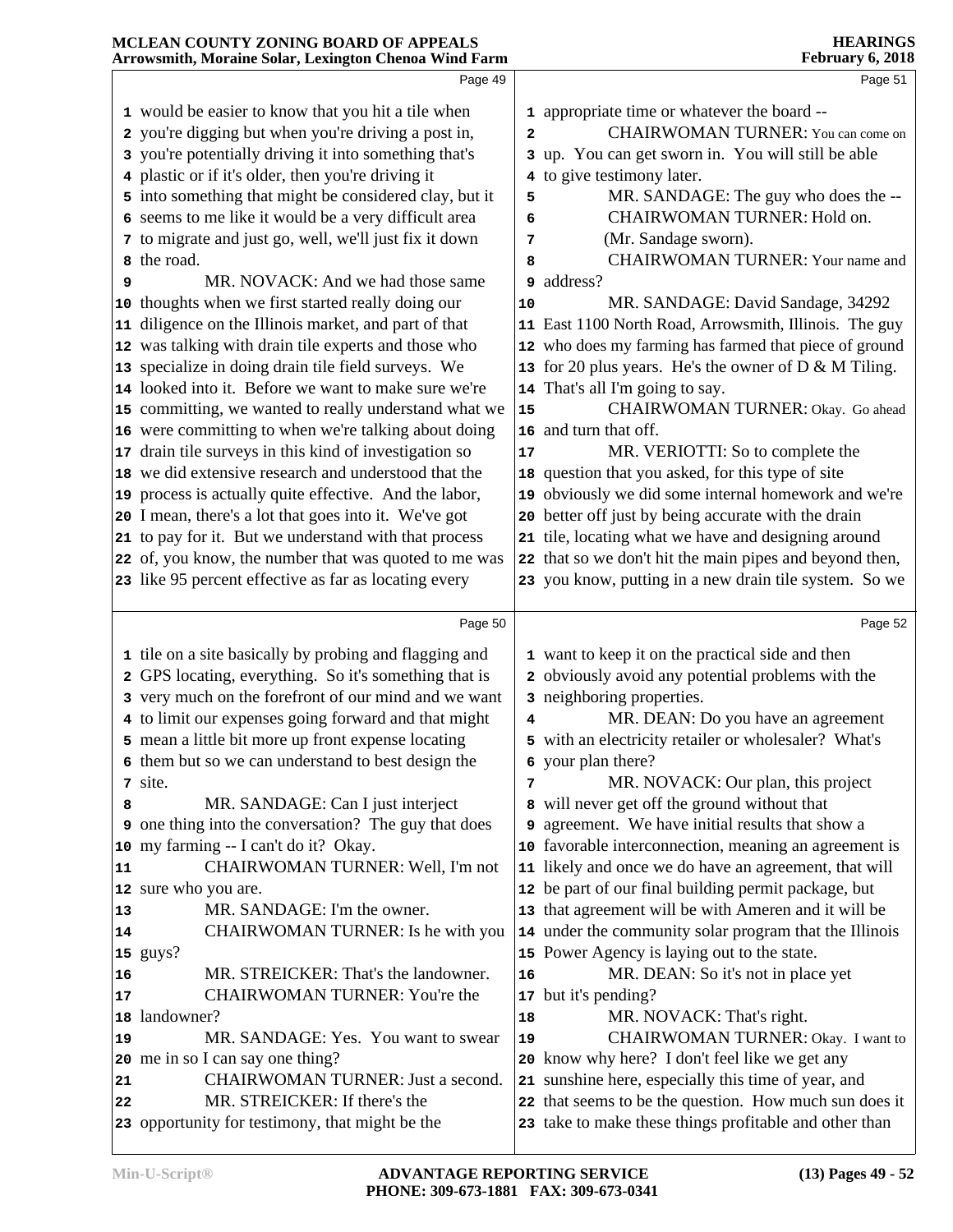|    | Page 53                                                  |    | Page 55                                                      |
|----|----------------------------------------------------------|----|--------------------------------------------------------------|
|    |                                                          |    |                                                              |
|    | 1 sun, why else here?                                    |    | 1 Arrowsmith; what we look for are a couple of things.       |
| 2  | MR. NOVACK: So that's a great                            |    | 2 So a minimum 20 acres, 20 acres of relatively              |
|    | 3 question and I'd like to answer this because I live    |    | 3 flat -- I mean we can deal with some texture but           |
|    | 4 in the state, and the answer is there is enough sun.   |    | 4 relatively flat land that is of close proximity to         |
|    | 5 The prices falling down has been a really important    |    | 5 existing electrical infrastructure, electrical             |
|    | 6 trend in the market and what's happened are state,     |    | 6 infrastructure that has capacity to take on                |
|    | 7 essentially state governments have taken note and      |    | 7 additional power. So combine those two things with         |
|    | 8 they thought, well, now we can add solar to our        |    | 8 also a willing landowner who wants to either lease         |
|    | 9 growing list of renewable power offerings and that's   |    | <b>9</b> out their land or sell their land or partner with a |
|    | 10 exactly what Illinois did. Governor Rauner signed     |    | 10 solar developer, those are the ingredients that come      |
|    | 11 the Future Energy Jobs Act back in December of 2016.  |    | 11 to a successful solar project.                            |
|    | 12 It's a bill. Some people know it as a nuclear         | 12 | MR. KURITZ: So do you actually have                          |
|    | 13 bailout bill in which they saved essentially two      |    | 13 to have sunshine or does the ultraviolet ray work         |
|    | 14 nuclear power plants, but they solidified this goal   |    | 14 with these units?                                         |
|    | 15 of having 25 percent of the power procured in the     | 15 | MR. NOVACK: I always describe it as                          |
|    | 16 state come from renewable sources. That was already   |    | 16 you know how you can still get a sunburn, at least        |
|    | 17 in place, but what they did is they, like I said,     |    | 17 my mom taught me and there's a few times I've had         |
|    | 18 solidified it by basically creating a path to         |    | 18 evidence of this, you can get a sunburn on a cloudy       |
|    | 19 achieving this and they've identified which types, X  |    | 19 day? It's like that. The solar panels are still           |
|    | 20 amount from solar, X amount from wind, and they laid  |    | 20 absorbing energy or sunlight or creating electricity      |
|    | 21 out some programs to achieve it. And so that's why    |    | 21 out of it on a cloudy day. The sunnier the better.        |
|    | 22 now is the time that developers from really all over  | 22 | MS. TAYLOR: Is there any concern                             |
|    | 23 the country are moving into Illinois as one of the    |    | 23 within the industry, I heard a report somewhere in        |
|    |                                                          |    |                                                              |
|    | Page 54                                                  |    | Page 56                                                      |
|    | 1 next great solar states.                               |    | 1 the last couple of weeks that there may be a               |
| 2  | So there's enough yield or sunshine to                   |    | 2 significant increase on the importation of solar           |
|    | 3 warrant, based on the price of components, economic    |    | 3 panels and that could have a very adverse effect on        |
|    | 4 project that makes sense. Now there's a component      |    | 4 the industry. Is there anything to that?                   |
|    | 5 with this program that the Illinois Power Agency is    | 5  | MR. NOVACK: That's a great question.                         |
|    | 6 laying out that basically guarantees what's called a   |    | 6 We were extremely disappointed by the tariff               |
|    | 7 RAC, which is a renewable energy credit which is a     |    | 7 decision that the president rubber stamped last            |
|    | 8 component of the revenue so that the developer knows   |    | 8 month.                                                     |
|    | <b>9</b> what the revenue is going to be on a particular | 9  | A couple things to point out though. For                     |
|    | 10 project, and that gives kind of the incentive. Some   |    | 10 one, so what it did is it's requiring a tariff on         |
|    | 11 people use the term subsidies. It's not a subsidy     |    | 11 imported solar panels and we, like a lot of other         |
|    | 12 in the sense that our costs are being -- our costs    |    | 12 solar developers, most from time to time depending        |
|    | 13 are our costs, but the revenue stream is kind of      |    | 13 on the site would use panels that are imported from       |
|    | 14 laid out and understood prior to putting a shovel     |    | 14 overseas, oftentimes China. And so it affects us in       |
|    | 15 into the earth, the dirt.                             |    | 15 that way. However, the 30 percent is only on the          |
| 16 | <b>CHAIRWOMAN TURNER: So essentially</b>                 |    | 16 panels themselves. So there's a number of other           |
|    | 17 you know what your revenue stream is so you can make  |    | 17 components that I outlined earlier today, the             |
|    | 18 a business decision based on whether or not you can   |    | 18 racking system, the inverter, transformer, all the        |
|    | 19 make money based on that revenue stream?              |    | 19 wires, all the labor, the land cost. All of those         |
| 20 | MR. NOVACK: That's exactly right.                        |    | 20 are not affected by this specific decision. So it's       |
|    | 21 And to take it one step further, because oftentimes   |    | 21 not as if this just became 30 percent more expensive      |
|    | 22 the question is why here, like why in this            |    | 22 fortunately. But we're disappointed. However, I           |
|    | 23 particular spot, why East 1100 North Road outside of  |    | 23 think the Illinois -- the Future Energy Jobs Act has      |
|    |                                                          |    |                                                              |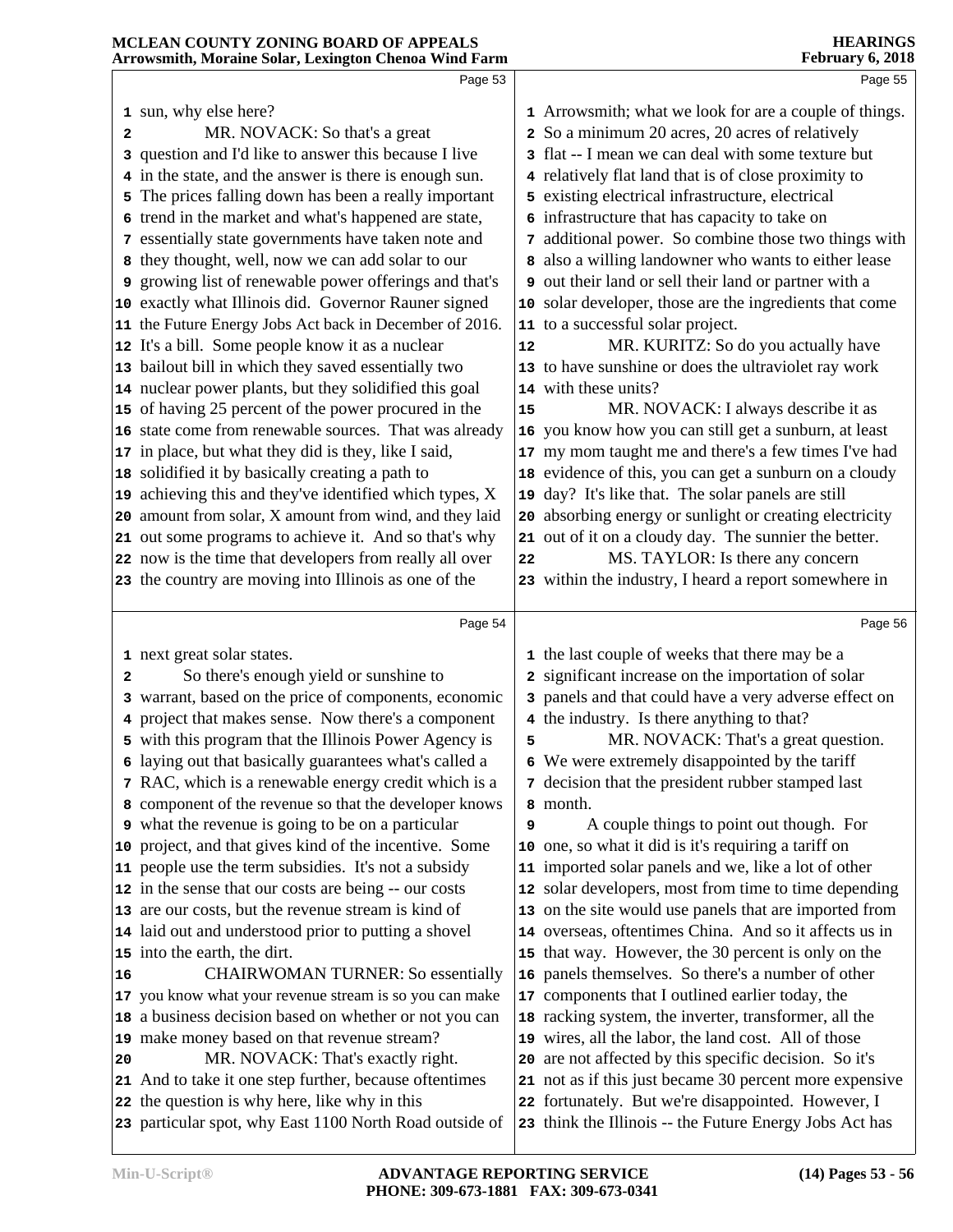|          | MCLEAN COUNTY ZONING BOARD OF APPEALS<br>Arrowsmith, Moraine Solar, Lexington Chenoa Wind Farm |    | <b>HEARINGS</b><br>February 6, 2018                                                                         |  |
|----------|------------------------------------------------------------------------------------------------|----|-------------------------------------------------------------------------------------------------------------|--|
|          | Page 57                                                                                        |    | Page 59                                                                                                     |  |
|          | 1 really carved out a system that could weather this                                           | 1  | CHAIRWOMAN TURNER: I want to touch a                                                                        |  |
|          | 2 type of blow based on the way that the REC's are                                             |    | 2 little bit on solar versus farmland. Obviously one                                                        |  |
|          | 3 assigned, the renewable energy credits. The rate                                             |    | 3 of our main thrusts here is to conserve our natural                                                       |  |
|          | 4 payors, all of us in this room, are kind of in on                                            |    | 4 resources and obviously farmland. We're in the                                                            |  |
|          | 5 that, right, and so that's going to be there. The                                            |    | 5 richest farmland around. So we have this one in                                                           |  |
|          | 6 costs going up change kind of the numbers a little                                           |    | 6 front of us, perhaps precedent setting, probably                                                          |  |
|          | 7 bit, but that's going to be there.                                                           |    | 7 precedent setting, so that's something we're going                                                        |  |
| 8        | We as a company, one of the benefits to                                                        |    | 8 to struggle with, you know. We're taking land out                                                         |  |
|          | <b>9</b> being one of the largest by most recent ranking, the                                  |    | 9 of production, farm production. I realize it's                                                            |  |
| 10       | third largest solar developer in the country, is                                               |    | 10 other production. So talk to us a little bit about                                                       |  |
| 11       | we're well capitalized so we can take advantage of                                             |    | 11 that, and I'm sure valuation would go into that a                                                        |  |
| 12       | doing things that larger companies can do like                                                 |    | 12 little bit, you know. What's the difference in tax                                                       |  |
| 13       | buying panels in bulk and negotiating purchase                                                 |    | 13 income for us? What's the difference in -- what's                                                        |  |
|          | 14 orders well into the future that kind of protect us                                         |    | 14 your argument for doing this versus letting it stay                                                      |  |
| 15       | against price rising. So things like that have --                                              |    | 15 farmland?                                                                                                |  |
| 16       | we're not having any change in our strategy in this                                            | 16 | MR. NOVACK: That's a great question                                                                         |  |
| 17       | particular state, but that's a great question.                                                 |    | 17 for a number of reasons. I do want to highlight,                                                         |  |
| 18       | MS. TAYLOR: You don't see it as a                                                              |    | 18 and we understand the premise here, but I do want to                                                     |  |
|          | 19 serious threat to the industry as a whole?                                                  |    | 19 highlight that this is a temporary removal of                                                            |  |
| 20       | MR. NOVACK: I think there is some                                                              |    | 20 farmland. This is not permanent. This is not a                                                           |  |
|          | 21 aspects of the industry that could be seriously                                             |    | 21 parking lot or an industrial complex or a                                                                |  |
|          | 22 threatened. It's a wide array, right? You've got                                            |    | 22 residential subdivision, something that's going to                                                       |  |
|          | 23 residential, rooftop solar. You've got small ground                                         |    | 23 permanently remove farmland. Luckily we're here                                                          |  |
|          | Page 58                                                                                        |    | Page 60                                                                                                     |  |
|          | 1 mount systems, you've got utility scale ground mount                                         |    | 1 asking for a special use permit in an ag zone.                                                            |  |
|          | 2 systems. You've got a lot so I don't want to speak                                           |    | 2 We're not here asking for a zoning change, which I                                                        |  |
|          | 3 for the whole industry. I just know that we're                                               |    | 3 think is wonderful that a special use permit is the                                                       |  |
|          | 4 extremely disappointed, particularly when you factor                                         |    | 4 appropriate way here because this is ag land that in                                                      |  |
|          | 5 in the fact that the companies that brought that                                             |    | 5 the long term will remain ag land. So this is a                                                           |  |
|          | 6 complaint forward to the International Trade                                                 |    | 6 temporary use. The land lying fallow,                                                                     |  |
|          | 7 Commission, they only manufacture panels that are                                            |    | 7 ecoscientists, soil scientists, ecobiologists have                                                        |  |
|          | 8 used on residential and rooftops. They're 60 cell                                            |    | 8 actually chimed in talking about the benefits of                                                          |  |
| 9        | panels as opposed to 72 cell panels that we use on a                                           |    | <b>9</b> letting the land lie fallow. So we're proud of that                                                |  |
|          | 10 utility scale. So it didn't really add up because                                           |    | 10 and it's temporary.                                                                                      |  |
| 11       | the companies that were complaining about these                                                | 11 | There's a substantial tax benefit right                                                                     |  |
| 12       | panels really couldn't manufacture the panels that                                             |    | 12 now being assessed at the ag level compared to what                                                      |  |
|          | 13 are needed by utility scale developers.<br>There are definitely jobs that I think are       |    | 13 these will be assessed at. I can't give exact                                                            |  |
| 14<br>15 | going to be lost. I don't want to say that                                                     |    | 14 numbers because they're not out yet. Similar to the<br>15 wind industry though, the assessors are coming |  |
| 16       | everybody is going to come out of here perfect, but                                            |    | 16 together and the state will have legislation that                                                        |  |
|          | 17 I don't want to speak for the whole industry, but                                           |    | 17 says here's how these properties are going to be                                                         |  |
| 18       | I'm very comfortable with where Cypress Creek is                                               |    | 18 assessed, and that's just not done yet. We have an                                                       |  |
|          | 19 headed.                                                                                     |    | 19 estimate in the range of \$7,000 per megawatt per                                                        |  |
| 20       | MR. STREICKER: I would add that post                                                           |    | 20 year, which is in the neighborhood of 14,000 for a                                                       |  |
|          | 21 tariff we're still hear tonight, and we feel very                                           |    | 21 site like this, two megawatts per year, which of                                                         |  |
|          | 22 good about these projects, Arrowsmith I, II, and                                            |    | 22 course when you look at it alone, I don't think                                                          |  |
|          | 23 Moraine.                                                                                    |    | 23 anybody is going to be doing backflips over that                                                         |  |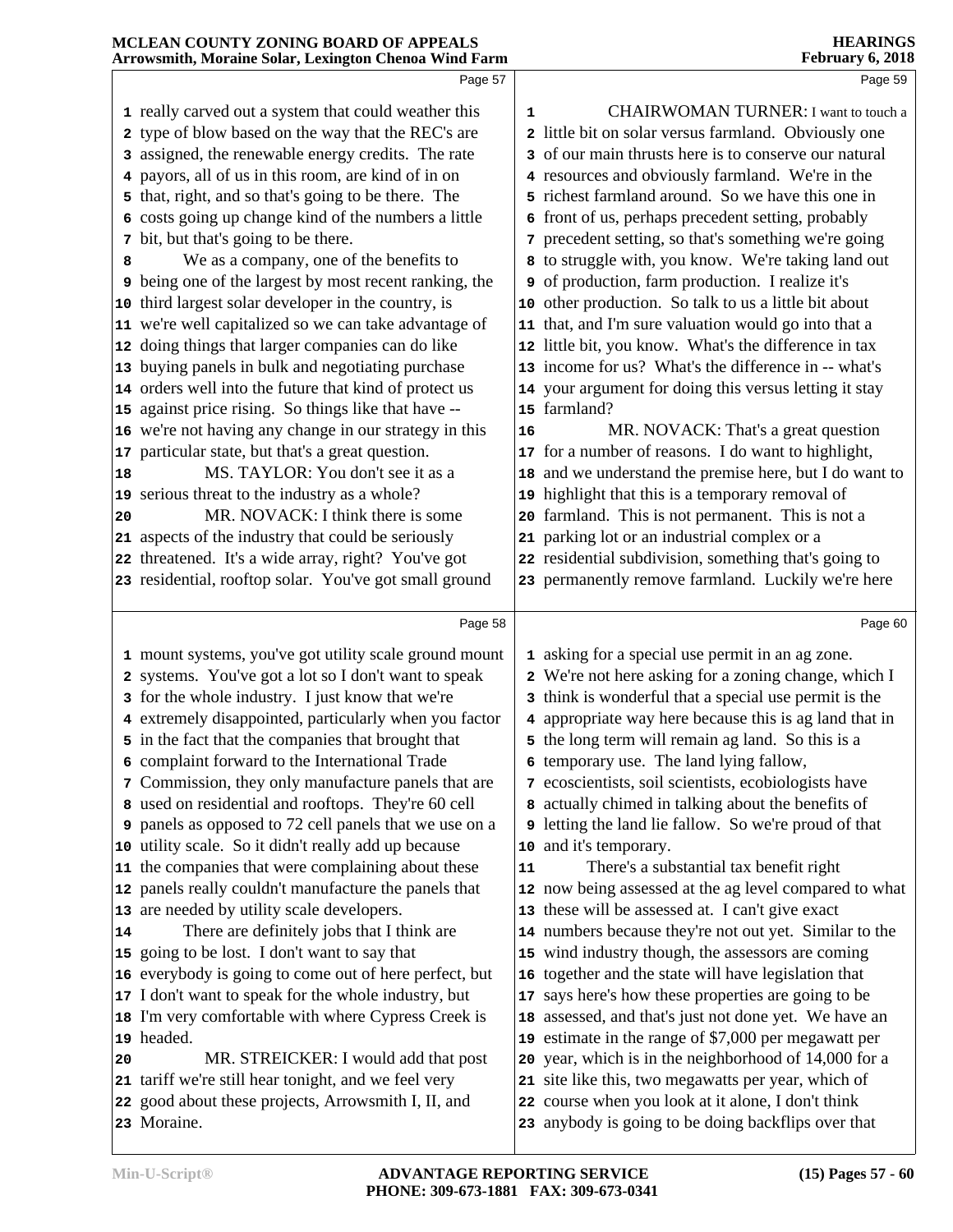#### Page 61 amount, but the relative increase over what it's kicking out today, and I should have done this research because I don't know, but I would wager that it's in the hundreds, not the thousands. So it's a significant uptick. I think Dave wants to say something. MR. STREICKER: I would just add for the board that this will be assessed locally at the McLean County level similar to what you saw with wind. There was assessments at the county, sometimes the township level for various projects, | 11 and then eventually the state came in with a centralized assessed or an equalized value across statewide. That may or may not happen here, and the | **14**  numbers that Mr. Novack is talking about are estimates. We have not sat down with the McLean County assessor with any detail to my knowledge. 17 MR. NOVACK: That's right. We've just been following the industry and what the industry is discussing. I know that people always get nervous when I throw numbers out. I only do that because when I don't throw numbers out, people get really mad at me, kind of in between a rock and Page 62 a hard place. CHAIRWOMAN TURNER: You certainly have more experience with those numbers and what they've done across the country than what we do here. Any other questions? Staff have any questions? MR. DICK: No. 8 CHAIRWOMAN TURNER: Anyone in the 8 audience have any questions of the applicant? Please give your name and address. MS. ZIEGLER: Anna Ziegler, 2242 Westgate Drive, Bloomington, Illinois. CHAIRWOMAN TURNER: Go ahead. MS. ZIEGLER: So you've talked a little bit about what community solar is. I wonder if you could define that a little bit more and talk about the subscription aspect of that type of solar | 17 farm. Page 63 solar energy developments will fall under. Anything above two megawatts is utility scale. We're talking about the two megawatts. So two megawatts and lower fall into the community solar program, which is what Anna -- right? MS. ZIEGLER: Yeah. MR. NOVACK: Is asking about, and I'd like to take some time to tell you about it. So the difference between the utility scale and the community program is the community program can have local subscribers. So in other words, the off take, we as developers are charged under the community solar program to find subscribers. So we have to fill -- based on the amount of electricity that the site will generate, we go out and find people who are going to use that same amount of power per year and in order to be eligible to receive the REC's from the IPA; well, from the utility but handed down through the IPA, you have to get those subscribers. There are specific rules as far as how many for each program. For example, no one subscriber can have more than 40 percent of a solar farm. I think they do that just to diversify in case something happens Page 64 with that subscriber and they go out of business, whatever. But we're talking about residential, commercial, businesses as well. The only -- we as a developer and I think other developers agree, we would like subscribers that are as local as possible, but in order to handle and absorb all of this power here, the IPA has set it up where you can have a subscriber as long as they're in the same utility territory. So somebody who pays a power bill to Ameren could subscribe to Arrowsmith I or Arrowsmith II or Moraine Solar, and which is nice because it gives an opportunity to really fill these subscriptions but it's also nice on the community side because it gives an opportunity for those that are in the community, and I think this is why it's termed this, to participate in these power plants. MS. ZIEGLER: So what happens if you're not able to fulfill your subscriptions?

 MR. NOVACK: Certainly. Thank you for that. I did not delve into that. So under the Illinois Power Agency, as they enact the directives of this Future Energy Jobs Act, there's a couple of different programs really that the solar, renewable

**MCLEAN COUNTY ZONING BOARD OF APPEALS Arrowsmith, Moraine Solar, Lexington Chenoa Wind Farm**

> MR. NOVACK: So I'd have to check with a few of the folks who handle the subscription part of this, but it is our understanding that if we have a solar farm that has not been subscribed at least to the level that's required by the Illinois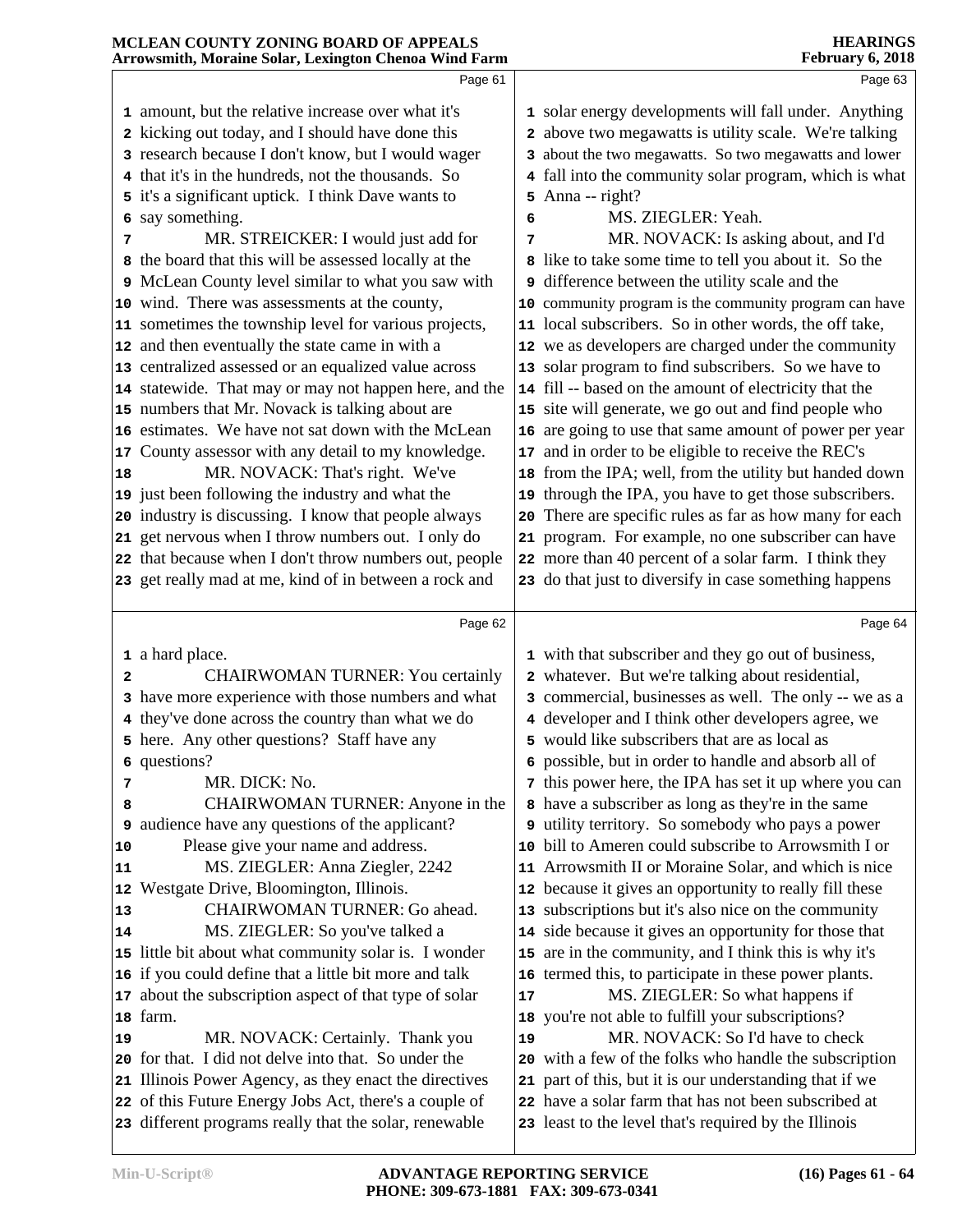#### **Arrowsmith, Moraine Solar, Lexington Chenoa Wind Farm February 6, 2018** Page 65 Power Agency, then we wouldn't move forward with that project. But it's not based on the broad -- I think that's the reason why those that are in Ameren are eligible to subscribe to Ameren's community solar farms. Based on that, we don't have any qualms or any worries about not being able to fill the subscriptions for these farms. I should have led with that. MS. ZIEGLER: So as a user of property within the agricultural district, have you | **10**  been asked to sign an ag nuisance disclaimer? MR. STREICKER: Not to my knowledge but understanding what it is, if it's something we have to do, we can certainly take that into 15 consideration and likely execute it. I haven't seen | 15 the terms yet. MS. ZIEGLER: And then so solar farms are relatively new to Illinois and there is an Agricultural Impact Mitigation Agreement that is being negotiated with the Illinois Department of Agriculture. I believe you may have been involved as a company in some of those negotiations. Would you be willing to voluntarily abide by those terms Page 66 in terms of repair of compaction and rutting, erosion control, tile drainage repair which we've already discussed, as well as the financial assurance required by a decommissioning plan? MR. NOVACK: The short answer is yes. We are in the process, as you stated right now, the Illinois Department of Agriculture is in the process of soliciting feedback from the industry on what this AIMA will look like, and so long as it's applicable for solar development and not just, say, wind development which is the template that it's based off of naturally because it came in first, then those are stipulations that we would abide by because they will be in common practice with how we | **14**  develop land. MR. STREICKER: We're already operating with what we believe is the highest standards with regard to tile repair and I think it's one of the primary thrusts with what the AIMA looks to. Also, obviously the county ordinance Page 67 having seen the specific terms, but it's certainly in spirit and that would be something we would strongly consider and hope that we're already living up to those standards through staff recommendations and stipulations and obviously the Zoning Ordinance requirements. MS. ZIEGLER: Then transmission lines, will those be buried or overhead from the solar farm to your interconnection point? MR. VERIOTTI: So as we discussed earlier, pretty much everything will be buried in the ground. The only thing that's going to be overhead is from the main riser, the last utility pole that we're going to have on site, the short distance between that location and the main point of interconnect with the overhead power lines on the south side of the site. MS. ZIEGLER: So the interconnection is on the property, not on an adjacent property? MR. VERIOTTI: The interconnection will be on the south side. You have the line of power lines south of it, so that's going to be the overhead from the last point that we're going to Page 68 have on site to actually the existing Ameren utility power lines. MS. ZIEGLER: So you don't anticipate the need for easements with additional landowners? MR. NOVACK: That's correct. I just want to correct one thing. You had mentioned transmission lines and I just want to clarify. Distribution lines for a project of this size, a two megawatt project, would be tapping into distribution lines. MS. ZIEGLER: Okay. Thank you. CHAIRWOMAN TURNER: Anybody else have questions? Go ahead. MS. WINTERLAND: Amy Winterland, 22825 North 3075 East Road, Colfax. MR. DICK: Could you spell your name, please? MS. WINTERLAND: A-M-Y, W-I-N-T-E-R-L-A-N-D. So I think I heard you guys say you're the third largest solar company in the U.S., is that correct?

requires decommissioning and returning that land to 21

 essentially the condition it was when we arrived, and I know the AIMA is within that spirit, not

**MCLEAN COUNTY ZONING BOARD OF APPEALS** 

 MR. NOVACK: Yeah, I mean there's no like one single source of that information, but that

**HEARINGS**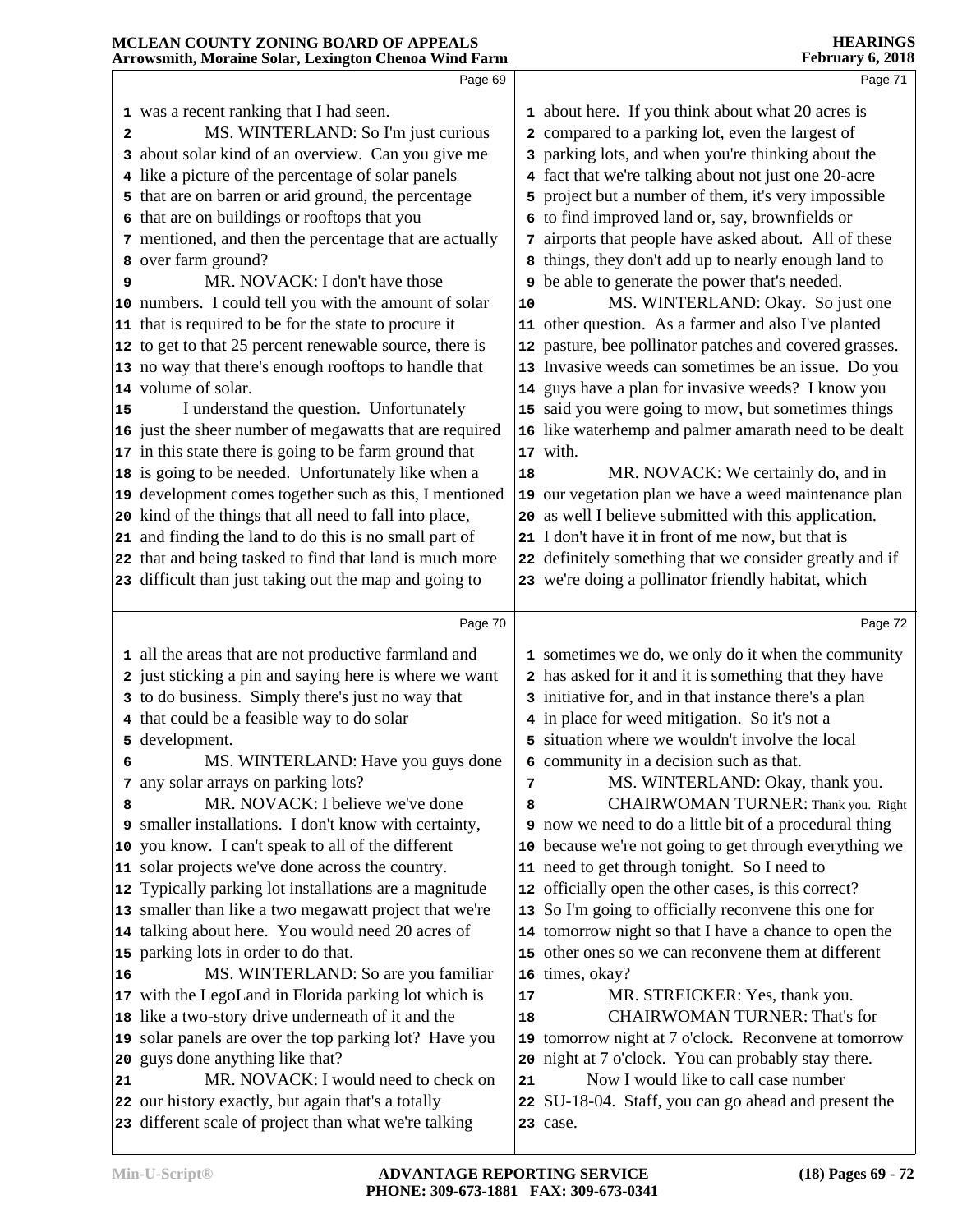|    | птомянии, могани боюн, пландюн сисной тунки гатн                                                        |    | 1 CO1 001 y 09 2010                                                                                              |
|----|---------------------------------------------------------------------------------------------------------|----|------------------------------------------------------------------------------------------------------------------|
|    | Page 73                                                                                                 |    | Page 75                                                                                                          |
| 1  | MR. DICK: This is case SU-18-04,                                                                        |    | 1 shall complete consultation with the Illinois                                                                  |
|    | 2 application of Arrowsmith II Solar, LLC, by Cypress                                                   |    | 2 Historic Preservation Agency before construction can                                                           |
|    | 3 Creek Renewables for special use to allow a solar                                                     |    | 3 begin. The applicant shall have all field tile                                                                 |
|    | 4 power generated facility in the Agriculture District                                                  |    | 4 damaged in the construction process repaired by a                                                              |
|    | 5 on property in the southeast quarter of Section 14,                                                   |    | 5 competent contractor with experience in such repair                                                            |
|    | 6 Township 23 North, Range 5 East of the 3rd principal                                                  |    | 6 during the life of the solar farm, and the                                                                     |
|    | 7 meridian located in Arrowsmith Township immediately                                                   |    | 7 development shall follow the plans and documents                                                               |
|    | 8 north of 1100 North Road, approximately three-fifths                                                  |    | 8 submitted with the application, and that concludes                                                             |
|    | 9 of a mile east of 3400 East Road. Public notice of                                                    |    | 9 my report.                                                                                                     |
|    | 10 this hearing was published in the Pantagraph on                                                      | 10 | CHAIRWOMAN TURNER: Okay. Then I                                                                                  |
|    | 11 January 20, 2018, as provided by law. All the other                                                  |    | 11 would like to officially continue that until                                                                  |
|    | 12 required notifications have been made and the                                                        |    | 12 tomorrow evening. And now I would like to call case                                                           |
|    | 13 applicant has paid the publication cost.                                                             |    | 13 number SU-18-05.                                                                                              |
| 14 | As the first exhibits, I'll pass the                                                                    | 14 | MR. DICK: Application is SU-18-05,                                                                               |
|    | 15 application, a township map showing where this                                                       |    | 15 application of Moraine Solar, LLC, by Cypress Creek                                                           |
|    | 16 property is located and a zoning map showing that                                                    |    | 16 Renewables for a special use to allow a solar power                                                           |
|    | 17 this is in the Agriculture District, a site plan for                                                 |    | 17 generating facility in the Ag District on property                                                            |
|    | 18 the proposed site, a small site plan is included                                                     |    | 18 in the northeast quarter of Section 10, Township 22                                                           |
|    | 19 with your staff report; a communication from the                                                     |    | 19 North, Range 3 East in the third principal meridian                                                           |
|    | 20 Soil and Water Conservation District that also                                                       |    | 20 located in Downs Township immediately west of 2200                                                            |
|    | 21 includes the Land Evaluation and Site Assessment, a                                                  |    | 21 East Road approximately 3/5ths of a mile north of                                                             |
|    | 22 communication from the Illinois Department of                                                        |    | 22 600 North Road. Public notice of this hearing was                                                             |
|    | 23 Natural Resources that I will pass.                                                                  |    | 23 published in the Pantagraph on January 20, 2018, as                                                           |
|    |                                                                                                         |    |                                                                                                                  |
|    | Page 74                                                                                                 |    | Page 76                                                                                                          |
| 1  | I will deliver a staff report indicating                                                                |    | 1 provided by law. All the other required                                                                        |
|    | 2 that this is property is relatively flat and the                                                      |    | 2 notifications have been made and the applicant has                                                             |
|    | 3 drainage is to the south. It's used for crop                                                          |    | 3 paid the publication cost.                                                                                     |
|    | 4 production and the public road is 17 feet in width                                                    | 4  | As a first exhibit I'd like to pass the                                                                          |
|    | 5 and it's made of oil and chip. It's surrounded by                                                     |    | 5 application and a township map showing where this                                                              |
|    | 6 Agriculture District on all sides and it's                                                            |    | 6 property is located in the Downs Township, the                                                                 |
|    | 7 surrounded by crop production on all sides. The                                                       |    | 7 zoning map showing that this property is in the                                                                |
|    | 8 LESA soil score is 169 out of 200 and a total score                                                   | 8  | Agriculture District, and a site plan showing the                                                                |
|    | 9 of -- no, a site assessment of 169 out of 200 and                                                     |    | <b>9</b> development of this property, and a communication                                                       |
|    | 10 the soil score is 90.4 out of 100. The total LESA                                                    | 10 | from the Soil and Water Conservation District with                                                               |
|    | 11 score is 259.4 points out of 300, and anything above                                                 | 11 | an attachment with the Land Evaluation and Site                                                                  |
|    | 12 230 points means the site is of high value for                                                       |    | 12 Assessment and a communication from the Illinois                                                              |
|    | 13 agricultural land protection.                                                                        |    | 13 Department of Natural Resources.                                                                              |
| 14 | The site standards are very similar to the                                                              | 14 | We will show some site photos of the                                                                             |
|    | 15 previous staff report and it's the same township and                                                 |    | 15 property. This is located in Downs Township. You                                                              |
|    | 16 the same road commissioner will need to be applied                                                   |    | 16 can see the piece there, and that's the outlying                                                              |
|    | 17 for an entrance permit, and the concluding opinion                                                   | 17 | property in red and this is a public road to the                                                                 |
|    | 18 is that staff recommends that this application meets                                                 |    | 18 north and the property is to the left. This is the                                                            |
|    | 19 all the standards of the Zoning Ordinance and the                                                    | 19 | access road to the west that is on the south side of                                                             |
|    | 20 standards for special uses. An entrance permit                                                       |    | 20 the subject property. This is across the property                                                             |
|    |                                                                                                         |    |                                                                                                                  |
|    | 21 needs to be provided. The applicant shall provide                                                    |    | 21 from the southeast corner of the property facing it.                                                          |
|    | 22 certified plans for storm water detention and<br>23 retention before permit is issued. The applicant |    | 22 This is across to the south where this overpass goes<br>23 over I-74. This is the property that is part of an |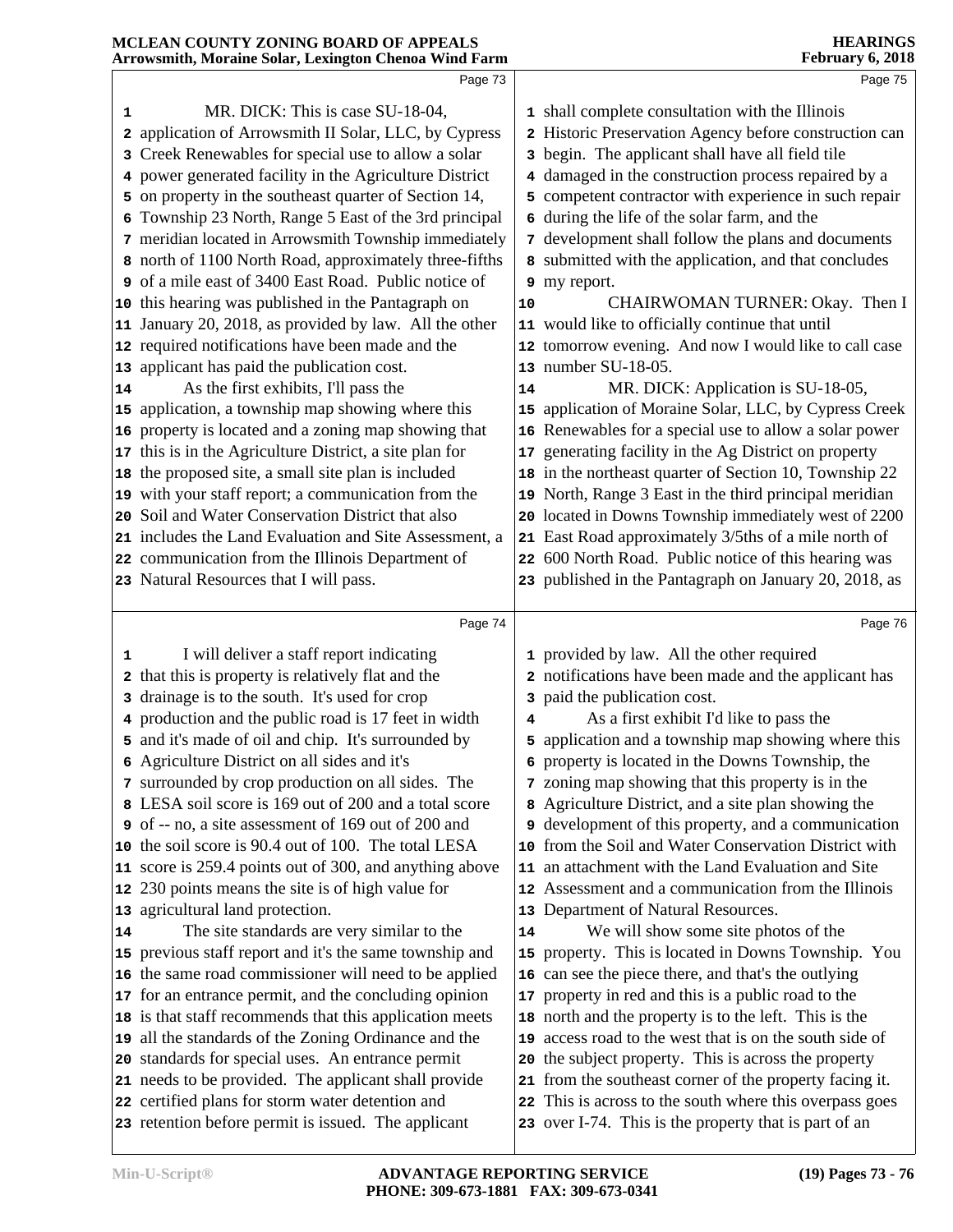#### **MCLEAN COUNTY ZONING BOARD OF APPEALS Arrowsmith, Moraine Solar, Lexington Chenoa Wind Farm HEARINGS February 6, 2018** Page 77 old borrow pit. It's a recreation area now that was used when they were building I-74, and this is also the property to the south of it. This is looking across the subject property from the south toward the southwest of the property, this access road facing straight east with the property to the left. This is the northeast corner of the property along the old railroad right-of-way. This is the public road facing south. There you see the overpass ahead **9**  of you and it's the subject property on the right. This is facing southwest across the corner of the property and then the subject property outlined in Page 79 construction can begin; the applicant shall have all field tile damaged in the construction process repaired by a competent contractor with experience in such repair during the life of this solar farm; and six, the development shall follow the plans and documents submitted with the application and with zoning regulations including Article VI, Section 350.43(3), Use Standard for Solar Power Generating Facilities, and that concludes my report. **CHAIRWOMAN TURNER:** Thank you. And I will continue that until tomorrow evening. Now I'd like to call case number SU-18-02.

MR. DICK: This is case number

 SU-18-02, Lexington Chenoa Wind Farm, LLC, by EDP Renewables North America, LLC, for special use to allow a wind energy conversion system consisting of up to 58 wind turbine generators that are up to

 Agriculture District on all sides. The property to the side is in crop production, to the south a pond | 19 in part and Interstate I-74 in part, and to the east is crop production and to the west is crop production. The Land Evaluation and Site Assessment Page 78 has a soil score of 95.5 out of 100 and a site assessment of 162 out of 200, giving it a total score of 257.9 out of 300. A score of above 230 points means the site is of high value for agricultural land protection. The use standards are very similar, or the standards are very similar to the other two reports except that they need to get approval through the Downs Township road commissioner and the protection 9 is from the Downs Township Fire Protection District. It has the same use standards or stipulations as in the other application. It had one additional one here that it needs to have a 50-foot setback from the front property line or 80 feet from the center line of the township road, whichever is greater, but their new site plan shows that done properly so I would recommend approval with the following 217 stipulations: Entrance permit from the Downs Township road commissioner; two, the applicant shall provide certified plans for storm water detention and retention before permit is issued; three, the applicant shall complete consultation with the Illinois Historic Preservation Agency before 550 feet in height as well as any access roads, transformers, power lines, communication lines, interconnection lines, substation, construction lay-down yards, and other ancillary facilities or structures on approximately 4,922 acres in the Agriculture District. Page 80 The application also requests that the time period to apply for a building permit for the wind energy conversion system be extended to three years rather than two as provided by the McLean County zoning Ordinance. This is on property in Sections 13, 24, 25, 26, and 36 in Chenoa Township, in Sections 4, 9, 10, 17, 18, 19, 20, 21, 28, 29, 30, 31, 32, 33, and 34 in Yates Township, and in Sections  $3, 4, 9, 10$ , and  $16$  in Lawndale Township, and generally bounded to the west by Old Route 66, to the north by 3200 North Road, to the east by County Highway 13, and to the south by the line established by 2300 North Road if it were extended. Public notice of this hearing was published in the Pantagraph on January 20, 2018, as provided by law and all the other required notifications have been made and the applicant has paid the publication cost. The first communication, the first exhibit I'd like to pass is the application and the plat map showing where these properties are located in the different township and communications from the

red.

 The subject property is relatively flat. It drains to the northwest. It has crop production

 as vegetation. The public road is an oil and chip **17** road, 18 feet in width. The surrounding zoning is  $\vert$  **17**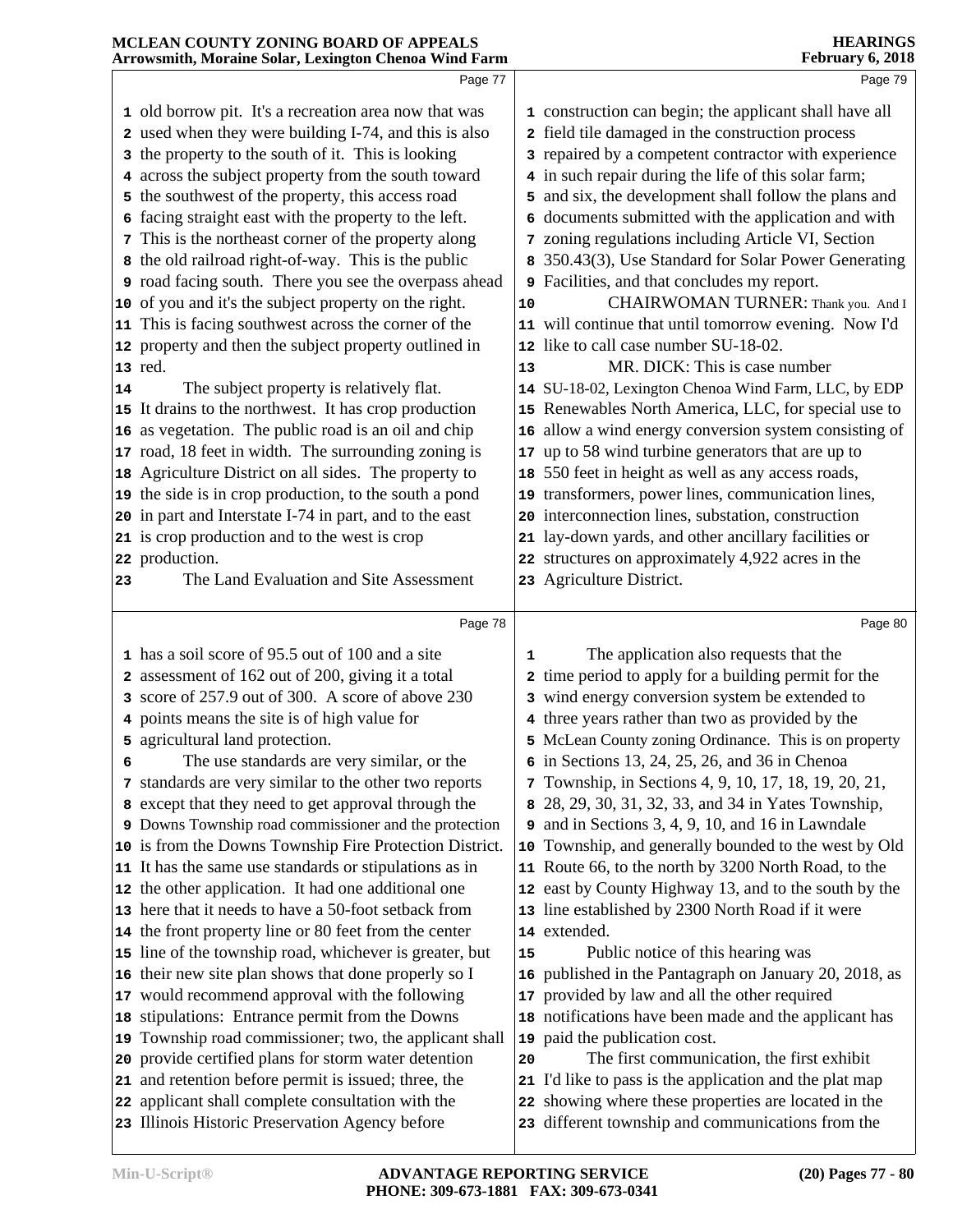|    | Page 81                                                                                                   |    | Page 83                                                                                                          |  |
|----|-----------------------------------------------------------------------------------------------------------|----|------------------------------------------------------------------------------------------------------------------|--|
|    | 1 Illinois Department of Natural Resources, and I will                                                    |    | 1 landowner and no closer than 1,500 feet or three                                                               |  |
|    | 2 give you individual copies of these on Thursday                                                         |    | 2 times the total height of the turbine to the closest                                                           |  |
|    | 3 night when we hear this case. In fact I have made                                                       |    | 3 corner of an occupied residence. The turbines will                                                             |  |
|    | 4 copies. I can give them to you tonight. But I'll                                                        |    | 4 be set back 1.1 times the height of the turbine from                                                           |  |
| 5  | pass these.                                                                                               | 5  | all side and rear property lines of nonparticipating                                                             |  |
|    | <b>CHAIRWOMAN TURNER: I vote Thursday</b>                                                                 | 6  | property owners, from the edge of any public road                                                                |  |
| 6  | 7 unless you -- do you guys want them tonight, the                                                        |    | 7 right-of-way, third party transmission lines, and                                                              |  |
|    |                                                                                                           |    | 8 communication towers as measured from the tip of the                                                           |  |
| 8  | copies?<br>MR. KURITZ: Okay.                                                                              |    | blade. Three residences are located within distance                                                              |  |
| 9  |                                                                                                           |    |                                                                                                                  |  |
| 10 | MR. DICK: And I will give the staff                                                                       | 10 | of three times the turbine height for which the                                                                  |  |
|    | 11 report. The existing land use is primarily crop                                                        | 11 | applicant is working with homeowners on setback                                                                  |  |
|    | 12 production and pasture. Topography is generally                                                        |    | 12 agreements.                                                                                                   |  |
|    | 13 relatively flat and the drainage is to multiple                                                        | 13 | A professional engineer shall certify as                                                                         |  |
|    | 14 drainage patterns. The surrounding zoning is                                                           |    | 14 part of the building permit application that the                                                              |  |
|    | 15 Agriculture District. The land use is primarily                                                        | 15 | foundation and tower design of the WECS is within                                                                |  |
|    | 16 crop production with some pasture.                                                                     |    | 16 acceptable professional standards. After                                                                      |  |
| 17 | The use standards are as follows, or the                                                                  |    | 17 construction is complete, a professional engineer                                                             |  |
|    | 18 standards for the special use are as follows: The                                                      |    | 18 will certify or verify they are built according to                                                            |  |
|    | 19 proposed special use will not be detrimental or                                                        |    | 19 the approved plans.                                                                                           |  |
|    | 20 endanger the health, safety, morals, comfort, or                                                       | 20 | The applicant has submitted an Obstruction                                                                       |  |
|    | 21 welfare of the public. This standard can be met.                                                       |    | 21 Evaluation and Air Space Analysis, a micro beam --                                                            |  |
|    | 22 The applicant is proposing to build a Wind Energy                                                      |    | 22 Microwave Beam Path report, an Off Air TV Reception                                                           |  |
|    | 23 Conversion System, or WECS, consisting of up to 58                                                     |    | 23 Analysis, an AM and FM analysis and Land Mobile                                                               |  |
|    |                                                                                                           |    |                                                                                                                  |  |
|    | Page 82                                                                                                   |    | Page 84                                                                                                          |  |
|    | 1 wind turbine generators that are up to 550 feet in                                                      |    | 1 Emergency Services Report. Project neighbors living                                                            |  |
|    | 2 height that will produce 208 megawatts of                                                               |    | 2 within close proximity to the project are eligible                                                             |  |
|    | 3 electricity. The applicant intends to use a                                                             |    | 3 to sign a neighbor agreement which entitles them to                                                            |  |
|    | 4 combination of the Vestas V136 3.45 megawatts and                                                       |    | 4 annual payments for the life of the project. The                                                               |  |
|    | 5 4.6 megawatt turbine models for the project. In                                                         |    | 5 applicant will work to remedy or mitigate any                                                                  |  |
|    | 6 their analysis 27 of the 58 turbines have been                                                          |    | 6 problems caused by the project by maintaining a                                                                |  |
|    | 7 assumed to be equipped with serrated trailing edge                                                      |    | 7 hotline for 24-hour access once construction begins.                                                           |  |
|    | 8 blades to reduce acoustic impact. The substation is                                                     |    | 8 After the project is complete, the applicant will                                                              |  |
|    | <b>9</b> also included in this noise analysis. A sound                                                    |    | 9 maintain an on-site complaint resolution process at                                                            |  |
|    | 10 impact assessment was submitted with the application                                                   | 10 | their local operating and maintenance facility. The                                                              |  |
|    | 11 that concludes that all applicable Illinois                                                            |    | 11 application states that the applicant commits to                                                              |  |
|    | 12 Pollution Control Board sound regulations at all                                                       |    | 12 meet with participating and nonparticipating                                                                  |  |
|    | 13 existing occupied residences in the project area are                                                   |    | 13 landowners in the project area upon request and will                                                          |  |
|    | 14 met. If the applicant changes the type of turbine,                                                     |    | 14 attempt to resolve issues of concern, including any                                                           |  |
|    | 15 an updated sound impact assessment will need to be                                                     |    | 15 involving noise, shadow or flicker effect,                                                                    |  |
|    | 16 provided to ensure compliance with IPCB noise                                                          |    | 16 telecommunications, aerial application to                                                                     |  |
|    | 17 regulations.                                                                                           | 17 | agricultural land, traffic or other operational                                                                  |  |
| 18 | The proposed Wind Energy Conversion System                                                                | 18 | aspects of the project.                                                                                          |  |
|    | 19 meets the setback requirements of the Zoning                                                           | 19 | The application states that in the event                                                                         |  |
|    | 20 Ordinance. The applicant's application states that                                                     | 20 | that a public safety entity believes its coverage                                                                |  |
|    | 21 no turbine will be closer than the greater of                                                          | 21 | has been compromised by the presence of the wind                                                                 |  |
|    |                                                                                                           |    |                                                                                                                  |  |
|    |                                                                                                           |    |                                                                                                                  |  |
|    | 22 500 feet or 1.1 times the total height of the<br>23 turbine to the property line of a nonparticipating |    | 22 energy facility, it has many options to improve its<br>23 signal coverage to the area through optimization of |  |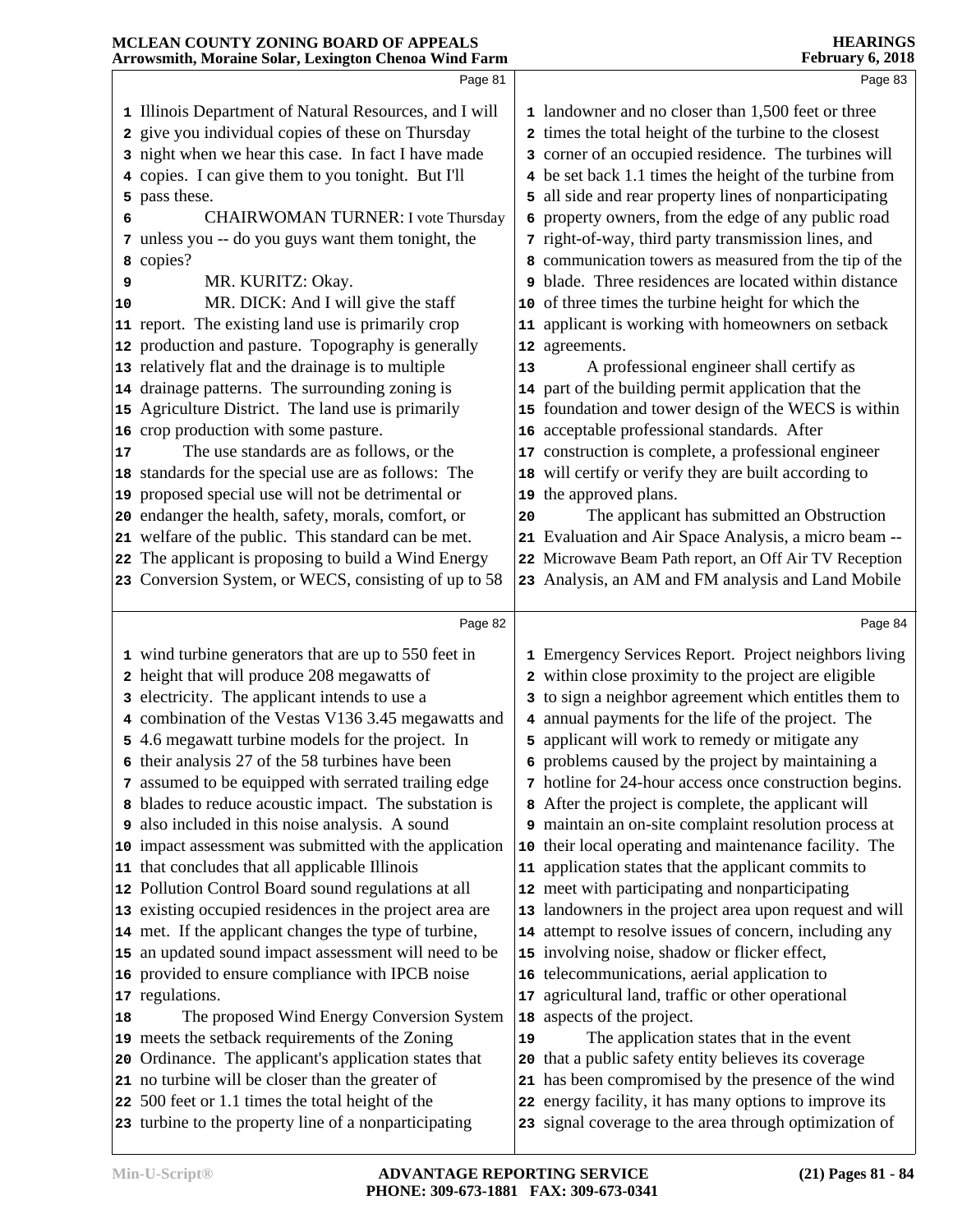|    | 1110 WBILIUM, INTOI UMIC DOMIT, ECAMIGION CHCHOU W MA       |    |                                                              |
|----|-------------------------------------------------------------|----|--------------------------------------------------------------|
|    | Page 85                                                     |    | Page 87                                                      |
|    | 1 a nearby base station or even adding a repeater           |    | 1 applicant will minimize potential bat mortality            |
|    | 2 site. Utility towers, meteorological towers, or           |    | 2 caused by operation of the project by implementing         |
|    | 3 even the turbine tower within the wind project area       |    | 3 turbine operational adjustments. The applicant will        |
|    | 4 can serve as the platform for a base station or           |    | 4 feather turbine blades when wind speeds are below          |
|    | 5 repeater site.                                            |    | 5 the manufacturer's cut in speed at night during the        |
| 6  | The application includes an emergency                       |    | 6 fall migration period. The applicant will consult          |
|    | 7 action plan that establishes procedures required to       |    | 7 with IDNR and USFWS on any follow-up issues raised         |
|    | 8 effectively respond to emergencies that may affect        |    | 8 with respect to the results of these                       |
|    | <b>9</b> the project or the surrounding community. This EAP |    | 9 post-construction studies.                                 |
|    | 10 will be prepared and implemented throughout the          | 10 | The county has not yet received a                            |
|    | 11 construction operation of the project. It is             |    | 11 pre-siting study, although we received it now but         |
|    | 12 necessary for the applicant to coordinate and            |    | 12 not by the time I wrote this. An implementation of        |
|    | 13 provide aid to local fire districts to promote           |    | 13 the IDNR recommendations based on pre-siting study        |
|    | 14 safety and emergency response procedures.                |    | 14 results is required in the Zoning Ordinance for           |
| 15 | The applicant indicates they will fulfill                   |    | 15 wildlife.                                                 |
|    | 16 the decommissioning use standard of the Zoning           | 16 | There has been no communication submitted                    |
|    | 17 Ordinance. The applicant will submit a                   |    | 17 from the Illinois Historic Preservation Agency, and       |
|    | 18 decommissioning plan when the Agricultural               |    | 18 the McLean County Regional Comprehensive Plan             |
|    | 19 Mitigation Agreement is finalized with the Illinois      | 19 | approved on November 17, 2009, proposes that the             |
|    | 20 Department of Agriculture.                               |    | 20 project area remain in agricultural land and states       |
| 21 | The application includes a site                             |    | 21 that wind energy developments are an opportunity for      |
|    | 22 characterization study which is reported that the        |    | 22 preserving local farmland and agricultural heritage.      |
|    | 23 applicant conducted wildlife studies in consultation     |    | 23 The plan goes on to state in reference to the two         |
|    |                                                             |    |                                                              |
|    | Page 86                                                     |    | Page 88                                                      |
|    | 1 with the Illinois Department of Natural Resources         |    | 1 wind farms that have already been approved at the          |
|    | 2 and United States Fish and Wildlife Service to            |    | 2 time, "Besides adding significant tax dollars, both        |
|    | 3 verify the results of the study.                          |    | 3 projects will assist local farmers, as some take           |
| 4  | The application indicates the following                     |    | 4 advantage of annual turbine rental fees for allowing       |
|    | 5 studies addressing all relevant species have been         |    | 5 energy firms to erect turbines on private property."       |
|    | 6 completed as recommended by IDNR and USFWS; land          |    | Two, the proposed special use will not be<br>$6 \quad \Box$  |
|    | 7 cover mapping in 2009, avian use surveys 2009 to          |    | 7 injurious to the use and enjoyment of other property       |
|    | 8 2010, raptor nest survey from 2009 to 2010, land          |    | 8 in the immediate vicinity for purposes already             |
|    | 9 cover mapping in 2009, acoustic bat surveys in 2009,      |    | <b>9</b> permitted or substantially diminish property values |
|    | 10 stage one eagle risk assessment in 2016, avian use       |    | 10 in the immediate area. This standard can be met.          |
|    | 11 surveys December 2016 to December 2017, raptor nest      |    | 11 The surrounding property that is currently used for       |
|    | 12 survey from February 28, 2017, through March 1 of        |    | 12 crop production will continue to be desirable for         |
|    | 13 2017, American golden plover surveys April 18, 2017,     |    | 13 such use and will continue to be farmed. The              |
|    | 14 through May 9, 2017, and bat habitat assessment in       |    | 14 proposed wind farm is compatible with agricultural        |
|    | 15 2017.                                                    |    | 15 operations in the project area and these                  |
| 16 | The application states that prior to                        |    | 16 agricultural operations will not likely be                |
|    | 17 operations the applicant will submit a                   |    | 17 negatively impacted.                                      |
|    | 18 post-construction study plan including methodology       | 18 | The application meets the setback                            |
|    | 19 for post-construction bird and bat fatality              |    | 19 requirements of the Zoning Ordinance. Compliance          |
|    | 20 monitoring to IDNR and USFWS for review. A minimum       |    | 20 with these setback requirements ensure that project       |
|    | 21 of one year post-construction fatality monitoring        |    | 21 improvements are located in safe distances from           |
|    | 22 will be conducted at the project, the results of         |    | 22 other uses. The application demonstrates that the         |
|    | 23 which will be submitted to IDNR and USFWS. The           |    | 23 project will comply with noise standards of the           |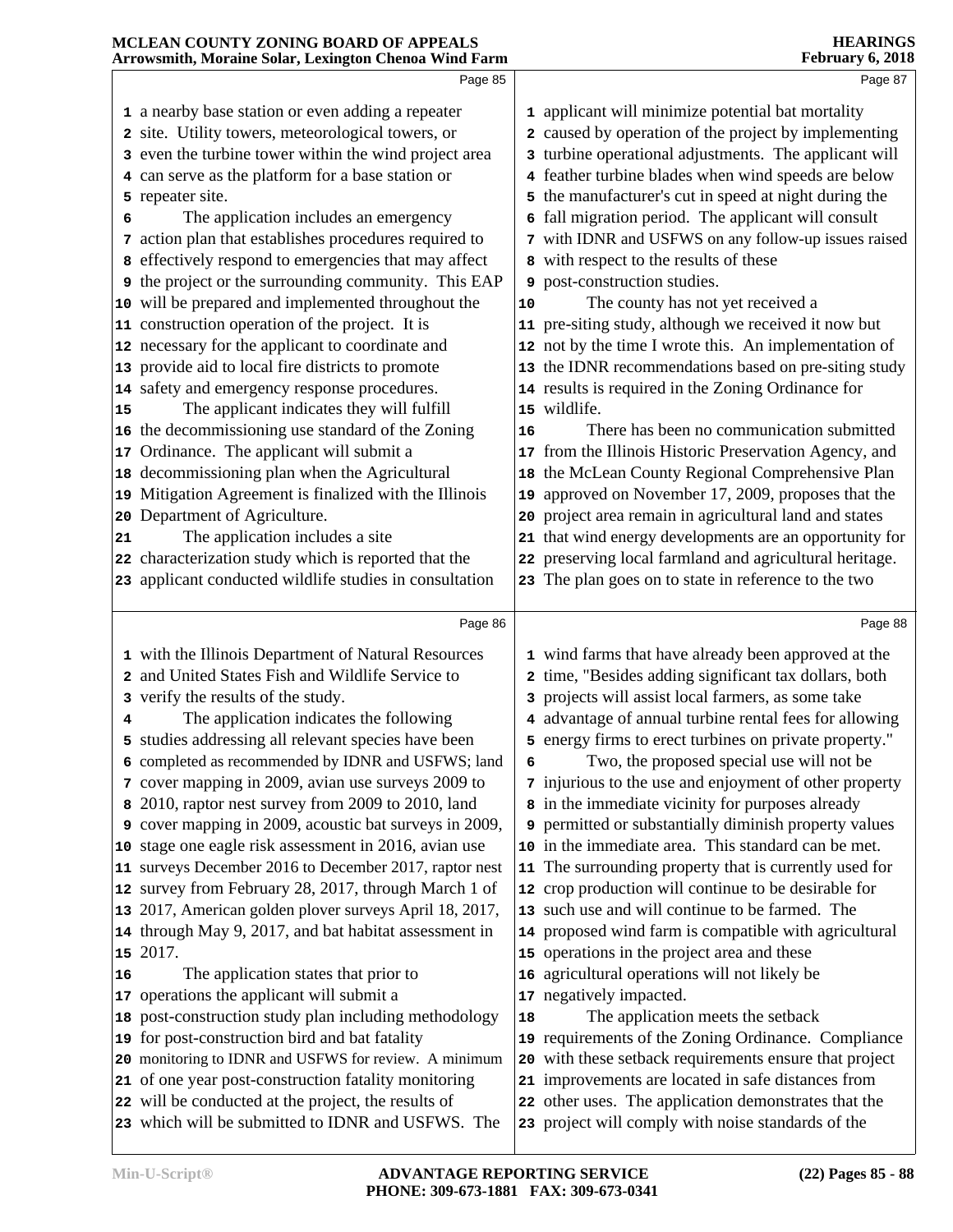|    | MCLEAN COUNTY ZONING BOARD OF APPEALS<br>Arrowsmith, Moraine Solar, Lexington Chenoa Wind Farm              |              | <b>HEARINGS</b><br>February 6, 2018                       |
|----|-------------------------------------------------------------------------------------------------------------|--------------|-----------------------------------------------------------|
|    | Page 89                                                                                                     |              | Page 91                                                   |
|    |                                                                                                             |              | 1.7 miles northwest of the site.                          |
|    | 1 IPCB. The noise analysis and the turbine setback<br>2 requirements from occupied residences show that the | $\mathbf{2}$ | The application indicates turbines are                    |
|    | 3 project will not injure nearby residents.                                                                 |              | 3 arranged in lines running east to west parallel to      |
| 4  | The applicant is requesting to be allowed                                                                   |              | 4 property lines based on feedback from landowners and    |
|    | 5 to apply for a building permit for up to three years                                                      |              | 5 aerial applicators.                                     |
|    | 6 after county board approval rather than two years as                                                      |              | Four, adequate utilities, access roads                    |
|    | 7 allowed. This is a reasonable request and has been                                                        | 6            |                                                           |
|    |                                                                                                             |              | 7 and/or other necessary facilities have been or will     |
|    | 8 approved for other wind farms in the county.                                                              |              | 8 be provided. This standard is met. The applicant        |
| 9  | Site approval for each wind turbine within                                                                  |              | 9 will protect the existing drainage near the project     |
|    | 10 the project area needs to be approved by the Federal                                                     |              | 10 and repair any damage made to drain tile or other      |
| 11 | Aviation Administration before construction can                                                             |              | 11 drainage improvements. The applicant is proposing      |
|    | 12 begin. Lighting on turbines shall meet the FAA                                                           |              | 12 to build gravel access roads to each tower.            |
| 13 | lighting requirements. The application states that                                                          |              | 13 Drainage problems have developed along and through     |
|    | 14 no more intensive lighting will be installed than is                                                     |              | 14 some of these access roads in the already built Twin   |
|    | 15 required to meet minimum FAA lighting requirements.                                                      |              | 15 Groves Wind Farm. It is necessary to install           |
|    | 16 None of the proposed turbines is within one and a                                                        |              | 16 vegetated strips along the upstream side of access     |
| 17 | half miles of a municipal boundary.                                                                         |              | 17 roads that are prone to washing out, particularly      |
| 18 | McLean County has not yet received a                                                                        |              | 18 where the access roads cross waterways. To minimize    |
| 19 | pre-siting study addressing all the relevant species                                                        |              | 19 erosion along access roads, waterways shall be         |
| 20 | submitted to the Illinois Department of Natural                                                             |              | 20 improved before access roads are installed or the      |
|    | 21 Resources and implementation of the IDNR                                                                 |              | 21 crossing will not be installed in a way that           |
|    | 22 recommendations based on pre-siting study results is                                                     |              | 22 minimizes erosion.                                     |
|    | 23 required in the Zoning Ordinance for wildlife.                                                           | 23           | Five, adequate measures have been and will                |
|    | Page 90                                                                                                     |              | Page 92                                                   |
| 1  | Three, the proposed special use will not                                                                    |              | 1 be provided to provide ingress and egress so            |
|    | 2 impede the orderly development of the surrounding                                                         |              | 2 designed as to minimize traffic congestion in the       |
|    | 3 property for use as permitted in the district. This                                                       |              | 3 public streets. This standard is met. The               |
|    | 4 standard can be met. The Agriculture District is                                                          |              | 4 applicant has been working with the county and          |
|    | 5 very restrictive for establishing non-agricultural                                                        |              | 5 townships to obtain road use agreements to maintain     |
|    | 6 residential uses. Nearby land that is suitable for                                                        |              | 6 the public roads and provide adequate access during     |
|    | 7 crop production will continue to be suitable for                                                          |              | 7 the construction process. A side road agreement;        |
|    | 8 such use. In the limited areas where residences are                                                       |              | 8 excuse me, a signed road agreement with the county      |
|    | <b>9</b> located, turbines will be set back 1,500 feet or                                                   |              | <b>9</b> for use of county roads will need to be approved |
| 10 | three times the turbine height from occupied                                                                |              | 10 before the county board takes action in this           |
|    | 11 residences, except for three residences that the                                                         |              | 11 application. A written road use agreement with the     |
| 12 | applicant has not identified.                                                                               |              | 12 applicable township road commissioners will need to    |
| 13 | The application meets the requirements of                                                                   |              | 13 be obtained before construction permits are issued.    |
|    | 14 the Zoning Ordinance with respect to                                                                     | 14           | Six, the establishment, maintenance, and                  |
| 15 | decommissioning. The applicant will submit a                                                                |              | 15 operation of the special use will be in conformance    |
| 16 | decommissioning plan when the Ag Mitigation                                                                 |              | 16 with the intent of the district in which the special   |
| 17 | Agreement is finalized with the Illinois Department                                                         | 17           | use is proposed to be located. This standard is           |
| 18 | of Agriculture.                                                                                             |              | 18 met. The intent of the Agriculture District states,    |
| 19 | The applicant indicates that there are two                                                                  | 19           | "Provide for the location and govern the                  |
| 20 | private airports located within ten-mile radiuses of                                                        |              | 20 establishment and operation of land uses which are     |
| 21 | the property, of the proposed site; Mays Aviation                                                           |              | 21 compatible with agriculture and are in such a nature   |
|    | 22 Airport located within the site in Section 19 of                                                         |              | 22 that their location away from residential,             |
|    |                                                                                                             |              |                                                           |

**PHONE: 309-673-1881 FAX: 309-673-0341**

# **MCLEAN COUNTY ZONING BOARD OF APPEALS**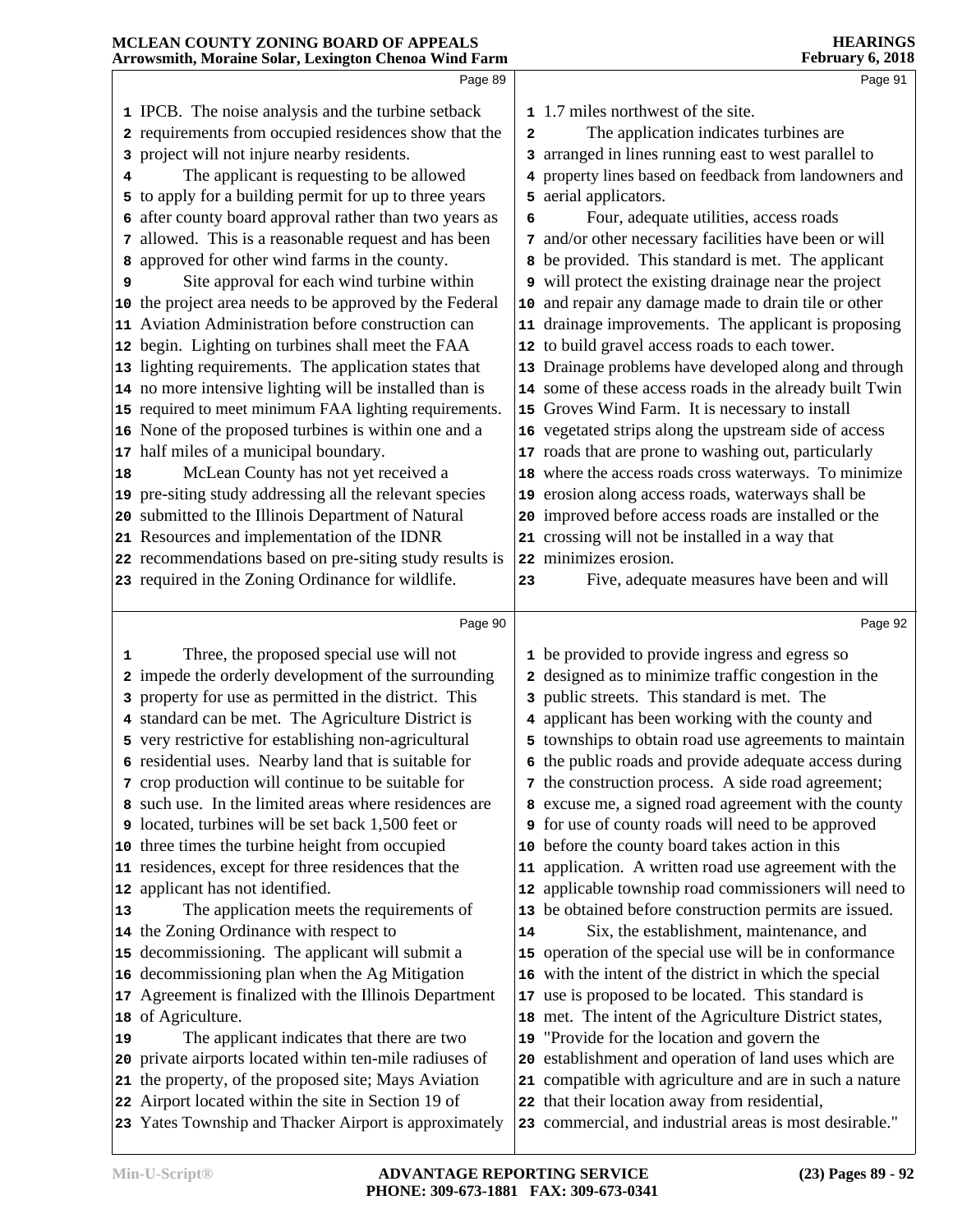|                          | Page 93                                                                                                                                                                                                                                                                                                                                                                                                                                                                                                                                                                                                                                                                                                                                                                                                                                                                                            |                                           | Page 95                                                                                                                                                                                                                                                                                                                                                                                                                                                                                                                                                                                                                                                                                              |
|--------------------------|----------------------------------------------------------------------------------------------------------------------------------------------------------------------------------------------------------------------------------------------------------------------------------------------------------------------------------------------------------------------------------------------------------------------------------------------------------------------------------------------------------------------------------------------------------------------------------------------------------------------------------------------------------------------------------------------------------------------------------------------------------------------------------------------------------------------------------------------------------------------------------------------------|-------------------------------------------|------------------------------------------------------------------------------------------------------------------------------------------------------------------------------------------------------------------------------------------------------------------------------------------------------------------------------------------------------------------------------------------------------------------------------------------------------------------------------------------------------------------------------------------------------------------------------------------------------------------------------------------------------------------------------------------------------|
| 1<br>5<br>10<br>13<br>17 | Seven, the proposed special use in all<br>2 other respects conforms to the applicable<br>3 regulations in the Agriculture District, and this<br>4 standard is met.<br>In conclusion, staff recommends that this<br>6 application meets all the standards set forth in<br>7 Article VII, Section 350-56, Standards for Special<br>8 Use Permits) of the Zoning Ordinance provided the<br><b>9</b> following stipulation, stipulations:<br>One, a road use agreement shall be<br>11 obtained with the county before the county board<br>12 approves this application;<br>Two, a written road use agreement shall be<br>14 obtained with the applicable township road<br>15 commissioners before construction permits are<br>16 issued:<br>Three, development shall follow the plans<br>18 and documents submitted with the application and<br>19 with zoning regulations including the use standards | 5<br>8<br>9<br>12<br>16<br>17<br>18<br>19 | 1 television and internet connection problems in the<br>2 project area and return them to at least the level<br>3 of service that occurred before the turbines were<br>4 installed;<br>Ten, no lighting shall be installed that<br>6 is more intensive than the minimum required by the<br>7 FAA;<br>Eleven, the applicant will coordinate and<br>provide aid to local fire districts to promote<br>10 safety and emergency response procedures. That<br>11 concludes my report.<br>CHAIRWOMAN TURNER: Thank you. And I<br>13 will continue that case until Thursday at 6 o'clock.<br>14 And with that, I will say we will reconvene tomorrow<br>15 at 7 a.m -- at 7 p.m.<br>(ZBA Hearing Adjourned) |
| 21                       | 20 for WECS;<br>Four, adequate financial assurances<br>22 acceptable to the county shall be submitted with the<br>23 county according to the application and                                                                                                                                                                                                                                                                                                                                                                                                                                                                                                                                                                                                                                                                                                                                       | 20<br>21<br>22<br>23                      |                                                                                                                                                                                                                                                                                                                                                                                                                                                                                                                                                                                                                                                                                                      |
|                          | Page 94                                                                                                                                                                                                                                                                                                                                                                                                                                                                                                                                                                                                                                                                                                                                                                                                                                                                                            |                                           | Page 96                                                                                                                                                                                                                                                                                                                                                                                                                                                                                                                                                                                                                                                                                              |
|                          | 1 decommissioning plan submitted with the Agricultural<br>2 Mitigation Agreement with the Illinois Department of<br>3 Agriculture;                                                                                                                                                                                                                                                                                                                                                                                                                                                                                                                                                                                                                                                                                                                                                                 | 2<br>з                                    | STATE OF ILLINOIS<br>COUNTY OF PEORIA                                                                                                                                                                                                                                                                                                                                                                                                                                                                                                                                                                                                                                                                |
| 4                        | Five, if decommissioning is triggered, all<br>5 facilities will be removed as required under the Ag<br>6 Mitigation Agreement, including turbine foundations<br>7 to a depth of five feet below grade;                                                                                                                                                                                                                                                                                                                                                                                                                                                                                                                                                                                                                                                                                             | 4<br>6<br>7                               | I, Paula A. Morsch, a certified shorthand<br>reporter in and for the County of Tazewell, State of<br>Illinois, do hereby certify that the foregoing<br>transcription is true and correct to the best of my                                                                                                                                                                                                                                                                                                                                                                                                                                                                                           |
| 8                        | Six, McLean County shall receive a<br><b>9</b> pre-siting study addressing all relevant species<br>10 submitted to the IDNR and implementation of the IDNR<br>11 recommendations based on pre-siting study results as                                                                                                                                                                                                                                                                                                                                                                                                                                                                                                                                                                                                                                                                              | 8<br>9<br>10<br>11                        | knowledge and belief;<br>That I am not related to any of the<br>parties hereto by blood or marriage, nor shall I<br>benefit by the outcome of this matter financially or                                                                                                                                                                                                                                                                                                                                                                                                                                                                                                                             |
| 13                       |                                                                                                                                                                                                                                                                                                                                                                                                                                                                                                                                                                                                                                                                                                                                                                                                                                                                                                    |                                           | otherwise.                                                                                                                                                                                                                                                                                                                                                                                                                                                                                                                                                                                                                                                                                           |
|                          | 12 required in the Zoning Ordinance for wildlife;<br>Seven, Vestas V136 3.5 megawatts and 4.6<br>14 megawatt turbine models shall be installed in this<br>15 project according to the project layout submitted                                                                                                                                                                                                                                                                                                                                                                                                                                                                                                                                                                                                                                                                                     | 12<br>13<br>14<br>15                      | $C.S.R. 84-002965$<br>Paula A. Morsch,                                                                                                                                                                                                                                                                                                                                                                                                                                                                                                                                                                                                                                                               |
| 20                       | 16 with the application. If the applicant changes the<br>17 type of turbine, an updated sound impact assessment<br>18 will need to be provided in compliance with IPCB<br>19 noise regulations;<br>Eight, the applicant shall complete a                                                                                                                                                                                                                                                                                                                                                                                                                                                                                                                                                                                                                                                           | 16<br>17<br>18<br>19<br>20                |                                                                                                                                                                                                                                                                                                                                                                                                                                                                                                                                                                                                                                                                                                      |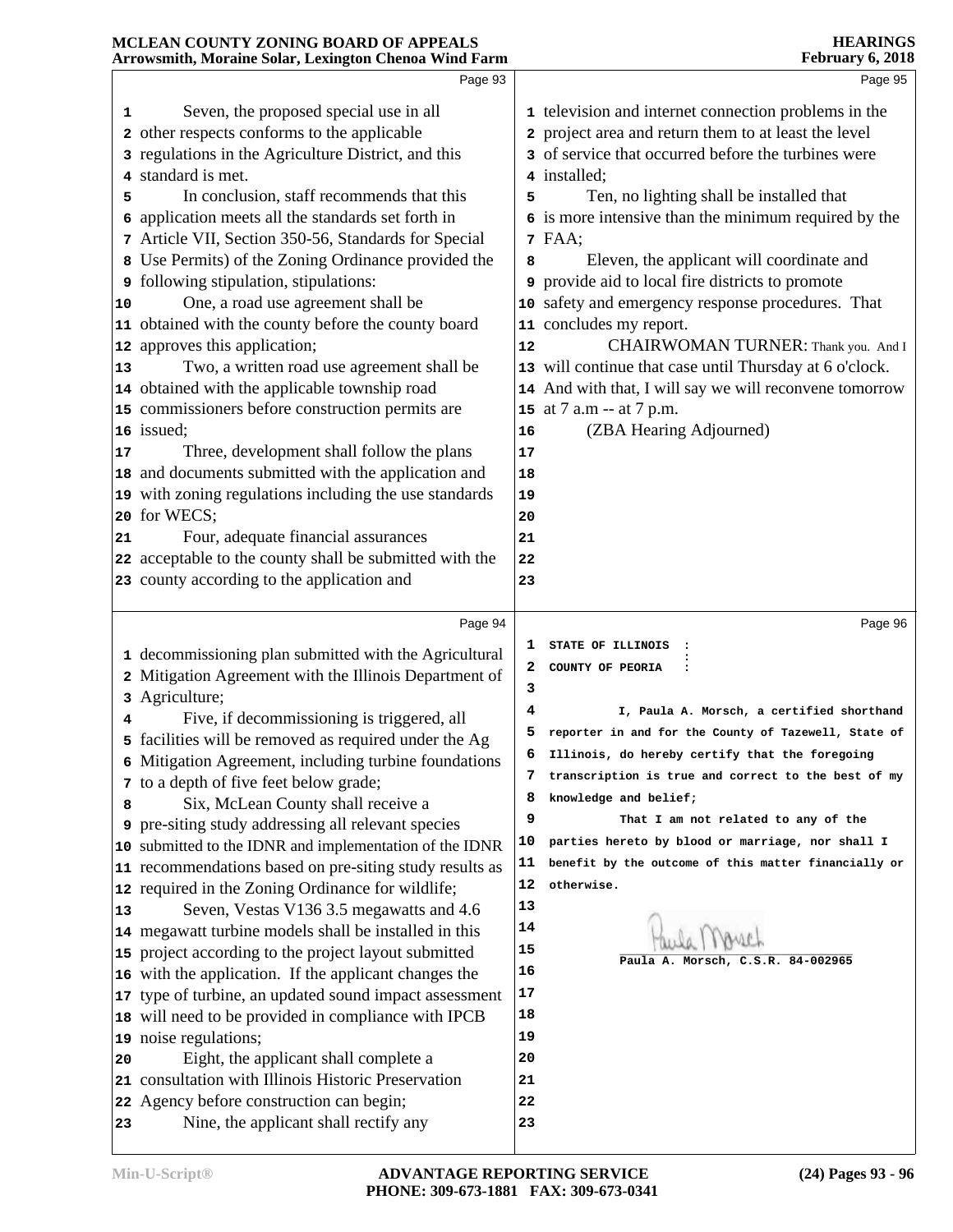|                                       | 19:14,16                        |                                              | altered $(1)$               | 13:15;14:11,14,17;         |
|---------------------------------------|---------------------------------|----------------------------------------------|-----------------------------|----------------------------|
|                                       | actually (14)                   | against $(1)$<br>57:15                       | 24:1                        | 62:9;73:13;74:21,23;       |
| \$                                    | 19:23;21:2;33:9,10;             | Agency (10)                                  | Although (2)                | 75:3;76:2;78:19,22;        |
|                                       | 34:6;35:7,8,16;38:5;            | 11:2;14:16;52:15;                            | 13:14;87:11                 | 79:1;80:18;81:22;82:3,     |
| \$7,000(1)                            | 49:19;55:12;60:8;68:1;          | 54:5;62:21;65:1;75:2;                        | aluminum $(1)$              | 14;83:11,20;84:5,8,11;     |
| 60:19                                 | 69:7                            | 78:23;87:17;94:22                            | 26:22                       | 85:12,15,17,23;86:17;      |
|                                       | adapting $(1)$                  | ago(3)                                       | always $(3)$                | 87:1,3,6;89:4;90:12,15,    |
| $\mathbf A$                           | 45:20                           | 24:18;31:18;43:8                             | 48:19;55:15;61:20           | 19;91:8,11;92:4;94:16,     |
| abide $(3)$                           | add(6)                          | agree $(1)$                                  | amarath $(1)$               | 20,23;95:8                 |
| 38:14;65:23;66:13                     | 47:20;53:8;58:10,20;            | 64:4                                         | 71:16                       | applicant's $(1)$          |
| ability $(1)$                         | 61:7;71:8                       | agreement (17)                               | Ameren (4)                  | 82:20                      |
| 24:7                                  | added $(2)$                     | 43:4;52:4,9,10,11,                           | 52:13;64:10;65:3;           | application (43)           |
| able $(6)$                            | 20:1;47:8                       | 13;65:19;84:3;85:19;                         | 68:1                        | 6:6,21;7:17;9:7,16;        |
| 18:23;44:12;51:3;                     | adding $(2)$                    | 90:17;92:7,8,11;93:10,                       | Ameren's (1)                | 14:7,22;44:4,10,14;        |
| 64:18;65:6;71:9                       | 85:1;88:2                       | 13;94:2,6                                    | 65:4                        | 71:20;73:2,15;74:18;       |
| above $(5)$                           | addition $(1)$                  | agreements (2)                               | America (1)                 | 75:8,14,15;76:5;78:12;     |
| 9:5;27:13;63:2;                       | 14:5                            | 83:12;92:5                                   | 79:15                       | 79:6;80:1,21;82:10,20;     |
| 74:11;78:3                            | additional (4)                  | agricultural (13)                            | American (1)                | 83:14;84:11,16,19;         |
| absorb $(2)$                          | 29:10;55:7;68:4;                | 9:6;23:21;65:10,19;                          | 86:13                       | 85:6,21;86:4,16;88:18,     |
| 20:18;64:6                            | 78:12                           | 74:13;78:5;84:17;                            | amount (12)                 | 22;89:13;90:13;91:2;       |
| absorbing $(1)$                       | address(6)                      | 85:18;87:20,22;88:14,                        | 17:20;29:20;37:21;          | 92:11;93:6,12,18,23;       |
| 55:20                                 | 15:15,17;18:5;30:17;            | 16;94:1                                      | 38:6;42:20;43:4;53:20,      | 94:16                      |
| AC(1)                                 | 51:9;62:10                      | Agriculture (22)                             | 20;61:1;63:14,16;           | applications (1)           |
| 23:3                                  | addressing $(3)$                | 6:8;7:1;8:17;13:4;                           | 69:10<br>amounts(1)         | 18:12                      |
| $\text{accept}(1)$                    | 86:5;89:19;94:9<br>Adequate (6) | 14:2;45:20;65:21;66:7;<br>73:4,17;74:6;76:8; | 26:16                       | applicators (1)<br>91:5    |
| 16:14                                 | 11:21;12:13;91:6,23;            | 77:18;79:23;81:15;                           | Amy $(1)$                   | applied $(1)$              |
| acceptable(2)                         | 92:6;93:21                      | 85:20;90:4,18;92:18,                         | 68:14                       | 74:16                      |
| 83:16;93:22                           | adjacent $(1)$                  | 21;93:3;94:3                                 | $A-M-Y(1)$                  | applies $(1)$              |
| access(14)                            | 67:19                           | ahead $(7)$                                  | 68:18                       | 27:5                       |
| 11:21;22:7;76:19;                     | Adjourned (1)                   | 18:9;24:7;51:15;                             | analysis (7)                | apply $(2)$                |
| 77:5;79:18;84:7;91:6,                 | 95:16                           | 62:13;68:13;72:22;                           | 9:7;82:6,9;83:21,23,        | 80:2;89:5                  |
| 12, 14, 16, 18, 19, 20; 92: 6         | adjustments (1)                 | 77:9                                         | 23;89:1                     | appoint $(1)$              |
| accident(1)<br>24:11                  | 87:3                            | aid $(2)$                                    | ancillary $(1)$             | 4:2                        |
| accomplish(1)                         | <b>Administration (1)</b>       | 85:13;95:9                                   | 79:21                       | appreciate $(1)$           |
| 26:12                                 | 89:11                           | AIMA(3)                                      | and/or $(1)$                | 17:1                       |
| According (4)                         | advantage (2)                   | 66:9,19,23                                   | 91:7                        | appropriate (4)            |
| 13:10;83:18;93:23;                    | 57:11;88:4                      | Air $(2)$                                    | Andrew (2)                  | 10:4;23:2;51:1;60:4        |
| 94:15                                 | adverse $(3)$                   | 83:21,22                                     | 16:3,3                      | appropriately (1)          |
| accurate(2)                           | 7:8;10:23;56:3                  | Airport (2)                                  | angle $(1)$                 | 48:6                       |
| 39:3;51:20                            | adversely (1)                   | 90:22,23                                     | 36:21                       | approval (4)               |
| achieve (2)                           | 48:12                           | airports (2)                                 | Anna $(2)$                  | 78:8,17;89:6,9             |
| 21:10;53:21                           | aerial (4)                      | 71:7;90:20                                   | 62:11;63:5                  | approved (6)               |
| achieving $(2)$                       | 7:19;8:8;84:16;91:5             | alignment $(1)$                              | annual $(2)$                | 83:19;87:19;88:1;          |
| 21:6;53:19                            | affect $(2)$                    | 33:12                                        | 84:4;88:4                   | 89:8,10;92:9               |
| acoustic(2)                           | 8:13;85:8                       | allow $(5)$                                  | anticipate $(1)$            | approves $(1)$             |
| 82:8;86:9                             | affected $(1)$<br>56:20         | 6:7;34:16;73:3;<br>75:16;79:16               | 68:3<br>anti-reflective (1) | 93:12<br>approximately (7) |
| acres(7)                              | affecting $(3)$                 | allowed $(2)$                                | 10:5                        | 6:13;12:1;28:11;           |
| 28:11,12;55:2,2;                      | 46:6;48:12,12                   | 89:4,7                                       | anymore $(1)$               | 73:8;75:21;79:22;          |
| 70:14;71:1;79:22                      | affects $(1)$                   | allowing $(1)$                               | 36:10                       | 90:23                      |
| across(11)                            | 56:14                           | 88:4                                         | appear $(1)$                | April $(1)$                |
| 7:13;8:7;18:21;19:1;                  | affirm(1)                       | allows $(1)$                                 | 45:21                       | 86:13                      |
| 61:13;62:4;70:11;<br>76:20,22;77:4,11 | 15:11                           | 9:22                                         | appears $(1)$               | area(21)                   |
| Act(3)                                | afternoon (1)                   | almost $(2)$                                 | 12:16                       | 11:7;16:15;17:17,19;       |
| 53:11;56:23;62:22                     | 21:16                           | 25:3;32:9                                    | appliances (1)              | 26:15;27:20;36:1;40:6;     |
| $\text{acted} (1)$                    | ag(8)                           | alone $(1)$                                  | 27:7                        | 47:14,16;49:6;77:1;        |
| 17:4                                  | 60:1,4,5,12;65:11;              | 60:22                                        | applicable $(6)$            | 82:13;84:13,23;85:3;       |
| Acting $(2)$                          | 75:17;90:16;94:5                | along $(8)$                                  | 13:8;66:10;82:11;           | 87:20;88:10,15;89:10;      |
| 4:2;35:21                             | Again $(8)$                     | 8:1;16:5,21;17:21;                           | 92:12;93:2,14               | 95:2                       |
| action(3)                             | 8:8;17:17;29:18;                | 77:7;91:13,16,19                             | applicant (51)              | areas(7)                   |
| 10:21;85:7;92:10                      | 36:21;45:17;47:13,17;           | alter $(1)$                                  | 6:18;8:2,11;9:11;           | 13:6;19:17;36:16;          |
| active(2)                             | 70:22                           | 30:9                                         | 10:15,15,18;12:6,9,18;      | 37:19;70:1;90:8;92:23      |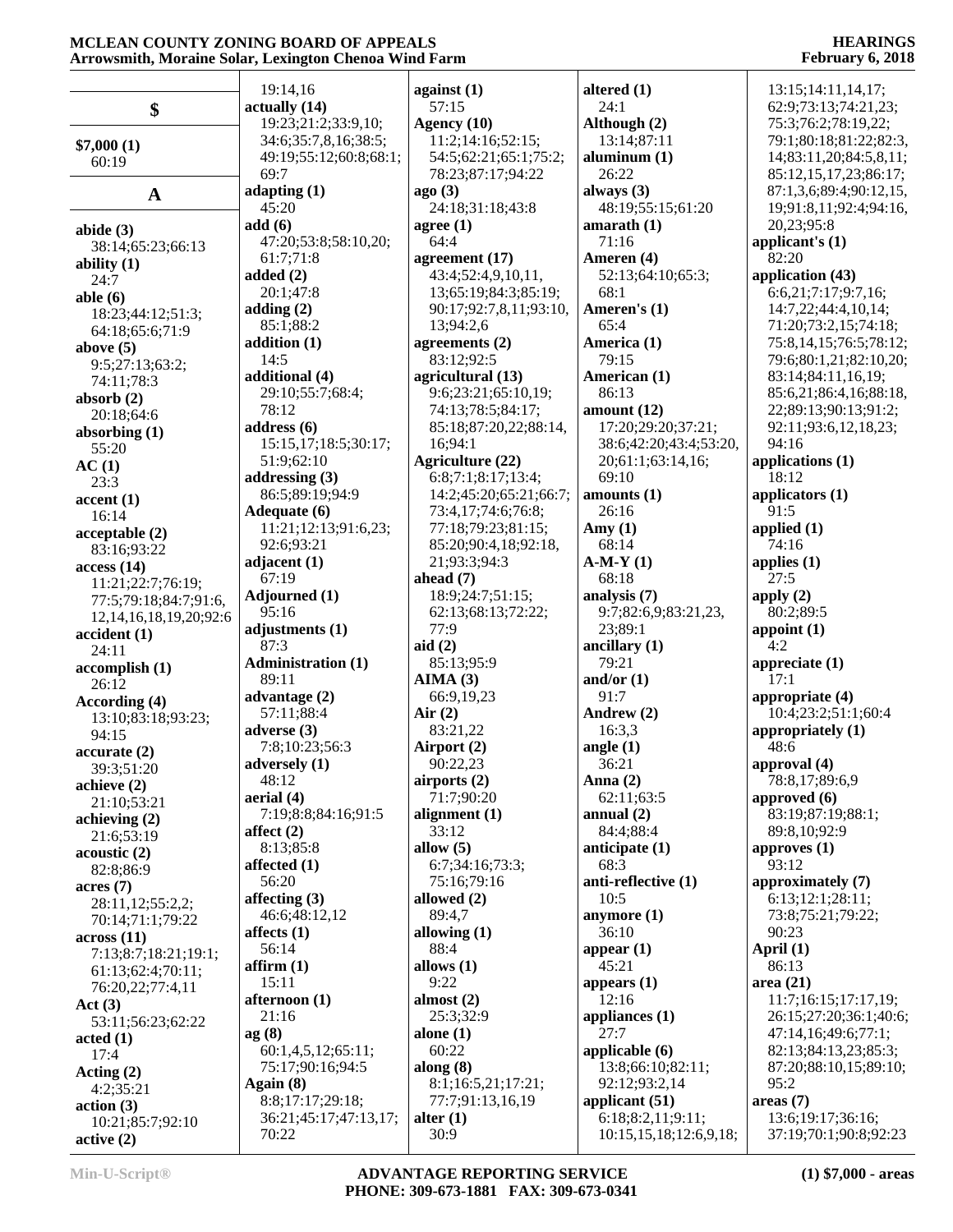| argue(1)               | 93:21                            | 83:21,22               | 57:2                  | buried $(3)$            |
|------------------------|----------------------------------|------------------------|-----------------------|-------------------------|
| 44:9                   | assure $(1)$                     | became $(1)$           | Blue $(2)$            | 40:1;67:8,11            |
| argument(1)            | 31:10                            | 56:21                  | 19:18;38:3            | business $(3)$          |
| 59:14                  | attachment (1)                   | becomes $(3)$          | board $(11)$          | 54:18;64:1;70:3         |
| arid(1)                | 76:11                            | 47:13,18;48:5          | 15:19;16:4;17:8;      | businesses $(1)$        |
| 69:5                   | $\mathbf{attempt}\left(1\right)$ | bee $(1)$              | 30:3,5;51:1;61:8;     | 64:3                    |
|                        |                                  | 71:12                  |                       |                         |
| arm(1)                 | 84:14                            |                        | 82:12;89:6;92:10;     | buy $(1)$               |
| 39:14                  | audience (1)                     | begin $(5)$            | 93:11                 | 34:22                   |
| around (8)             | 62:9                             | 14:16;75:3;79:1;       | borrow $(1)$          | buying $(1)$            |
| 24:8,23;25:21;26:22;   | available (1)                    | 89:12;94:22            | 77:1                  | 57:13                   |
| 42:11;48:3;51:21;59:5  | 42:10                            | beginning $(2)$        | both $(7)$            |                         |
| arranged $(1)$         | average $(2)$                    | 31:14;40:12            | 7:14;21:18;26:12,13,  | $\mathbf C$             |
| 91:3                   |                                  |                        |                       |                         |
|                        | 10:17;21:23                      | begins $(1)$           | 15;27:17;88:2         |                         |
| array(1)               | avian(2)                         | 84:7                   | bottom $(2)$          | cables $(3)$            |
| 57:22                  | 86:7,10                          | behind $(1)$           | 39:12,13              | 10:9;23:9;41:14         |
| arrays(8)              | <b>Aviation (2)</b>              | 35:1                   | boundary (1)          | calculations (4)        |
| 9:20,21;10:4,16;       | 89:11;90:21                      | believes (1)           | 89:17                 | 35:1,6;38:19,22         |
| 16:1;39:20;48:3;70:7   | avoid(1)                         | 84:20                  | bounded (1)           | call(9)                 |
|                        |                                  |                        |                       |                         |
| arrived $(1)$          | 52:2                             | belong $(1)$           | 80:10                 | 4:5,23;5:2,4,6,7;       |
| 66:22                  | away (8)                         | 32:14                  | box (2)               | 72:21;75:12;79:12       |
| Arrowsmith (24)        | 7:14;13:5;23:7;27:3;             | below $(2)$            | 10:12;39:22           | called $(2)$            |
| 6:1,6,11,22;7:1;       | 34:19;45:12,18;92:22             | 87:4;94:7              | boxes $(2)$           | 36:14;54:6              |
| 12:19;14:10;15:20;     | awhile (1)                       | bend(1)                | 10:8;23:10            | came $(4)$              |
|                        |                                  |                        |                       |                         |
| 16:2,10;17:12;22:19;   | 31:18                            | 42:7                   | break $(3)$           | 18:22;48:1;61:12;       |
| 25:5;28:7,10,10;29:21; | axis(2)                          | benefit $(2)$          | 26:18,18,19           | 66:12                   |
| 51:11;55:1;58:22;      | 21:1,9                           | 16:22;60:11            | breaks $(1)$          | Can (52)                |
| 64:10,11;73:2,7        |                                  | benefits $(3)$         | 26:19                 | 4:23;12:17;13:21;       |
| Article (3)            | B                                | 27:17;57:8;60:8        | Brian $(2)$           | 14:16;19:13;22:1;23:6;  |
|                        |                                  |                        |                       |                         |
| 14:23;79:7;93:7        |                                  | Besides $(1)$          | 4:8:5:9               | 25:3,8;27:15;28:7;      |
| aspect $(1)$           | back $(10)$                      | 88:2                   | brief (1)             | 29:4;32:15;36:15;       |
| 62:17                  | 19:23;22:6;31:8;                 | best $(5)$             | 17:8                  | 37:14;39:12;40:21;      |
| aspects $(2)$          | 32:10;39:19;41:1;48:8;           | 24:7;42:11,15;45:12;   | briefly $(1)$         | 43:5;46:16;48:17;50:6,  |
| 57:21;84:18            | 53:11;83:4;90:9                  | 50:6                   | 18:15                 | 8, 20; 51: 2, 3; 53: 8; |
|                        |                                  | Beth $(2)$             |                       |                         |
| assembled (1)          | backflips (1)                    |                        | bring (2)             | 54:17,18;55:3,16,18;    |
| 23:14                  | 60:23                            | 4:19;5:20              | 6:4;33:13             | 57:11,12;63:10,21;      |
| assessed $(5)$         | bailout (1)                      | better $(6)$           | bringing $(2)$        | 64:7;65:14;69:3;71:13;  |
| 60:12,13,18;61:8,13    | 53:13                            | 32:13,18;34:17;48:9;   | 23:2;34:9             | 72:15,20,22;75:2;       |
| <b>Assessment</b> (14) | <b>Bangert</b> (12)              | 51:20;55:21            | broad(1)              | 76:16;79:1;81:4,21;     |
| 7:4;9:1,3;13:11;       | 4:8,9;5:8,9,10;42:8;             | beyond $(1)$           | 65:2                  |                         |
|                        |                                  |                        |                       | 85:4;88:10;89:11;90:4;  |
| 73:21;74:9;76:12;      | 43:16,20;44:6,15;                | 51:22                  | broken(2)             | 94:22                   |
| 77:23;78:2;82:10,15;   | 45:20;48:23                      | big(4)                 | 45:10,11              | capacity (1)            |
| 86:10,14;94:17         | bare(1)                          | 19:21;39:10;40:21;     | brought $(1)$         | 55:6                    |
| assessments $(1)$      | 35:11                            | 42:5                   | 58:5                  | capitalized (1)         |
| 61:10                  | barren(1)                        | bill $(3)$             | brownfields (1)       | 57:11                   |
|                        |                                  |                        |                       |                         |
| assessor $(1)$         | 69:5                             | 53:12,13;64:10         | 71:6                  | car(1)                  |
| 61:17                  | base $(3)$                       | bind $(1)$             | budget(1)             | 26:20                   |
| assessors $(1)$        | 33:13;85:1,4                     | 26:23                  | 43:12                 | Carlton (4)             |
| 60:15                  | based $(17)$                     | $\text{bird} (1)$      | build $(3)$           | 4:17,18;5:18,19         |
| assigned $(1)$         | 36:20;37:8,9,10;                 | 86:19                  | 19:4;81:22;91:12      | carried $(1)$           |
| 57:3                   | 44:9;54:3,18,19;57:2;            | bit $(15)$             | building $(10)$       | 34:19                   |
|                        |                                  |                        |                       |                         |
| $\text{ assist}(1)$    | 63:14;65:2,5;66:12;              | 18:13;21:10;22:6;      | 21:6;25:16;42:3;      | carved (1)              |
| 88:3                   | 87:13;89:22;91:4;                | 28:13,17;37:11;47:21;  | 44:2;46:2;52:12;77:2; | 57:1                    |
| assisting $(1)$        | 94:11                            | 50:5;57:7;59:2,10,12;  | 80:2;83:14;89:5       | case $(18)$             |
| 13:12                  | basic $(1)$                      | 62:15,16;72:9          | buildings $(1)$       | 5:23;6:4,5;8:10,12;     |
| associated (3)         | 10:6                             | blade $(1)$            | 69:6                  | 16:4;17:13;48:16,17;    |
|                        |                                  |                        |                       |                         |
| 28:5;29:2;40:16        | basically (6)                    | 83:9                   | built $(3)$           | 63:23;72:21,23;73:1;    |
| assumed $(1)$          | 18:22;23:5;40:1;                 | blades $(2)$           | 20:17;83:18;91:14     | 75:12;79:12,13;81:3;    |
| 82:7                   | 50:1;53:18;54:6                  | 82:8;87:4              | bulk $(1)$            | 95:13                   |
| assuming $(1)$         | basis $(1)$                      | blanking $(1)$         | 57:13                 | cases $(4)$             |
| 39:6                   | 48:17                            | 26:16                  | bunch $(1)$           | 7:17;8:11,13;72:12      |
| assurance (1)          | bat(4)                           | <b>Bloomington</b> (1) | 38:11                 | category $(1)$          |
|                        |                                  |                        |                       |                         |
| 66:4                   | 86:9,14,19;87:1                  | 62:12                  | burdensome (1)        | 32:14                   |
| assurances (1)         | beam $(2)$                       | blow $(1)$             | 17:16                 | caused $(2)$            |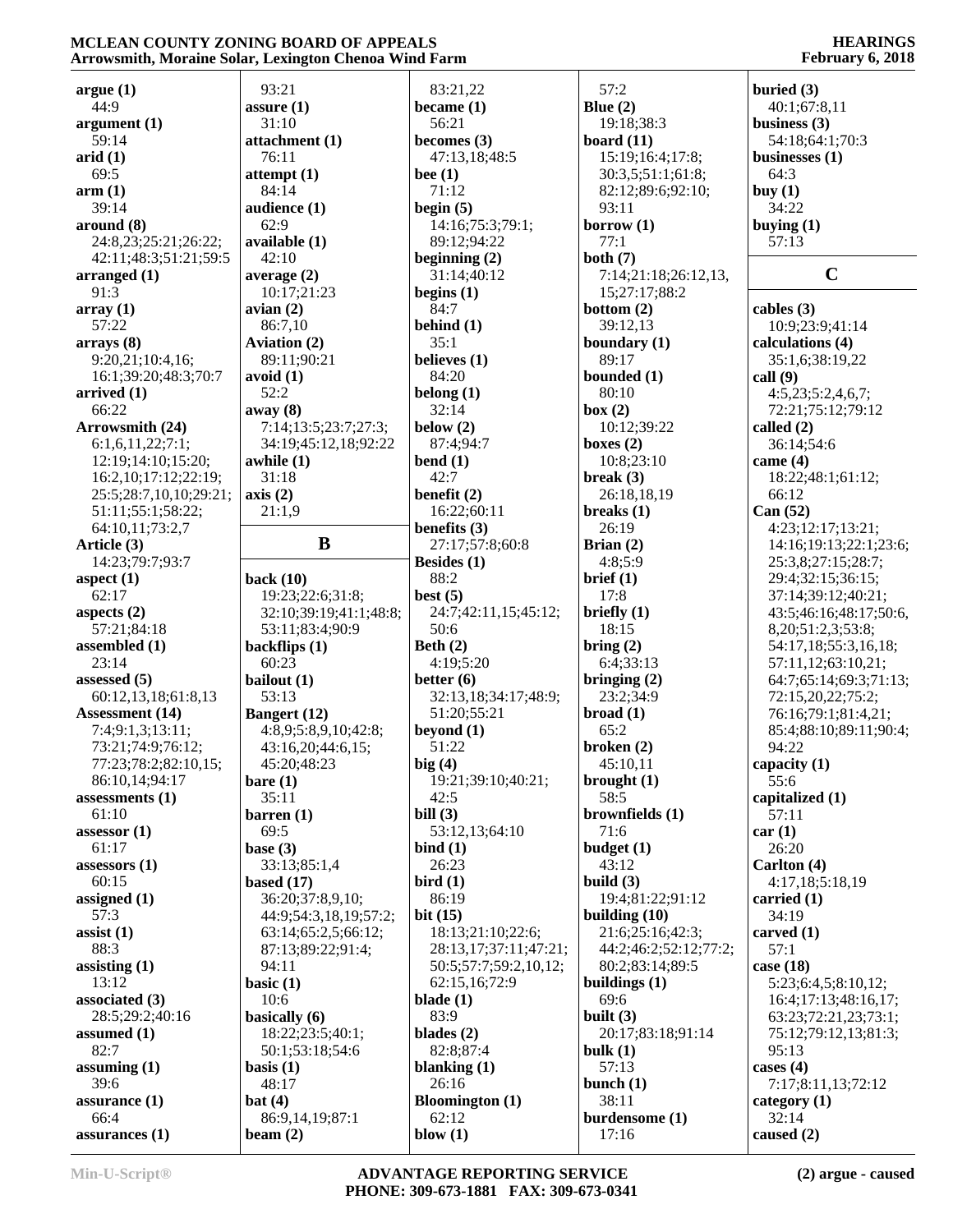#### **HEARINGS February 6, 2018**

 84:6;87:2 **cell (3)** 9:17;58:8,9 **center (1)** 78:14 **central (3)** 20:14;22:11;25:1 **centralized (1)** 61:13 **centrally (4)** 22:11,20,22;27:14 **certain (1)** 24:3 **certainly (6)** 48:11;62:2,19;65:14; 67:1;71:18 **certainty (1)** 70:9 **certified (4)** 12:6;14:11;74:22; 78:20 **certify (2)** 83:13,18 **cetera (1)** 16:8 **Chairman (1)** 4:3 **CHAIRWOMAN (39)** 4:21;5:3,5,16,22;6:3; 15:3,8,11,14;18:1,4,9; 30:4,14,16;35:2,10; 50:11,14,17,21;51:2,6, 8,15;52:19;54:16;59:1; 62:2,8,13;68:12;72:8, 18;75:10;79:10;81:6; 95:12 **challenge (1)** 33:23 **chance (1)** 72:14 **change (6)** 43:17;44:7,12;57:6, 16;60:2 **changes (2)** 82:14;94:16 **changing (2)** 34:8,9 **characterization (1)** 85:22 **charged (1)** 63:12 **check (2)** 64:19;70:21 **checkups (1)** 29:19 **chemicals (1)** 26:13 **Chenoa (2)** 79:14;80:6 **Chicago (4)** 15:18;18:7;30:20,21 **chimed (1)** 60:8 **China (1)** 56:14 **chip (3)** 8:16;74:5;77:16 **Chris (2)** 4:17;5:18 **circle (1)** 27:12 **civil (1)** 25:17 **clarify (1)** 68:7 **clay (2)** 33:2;49:5 **clear (1)** 20:10 **climbing (1)** 20:3 **close (2)** 55:4;84:2 **closer (2)** 82:21;83:1 **closest (3)** 24:14,22;83:2 **cloud (1)** 37:2 **cloudy (2)** 55:18,21 **coating (1)** 10:5 **code (4)** 17:3;25:16,16,23 **codes (1)** 25:17 **Colfax (1)** 68:15 **collector (1)** 35:17 **collects (1)** 36:1 **color (1)** 19:15 **combination (2)** 10:12;82:4 **combine (2)** 22:16;55:7 **combined (1)** 28:22 **combiner (4)** 10:8;23:10;39:22,23 **comfort (2)** 9:10;81:20 **comfortable (1)** 58:18 **coming (2)** 42:5;60:15 **commercial (3)** 13:5;64:3;92:23 **Commission (1)** 58:7 **Commissioner (5)** 12:19;14:10;74:16; 78:9,19 **commissioners (2)** 92:12;93:15 **commits (1)** 84:11 **committed (2)** 24:5,6 **committing (2)** 49:15,16 **common (1)** 66:14 **communication (12)** 7:2,6;10:19;11:1; 73:19,22;76:9,12; 79:19;80:20;83:8; 87:16 **communications (1)** 80:23 **community (14)** 16:11;17:9;52:14; 62:15;63:4,10,10,12; 64:13,15;65:4;72:1,6; 85:9 **compaction (1)** 66:1 **companies (3)** 57:12;58:5,11 **company (6)** 19:4,8;40:10;57:8; 65:22;68:20 **compared (2)** 60:12;71:2 **comparing (2)** 32:17;38:9 **compatible (3)** 13:3;88:14;92:21 **competent (4)** 12:11;14:18;75:5; 79:3 **complaining (1)** 58:11 **complaint (2)** 58:6;84:9 **complete (8)** 14:14;25:20;51:17; 75:1;78:22;83:17;84:8; 94:20 **completed (4)** 7:5;19:17;24:15; 86:6 **complex (1)** 59:21 **compliance (3)** 82:16;88:19;94:18 **complicated (2)** 46:12;47:9 **comply (1)** 88:23 **component (3)** 28:2;54:4,8 **components (8)** 10:1,6,11;20:7;22:7; 23:8;54:3;56:17 **Comprehensive (1)** 87:18 **compromised (1)** 84:21 **concentrated (1)** 36:6 **concentrating (1)** 35:22 **concern (2)** 55:22;84:14 **concerned (1)** 23:22 **concluded (2)** 7:8;10:23 **concludes (5)** 15:2;75:8;79:9; 82:11;95:11 **concluding (1)** 74:17 **conclusion (2)** 14:6;93:5 **concrete (9)** 22:15,15;23:22;39:6, 9,18;40:6;41:7,10 **condition (4)** 13:20;24:5;48:9; 66:22 **conditions (2)** 21:20;28:15 **conducted (2)** 85:23;86:22 **conductor (1)** 10:8 **conduit (1)** 41:16 **conformance (3)** 12:21;17:2;92:15 **conforms (2)** 13:8;93:2 **congestion (2)** 12:15;92:2 **connected (3)** 42:3;47:11,17 **connection (3)** 31:19;32:1;95:1 **connects (1)** 32:1 **Conservation (3)** 7:2;73:20;76:10 **conserve (1)** 59:3 **consider (3)** 44:13;67:3;71:22 **consideration (1)** 65:15 **considered (2)** 48:15;49:5 **consisting (2)** 79:16;81:23 **construct (2)** 19:5;40:16 **constructed (1)** 31:18 **construction (25)** 15:19

 12:10;14:16,18; 17:18;19:20;23:11; 24:11;28:2,16;45:17; 46:1;47:22;75:2,4; 79:1,2,20;83:17;84:7; 85:11;89:11;92:7,13; 93:15;94:22 **consult (1)** 87:6 **consultation (6)** 7:9;14:15;75:1; 78:22;85:23;94:21 **contain (2)** 9:17;26:13 **continue (10)** 11:9,17;16:16;42:19; 75:11;79:11;88:12,13; 90:7;95:13 **contour (1)** 32:5 **contours (1)** 31:14 **contract (1)** 43:7 **contractor (5)** 12:11;14:19;26:7; 75:5;79:3 **contractually (1)** 48:10 **control (3)** 38:20;66:2;82:12 **conveniently (1)** 27:11 **conversation (2)** 48:4;50:9 **conversations (1)** 47:21 **conversion (5)** 13:13;79:16;80:3; 81:23;82:18 **converting (1)** 23:3 **cools (1)** 23:5 **coordinate (2)** 85:12;95:8 **coordinates (1)** 46:16 **copies (3)** 81:2,4,8 **corn (1)** 13:23 **corner (9)** 7:22;8:5;32:5,6; 42:11;76:21;77:7,11; 83:3 **cost (5)** 6:19;56:19;73:13; 76:3;80:19 **costs (4)** 54:12,12,13;57:6 **counsel (1)**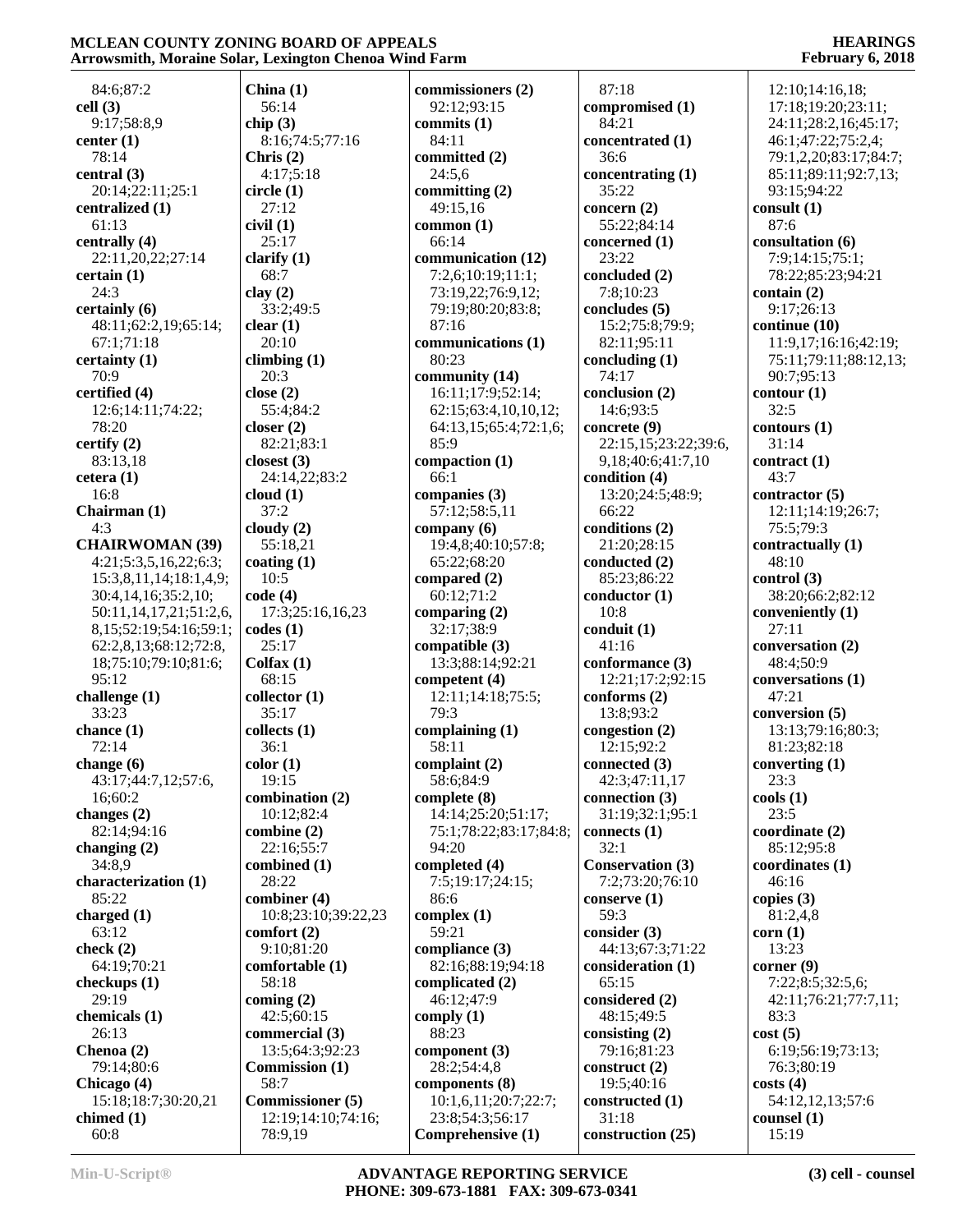| counties $(1)$                   | 30:11;31:21,22            | 41:7                    | 10:2;19:8;91:13         | Distribution (2)       |
|----------------------------------|---------------------------|-------------------------|-------------------------|------------------------|
| 32:17                            | curious $(2)$             | deep $(1)$              | developer (7)           | 68:8,9                 |
| country $(7)$                    | 40:23:69:2                | 39:22                   | 15:23;37:12;45:13;      | District (26)          |
| 18:22;19:1,15;53:23;             | currently $(5)$           | deeper $(1)$            | 54:8;55:10;57:10;64:4   | 6:9;7:1,3;8:18;        |
| 57:10;62:4;70:11                 | 11:8,16;19:8,19;          | 41:4                    | developers $(8)$        | 11:15;12:3,22;13:9;    |
| county $(31)$                    | 88:11                     | define $(1)$            | 20:16;24:20;30:22;      | 14:2;65:10;73:4,17,20; |
| 9:14;13:23;16:23;                | customers (1)             | 62:16                   | 53:22;56:12;58:13;      | 74:6;75:17;76:8,10;    |
| 17:5;29:11;31:23;                | 41:19                     | defined (1)             | 63:12;64:4              | 77:18;78:10;79:23;     |
| 32:20;34:4;36:17;                | cut(1)                    | 10:14                   | developing $(1)$        | 81:15;90:3,4;92:16,18; |
| 38:15;39:1;61:9,10,17;           | 87:5                      | definitely (2)          | 19:19                   | 93:3                   |
| 66:20;80:5,12;87:10,             | cutting $(1)$             | 58:14;71:22             | development (19)        | districts (2)          |
| 18;89:6,8,18;92:4,8,9,           | 42:9                      | deliver $(2)$           | 11:14;14:20;16:21;      | 85:13;95:9             |
| 10;93:11,11,22,23;94:8           | cycling $(1)$             | 8:9;74:1                | 18:17,21,23;19:4;       | diversify (1)          |
| County's $(1)$                   | 22:23                     | delve(1)                | 25:13,14,14;66:10,11;   | 63:23                  |
| 16:16                            | Cypress $(11)$            | 62:20                   | 69:19;70:5;75:7;76:9;   | documents (4)          |
| couple(9)                        | 6:7;9:20;10:2;15:22;      | demonstrates (1)        | 79:5;90:2;93:17         | 14:21;75:7;79:6;       |
| 22:6;23:11;24:14;                | 18:15, 19; 24: 19; 31: 2; | 88:22                   | developments (2)        | 93:18                  |
| 25:11;47:8;55:1;56:1,            | 58:18;73:2;75:15          | denote $(1)$            | 63:1;87:21              | dollars $(2)$          |
| 9;62:22                          |                           | 46:19                   | diameter $(2)$          | 28:3;88:2              |
| coupled $(1)$                    | D                         | Department (12)         | 40:22;45:5              | domino (1)             |
| 38:21                            |                           | 7:6;10:19;65:20;        | DICK(23)                | 47:14                  |
| course (8)                       | damage (2)                | 66:7;73:22;76:13;81:1;  | 4:5,8,10,12,14,16,19,   | done $(13)$            |
| 17:21;24:2;25:18;                | 24:13;91:10               | 85:20;86:1;89:20;       | 23;5:4,7,9,11,13,15,17, | 21:3;24:13;28:14;      |
| 28:1,4;29:12;48:11;              | damaged (4)               | 90:17;94:2              | 20;6:5;62:7;68:16;      | 40:18;47:6;60:18;61:2; |
| 60:22                            | 12:10;14:17;75:4;         | depending $(2)$         | 73:1;75:14;79:13;       | 62:4;70:6,8,11,20;     |
| cover(4)                         | 79:2                      | 21:20;56:12             | 81:10                   | 78:16                  |
| 35:3;37:3;86:7,9                 | Dan $(2)$                 | depends $(3)$           | difference (4)          | double(1)              |
| coverage $(2)$                   | 16:6;30:18                | 39:15;40:4,5            | 38:9;59:12,13;63:9      | 43:1                   |
| 84:20,23                         | Dan's $(1)$               | depth(1)                | different (8)           | down $(13)$            |
| covered $(1)$                    | 48:11                     | 94:7                    | 21:2;25:9;36:16;        | 33:18,22;39:11;41:2,   |
| 71:12                            | dark(1)                   | describe(1)             | 62:23;70:10,23;72:15;   | 3,22;46:3,18;47:4;     |
| Craig(1)                         | 38:3                      | 55:15                   | 80:23                   | 49:7;53:5;61:16;63:18  |
| 5:17                             | Dave $(2)$                | describing (1)          | difficult $(3)$         | Downs $(6)$            |
| create $(2)$                     | 29:15;61:5                | 42:9                    | 48:4;49:6;69:23         | 75:20;76:6,15;78:9,    |
| 20:19;42:20                      | David $(2)$               | design $(10)$           | dig(1)                  | 10,18                  |
| created $(1)$                    | 15:16:51:10               | 10:1;21:4;24:8;         | 46:5                    | downstream (1)         |
| 43:8                             | day $(5)$                 | 28:16,18,21;31:7;       | digging $(1)$           | 46:7                   |
| creating $(2)$                   | 9:23;21:11;37:9;          | 33:14;50:6;83:15        | 49:2                    | drain $(13)$           |
| 53:18;55:20                      | 55:19,21                  | designed (4)            | diligence (2)           | 32:18,22;33:1,2,15;    |
| $\text{credit} \left( 1 \right)$ | DC(1)                     | 10:5;12:14;13:12;       | 31:9;49:11              | 45:14,23;49:12,13,17;  |
| 54:7                             | 23:3                      | 92:2                    | diminish $(2)$          | 51:20,23;91:10         |
| credits $(1)$                    | deal(2)                   | designing $(3)$         | 11:6;88:9               | drainage $(15)$        |
| 57:3                             | 46:3;55:3                 | 24:8;48:3;51:21         | directing $(1)$         | 11:21;12:4;31:12;      |
| Creek(9)                         | dealt(1)                  | desirable (5)           | 33:22                   | 33:5,6;34:10;47:12;    |
| 6:7;9:20;10:3;18:15,             | 71:16                     | 11:9,17;13:6;88:12;     | directives $(1)$        | 48:7;66:2;74:3;81:13,  |
| 19;31:2;58:18;73:3;              | <b>DEAN</b> (13)          | 92:23                   | 62:21                   | 14;91:9,11,13          |
| 75:15                            | 4:4,12,13;5:13,14;        | delta(1)                | $\text{dirt}(1)$        | draining $(2)$         |
| $\text{crop}(18)$                | 30:6;33:17,21;34:22;      | 61:17                   | 54:15                   | 31:16;48:14            |
| 8:15,19,20,21;11:8,              | 35:16,20;52:4,16          | detailed (2)            | disappointed (3)        | drains $(4)$           |
| 16;13:22;14:5;74:3,7;            | decade(1)                 | 38:17;47:1              | 56:6,22;58:4            | 8:14;31:12;33:4;       |
| 77:15,19,21,21;81:11,            | 24:18                     | $\text{detect}(2)$      | disclaimer $(1)$        | 77:15                  |
| 16;88:12;90:7                    | December (3)              | 27:4,12                 | 65:11                   | drive $(4)$            |
| $\mathbf{crops}\left(1\right)$   | 53:11;86:11,11            | detention (3)           | discussed $(3)$         | 45:2,2;62:12;70:18     |
| 34:14                            | decided(1)                | 12:7;74:22;78:20        | 47:23;66:3;67:10        | driven $(2)$           |
| $\csc(1)$                        | 37:7                      | detention/retention (1) | discussing $(1)$        | 21:19;23:15            |
| 91:18                            | decision(4)               | 14:12                   | 61:20                   | driving $(4)$          |
| crossed $(1)$                    | 54:18;56:7,20;72:6        | determine (1)           | discussion $(1)$        | 20:4;49:2,3,4          |
| 46:10                            | decisions(1)              | 10:3                    | 37:23                   | drone(1)               |
| crossing $(1)$                   | 13:13                     | detrimental (2)         | distance $(4)$          | 25:7                   |
| 91:21                            | decommissioning (9)       | 9:9;81:19               | 12:16;42:6;67:15;       | drop(1)                |
| crystalline (1)                  | 41:8;66:4,21;85:16,       | develp(2)               | 83:9                    | 32:7                   |
| 26:11                            | 18;90:15,16;94:1,4        | 10:3;66:15              | distances $(1)$         | due(1)                 |
| culvert $(3)$                    | deconstructing (1)        | developed $(3)$         | 88:21                   | 31:9                   |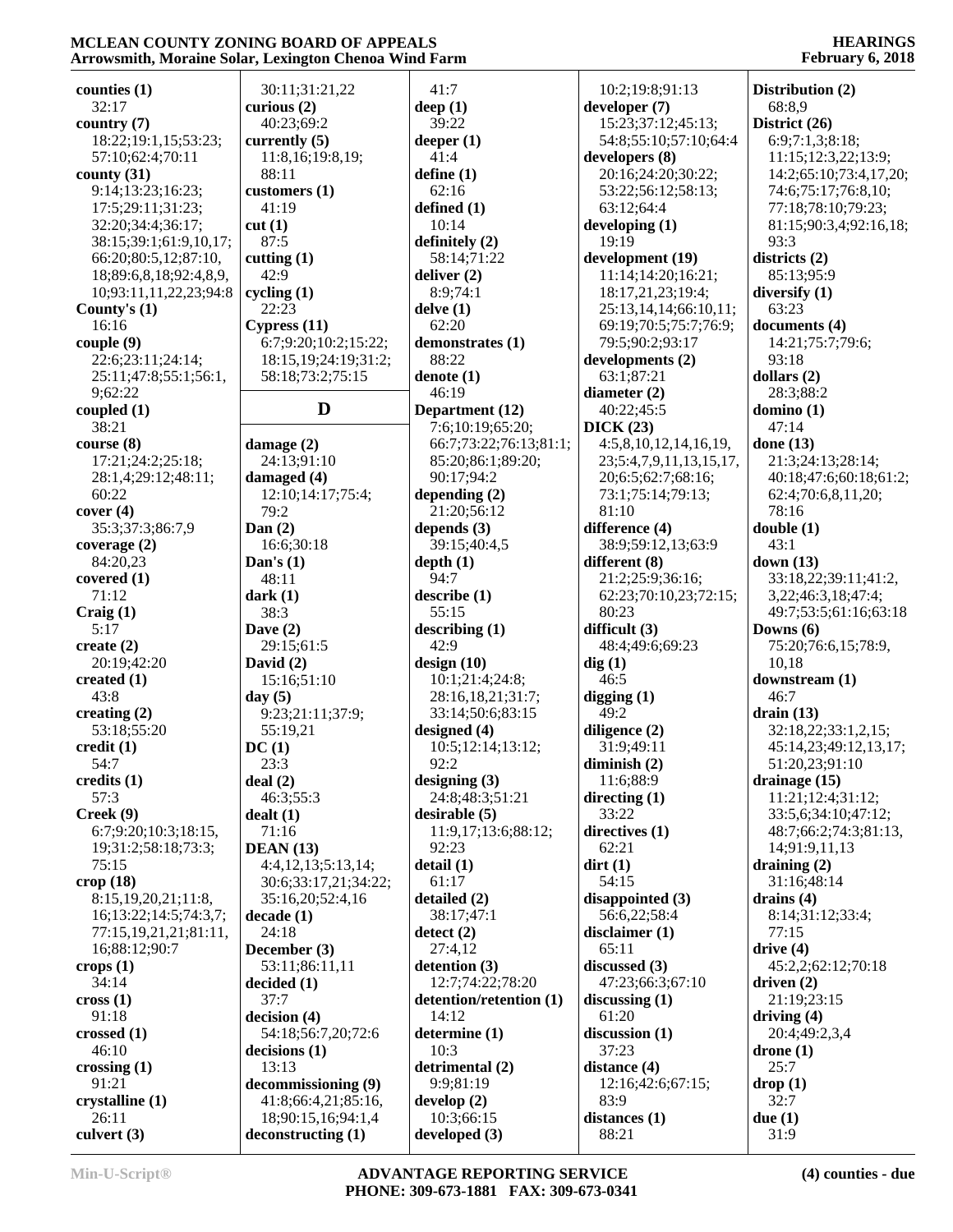| duration $(2)$         | 12:14;92:1             | enough $(7)$                 | 10:22                  | 12:11;14:19;18:21;            |
|------------------------|------------------------|------------------------------|------------------------|-------------------------------|
| 36:7,16                | eight $(3)$            | 29:22;37:3;42:20;            | evaluation (8)         | 62:3;75:5;79:3                |
|                        |                        |                              |                        |                               |
| during $(12)$          | 10:17;22:1;94:20       | 53:4;54:2;69:13;71:8         | 7:3,4;9:2;13:11;       | experts $(2)$                 |
| 12:12;14:19;24:11;     | either $(2)$           | ensure $(2)$                 | 73:21;76:11;77:23;     | 16:4;49:12                    |
| 28:16;33:8;36:15;43:6; | 27:3;55:8              | 82:16:88:20                  | 83:21                  | extended (2)                  |
| 45:17;75:6;79:4;87:5;  | election (1)           | enter $(2)$                  | even $(5)$             | 80:3,14                       |
| 92:6                   | 5:2                    | 26:20;44:16                  | 21:12;32:20;71:2;      | extensive (1)                 |
| dwelling $(8)$         | electric (2)           |                              | 85:1,3                 | 49:18                         |
|                        |                        | entertained (1)              |                        |                               |
| 7:13;8:6,20,22;        | 17:9;25:16             | 48:22                        | evening (4)            | extra(1)                      |
| 11:10,10,18,19         | electrical (7)         | entire $(3)$                 | 15:9,21;75:12;79:11    | 29:12                         |
|                        | 10:11;25:17;39:10;     | 25:21;41:4,6                 | event $(3)$            | extremely $(3)$               |
| E                      | 40:14;41:13;55:5,5     | entitles (1)                 | 45:9,19;84:19          | 42:19;56:6;58:4               |
|                        |                        | 84:3                         |                        |                               |
|                        | electricity (7)        |                              | eventually $(1)$       |                               |
| eagle $(1)$            | 10:10;14:2;20:19;      | entity $(1)$                 | 61:12                  | F                             |
| 86:10                  | 52:5;55:20;63:14;82:3  | 84:20                        | everybody (2)          |                               |
| EAP(1)                 | electromagnetic (1)    | entrance $(6)$               | 46:6;58:16             | FAA(3)                        |
| 85:9                   | 27:6                   | 12:17,18;14:9;74:17,         | everywhere (2)         | 89:12,15;95:7                 |
| earlier (7)            | electronically (1)     | 20;78:18                     | 24:2;27:6              | face $(1)$                    |
|                        |                        |                              |                        |                               |
| 22:3;27:1;28:23;       | 38:23                  | equal $(3)$                  | evidence (1)           | 21:15                         |
| 29:6,15;56:17;67:11    | elevation (1)          | 46:18;47:4;48:9              | 55:18                  | facilities (6)                |
| early $(2)$            | 32:5                   | equalized $(1)$              | evident $(1)$          | 10:7;11:22;79:9,21;           |
| 31:6,11                | Eleven $(1)$           | 61:13                        | 44:20                  | 91:7;94:5                     |
|                        | 95:8                   | equipment (23)               | exact(1)               | Facility (15)                 |
| earth $(1)$            |                        |                              |                        |                               |
| 54:15                  | eligible $(3)$         | 22:9,13,14,20;23:1,2,        | 60:13                  | 6:8;9:13,15,17;               |
| earth's $(1)$          | 63:17;65:4;84:2        | 4, 16, 17, 19; 27: 4, 9, 10, | exactly $(9)$          | 11:12,20;12:9;13:19;          |
| 27:13                  | else (2)               | 14, 15; 40: 17; 42: 14, 16,  | 33:15;36:19;38:17;     | 14:14;15:1;41:12;73:4;        |
| easements $(1)$        | 53:1;68:12             | 22;43:7,11,12,13             | 44:1;46:15,17;53:10;   | 75:17;84:10,22                |
| 68:4                   | emergencies (1)        | equipped (1)                 | 54:20;70:22            | facing $(10)$                 |
|                        |                        |                              |                        |                               |
| easier $(1)$           | 85:8                   | 82:7                         | example $(3)$          | 7:22;8:1,2,4,6;21:17;         |
| 49:1                   | emergency $(6)$        | erect (1)                    | 36:8,13;63:21          | 76:21;77:6,9,11               |
| East $(20)$            | 25:22;29:11;84:1;      | 88:5                         | examples (1)           | fact $(4)$                    |
| 6:10,13,13;8:1,4,19;   | 85:6,14;95:10          | erosion(6)                   | 25:11                  | 44:9;58:5;71:4;81:3           |
| 21:15;31:21;51:11;     | enact $(1)$            | 25:18;35:4;38:20;            | excavations (1)        |                               |
|                        |                        |                              |                        | factor $(1)$                  |
| 54:23;68:15;73:6,9,9;  | 62:21                  | 66:2;91:19,22                | 33:11                  | 58:4                          |
| 75:19,21;77:6,20;      | enacted (1)            | especially $(5)$             | excellent (1)          | fairly $(1)$                  |
| 80:12;91:3             | 17:4                   | 24:3;28:22;45:1,4;           | 20:21                  | 17:18                         |
| easy $(4)$             | encounter $(1)$        | 52:21                        | except (2)             | fall $(4)$                    |
| 37:23;44:18;46:5,22    | 28:14                  | <b>Essentially (7)</b>       | 78:8;90:11             | 63:1,4;69:20;87:6             |
|                        |                        |                              |                        |                               |
| eaves $(1)$            | end $(6)$              | 21:15;26:16;27:22;           | excited $(1)$          | fallen $(2)$                  |
| 35:23                  | 34:2,18;35:9;39:17;    | 53:7,13;54:16;66:22          | 16:13                  | 20:5,8                        |
| ecobiologists (1)      | 40:12:45:15            | establish $(1)$              | excuse(1)              | falling $(2)$                 |
| 60:7                   | endanger $(2)$         | 9:12                         | 92:8                   | 20:4;53:5                     |
| economic $(3)$         | 9:9:81:20              | established (1)              | execute (1)            | fallow $(2)$                  |
|                        |                        |                              |                        |                               |
| 16:20;28:2;54:3        | endangered (1)         | 80:13                        | 65:15                  | 60:6,9                        |
| economy $(1)$          | 7:10                   | establishes $(1)$            | exhibit $(3)$          | falls $(2)$                   |
| 29:17                  | energy $(20)$          | 85:7                         | 6:20;76:4;80:20        | 33:18;40:12                   |
| ecoscientists (1)      | 10:6;16:17,20;17:22;   | establishing $(1)$           | exhibits $(1)$         | familiar $(2)$                |
| 60:7                   | 20:11;27:19;53:11;     | 90:5                         | 73:14                  | 40:15;70:16                   |
| edge $(3)$             | 54:7;55:20;56:23;57:3; | establishment (4)            | existing $(12)$        | family $(3)$                  |
|                        |                        |                              |                        |                               |
| 42:10;82:7;83:6        | 62:22;63:1;79:16;80:3; | 12:20;13:2;92:14,20          | 31:13;33:1;45:14;      | 8:21;11:10,18                 |
| EDP(1)                 | 81:22;82:18;84:22;     | estate $(1)$                 | 46:20,23;47:2,10;55:5; | fan $(1)$                     |
| 79:14                  | 87:21;88:5             | 25:14                        | 68:1;81:11;82:13;91:9  | 23:5                          |
| effect $(3)$           | engineer $(8)$         | estimate $(3)$               | expand $(1)$           | far $(6)$                     |
| 47:14;56:3;84:15       | 16:6;30:21;38:18,23;   | 43:9,14;60:19                | 47:16                  | 23:21;30:11;36:17;            |
|                        |                        |                              | expect (2)             |                               |
| effective $(2)$        | 40:15;48:17;83:13,17   | estimated (4)                |                        | 40:13;49:23;63:20             |
| 49:19,23               | engineered $(1)$       | 21:8;29:3,17;43:7            | 17:18;19:19            | farm $(34)$                   |
| effectively $(1)$      | 28:20                  | estimates $(1)$              | expense $(1)$          | 7:13,21,23;8:3,5,6,7,         |
| 85:8                   | engineering (4)        | 61:16                        | 50:5                   | 20;10:2;11:10,18;             |
| effects $(2)$          | 31:5;33:8,14;47:22     | et(1)                        | expenses $(1)$         | 12:12;14:20;20:7;22:7,        |
|                        |                        | 16:7                         |                        |                               |
| 7:9;10:23              | engineers $(2)$        |                              | 50:4                   | 12, 14; 25: 9, 20, 21; 27: 8; |
| efficient $(2)$        | 25:17;39:3             | ethanol $(1)$                | expensive $(1)$        | 43:15;59:9;62:18;             |
| 42:20;43:2             | enjoyment $(2)$        | 14:1                         | 56:21                  | 63:22;64:22;67:9;69:8,        |
| egress $(2)$           | 11:4;88:7              | evaluated (1)                | experience (6)         | 17;75:6;79:4,14;88:14;        |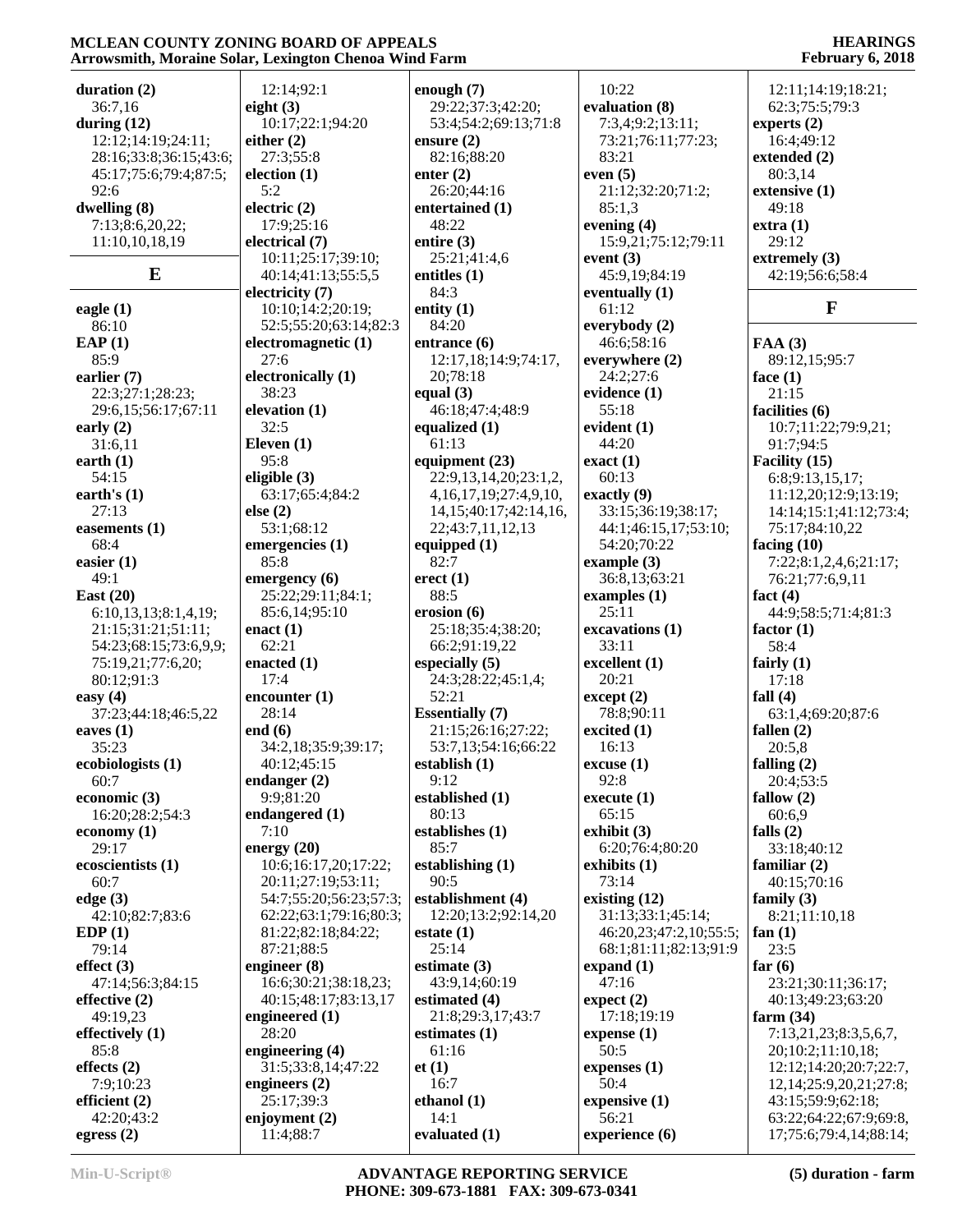| 91:15                     | figured $(1)$          | flow $(2)$          | fully $(1)$                      | governments (1)        |
|---------------------------|------------------------|---------------------|----------------------------------|------------------------|
|                           | 38:14                  |                     | 10:2                             | 53:7                   |
| farmed (2)                |                        | 35:22;36:7          |                                  |                        |
| 51:12;88:13               | fill(4)                | fluids $(1)$        | function $(1)$                   | Governor (1)           |
| farmer $(1)$              | 34:10;63:14;64:12;     | 26:13               | 24:16                            | 53:10                  |
| 71:11                     | 65:6                   | FM(1)               | further $(1)$                    | GPS(3)                 |
| farmers $(1)$             | film(1)                | 83:23               | 54:21                            | 33:12,12;50:2          |
| 88:3                      | 26:12                  | focused $(1)$       | Future (4)                       | grade(1)               |
| farming $(2)$             | final $(10)$           | 31:5                | 53:11;56:23;57:14;               | 94:7                   |
| 50:10;51:12               | 21:3;24:8;28:16,21;    | folks $(1)$         | 62:22                            | grading(1)             |
| farmland (10)             | 31:7;33:14;42:14;      | 64:20               |                                  | 34:9                   |
| 13:13:14:5:59:2,4,5,      | 43:16;44:6;52:12       | follow $(6)$        | G                                | granted (1)            |
| 15, 20, 23; 70: 1; 87: 22 | finalized $(2)$        | 9:22;14:21;21:10;   |                                  | 44:11                  |
| farmlands $(1)$           | 85:19;90:17            | 75:7;79:5;93:17     | garage $(1)$                     | grass(1)               |
| 16:19                     | finance $(1)$          | following $(6)$     | 22:17                            | 35:17                  |
| farms $(16)$              | 19:4                   | 10:11;14:8;61:19;   | general (2)                      | grasses $(6)$          |
| 14:3;16:15;19:7,18;       | financial $(2)$        | 78:17;86:4;93:9     | 20:16;27:17                      | 13:16;34:15;35:3,7,    |
| 21:4;24:15,22;26:2,6;     | 66:3;93:21             | follows $(3)$       | generally (2)                    | 12;71:12               |
| 29:14;41:1;65:5,7,17;     | find $(10)$            | 9:8;81:17,18        | 80:10:81:12                      | gravel(1)              |
| 88:1;89:8                 | 20:7;22:20;27:6;       | follow-up $(1)$     | generate $(2)$                   | 91:12                  |
| fatality $(2)$            | 35:6;44:23;45:1;63:13, | 87:7                | 63:15;71:9                       | $gr(9)$                |
| 86:19,21                  | 15;69:22;71:6          | foot $(3)$          | generated $(2)$                  | 15:8;30:4;42:12;       |
| favorable (1)             | finding $(1)$          | 31:13;39:22;41:21   | 27:19;73:4                       | 44:21;53:2;54:1;56:5;  |
| 52:10                     | 69:21                  | footings $(4)$      | Generating (12)                  | 57:17;59:16            |
| feasible $(3)$            | Finnegan $(2)$         | 39:11;40:20;41:8,10 | 6:8;9:12,15;11:12,               | greater(3)             |
| 45:22;47:19;70:4          | 4:16;5:18              | forefront $(1)$     | 20;12:8;13:18;14:13;             | 34:12;78:15;82:21      |
| feather $(1)$             | fire $(5)$             | 50:3                | 15:1;27:23;75:17;79:8            | $g realty (1)$         |
| 87:4                      | 12:3,3;78:10;85:13;    | forget $(2)$        | generation (3)                   | 71:22                  |
| features $(1)$            | 95:9                   | 36:4;46:8           | 10:12;17:9,22                    | grid(2)                |
| 31:16                     | firms $(1)$            | formula $(1)$       | generators $(2)$                 | 42:21;43:5             |
| February (1)              | 88:5                   | 18:23               | 79:17;82:1                       | ground(16)             |
| 86:12                     | first $(14)$           | forth $(2)$         | gentleman(1)                     | 9:18;21:20;23:16;      |
| Federal (1)               | 6:20;15:5,12;31:9;     | 14:7;93:6           | 21:23                            | 30:8;33:18;35:3,4;     |
| 89:10                     | 34:2,8;45:8,18;49:10;  | fortunately $(1)$   | gets(2)                          | 38:4;51:12;52:8;57:23; |
| feedback(2)               | 66:12;73:14;76:4;      | 56:22               | 18:13;38:7                       | 58:1;67:12;69:5,8,17   |
| 66:8;91:4                 | 80:20,20               | forward $(6)$       | gigawatt (1)                     | groundwater(1)         |
| feeder $(1)$              | $\textbf{fish}(1)$     | 6:1,4;19:13;50:4;   | 19:12                            | 32:18                  |
| 45:5                      | 86:2                   | 58:6;65:1           | gigawatts (2)                    | group(1)               |
| feel $(3)$                | five $(9)$             | found $(1)$         | 19:7,9                           | 31:5                   |
| 27:19;52:20;58:21         | 10:11;14:20;26:9;      | 24:2                | given $(1)$                      | Groves(1)              |
| fees $(1)$                | 41:2,3,4;91:23;94:4,7  | foundation (1)      | 43:5                             | 91:15                  |
| 88:4                      | fix(2)                 | 83:15               | gives $(5)$                      | grow(3)                |
| feet $(24)$               | 45:12;49:7             | foundations $(1)$   | 23:18;28:22;54:10;               | 35:17,18;43:6          |
| 8:16;10:17,18;12:1;       | fixed $(5)$            | 94:6                | 64:12,14                         | growing (2)            |
| 21:19;22:1,3;23:7;        | 9:21;20:23;37:19;      | founded (1)         | giving $(2)$                     | 19:22;53:9             |
| 27:3;32:6;38:5;40:1;      | 38:6:44:18             | 18:19               | 9:3;78:2                         | $grown$ (2)            |
| 41:2,3,4;74:4;77:17;      | flag $(1)$             | four $(4)$          | glass $(2)$                      | 13:16,23               |
| 78:14;79:18;82:1,22;      | 33:12                  | 14:16;39:18;91:6;   | 26:17,20                         | growth(3)              |
| 83:1;90:9;94:7            | flagging $(1)$         | 93:21               | goal(2)                          | 20:9;28:2;34:16        |
| fence $(1)$               | 50:1                   | frame $(1)$         | 29:23;53:14                      | guarantees $(1)$       |
| 22:8                      | flat $(9)$             | 26:22               | $\text{goals}$ (1)               | 54:6                   |
| fencing $(3)$             | 8:14;21:16;32:3,9;     | friendly $(1)$      | 16:21                            | guess(1)               |
| 10:10:23:9:25:21          | 55:3,4;74:2;77:14;     | 71:23               | goes(10)                         | 4:15                   |
| few $(8)$                 | 81:13                  | front $(4)$         | 25:14;30:11,12;                  | guy(3)                 |
| 18:17;19:20;21:21;        | flexibility $(1)$      | 50:5;59:6;71:21;    | 39:21, 22; 40: 2, 3; 49: 20;     | 50:9;51:5,11           |
| 22:13;24:20;26:8;         | 28:17                  | 78:14               | 76:22;87:23                      | gays(7)                |
| 55:17;64:20               | flexible $(1)$         | frontage $(1)$      | $\text{golden} \left( 1 \right)$ | 46:17;50:15;68:19;     |
| field $(14)$              | 46:14                  | 12:1                | 86:13                            | 70:6,20;71:14;81:7     |
| 12:9;14:17;24:1;          | flicker $(1)$          | fronts $(1)$        | Good(11)                         |                        |
| 27:13;28:15;33:9;         | 84:15                  | 37:18               | 15:9;16:18;17:13;                | $\bf H$                |
| 36:17;45:15,23;46:18;     | floating $(1)$         | fueling $(1)$       | 25:2;27:18,19;28:22;             |                        |
| 48:2;49:13;75:3;79:2      | 41:10                  | 20:9                | 32:21,21;35:11;58:22             | habitat $(2)$          |
| fields $(1)$              | Florida $(1)$          | fulfill $(2)$       | govern $(2)$                     | 71:23;86:14            |
| 27:6                      | 70:17                  | 64:18;85:15         | 13:2;92:19                       | half $(3)$             |

**(6) farmed - half**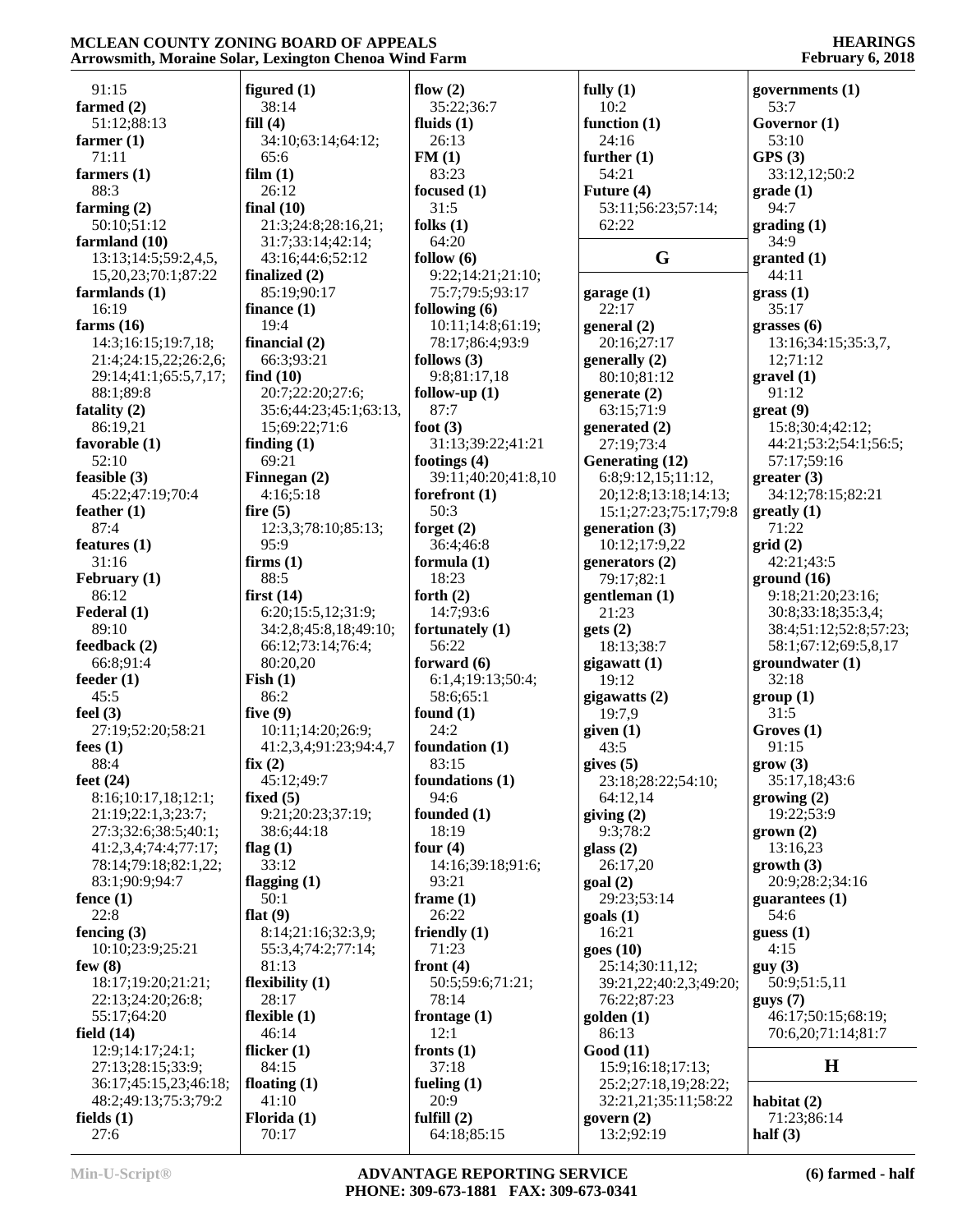25:3;43:2;89:17 **hand (1)** 48:8 **handed (1)** 63:18 **handing (1)** 48:9 **handle (3)** 64:6,20;69:13 **hands (1)** 21:13 **happen (1)** 61:14 **happened (2)** 24:18;53:6 **happening (1)** 48:12 **happens (3)** 42:23;63:23;64:17 **hard (2)** 36:1;62:1 **Harvesting (1)** 14:1 **hassle (1)** 27:20 **Haute (2)** 24:23;25:10 **hazardous (3)** 43:21;44:4,10 **headed (1)** 58:19 **health (2)** 9:9;81:20 **hear (6)** 23:7,7;42:23;48:17; 58:21;81:3 **heard (3)** 41:9;55:23;68:19 **hearing (6)** 6:15;15:20;73:10; 75:22;80:15;95:16 **heavy (1)** 37:3 **height (10)** 10:17,18;21:23; 79:18;82:2,22;83:2,4, 10;90:10 **help (4)** 16:19;35:4,7,13 **helping (1)** 16:7 **helps (1)** 26:22 **Here's (3)** 21:23;24:14;60:17 **heritage (2)** 16:16;87:22 **high (5)** 9:5;13:15;42:5; 74:12;78:4 **higher (1)** 22:3 **highest (1)** 66:17 **highly (1)** 34:6 80:12 **history (1)** 70:22 **hit (6) hits (1)** 33:18 **Hold (1)** 51:6 **hollows (1)** 39:11 **home (1)** 27:7 83:11 **homes (2)** 29:3,4 51:19 **hope (2)** 29:21 **hoping (1)** 20:22 **hotline (1)** 84:7 **hour (1)** 37:10 **hours (2) house (1)** 7:12 **huge (1)** 42:4 61:4 47:12 **I-74 (3) idea (8)** 46:9 43:22

**highlight (3)** 25:12;59:17,19 **Highway (1) Historic (6)** 11:2;14:15;75:2; 78:23;87:17;94:21 24:10;36:16;44:17, 23;49:1;51:22 **homeowners (1) homework (1)** 16:15;67:3 **hopefully (5)** 17:11,13,16,19; 36:10,15 **hundreds (1) hydraulic (2)** 31:19;32:1 **hydraulically (1) I** 76:23;77:2,20 19:10;20:18;21:21; 22:4;23:18;25:2;28:22; **identical (1) II (4)** 19:22

**identified (3)** 26:5;53:19;90:12 **identify (3)** 31:15;33:10;44:16 **identifying (1)** 10:20 **IDNR (8)** 86:6,20,23;87:7,13; 89:21;94:10,10 25:6;58:22;64:11; 73:2 **Illinois (40)** 7:6;10:19;11:2; 14:15;15:18;16:20; 19:18;20:17;24:16; 30:20,23;33:3;34:4; 40:19;49:11;51:11; 52:14;53:10,23;54:5; 56:23;62:12,21;64:23; 65:18,20;66:7;73:22; 75:1;76:12;78:23;81:1; 82:11;85:19;86:1; 87:17;89:20;90:17; 94:2,21 **images (1)** 28:23 **imagine (1)** 36:15 **immediate (4)** 11:5,7;88:8,10 **immediately (3)** 6:12;73:7;75:20 **impact (8)** 17:20;23:21;29:7; 65:19;82:8,10,15; 94:17 **impacted (3)** 11:11,19;88:17 **impede (2)** 11:13;90:2 **impervious (4)** 34:3,5;36:18;38:10 **implementation (3)** 87:12;89:21;94:10 **implemented (2)** 37:7;85:10 **implementing (1)** 87:2 **important (2)** 29:9;53:5 **importantly (2)** 19:6;24:9 **importation (1)** 56:2 **imported (3)** 34:10;56:11,13 **impossible (1)** 71:5 **impression (1)** 17:11 **impressive (1)**

**improve (2)** 34:21;84:22 **improved (3)** 34:12;71:6;91:20 **improvement (2)** 34:18;35:15 **improvements (2)** 88:21;91:11 **incentive (1)** 54:10 **inches (3)** 36:14;39:18;41:14 **include (1)** 10:7 **included (2)** 73:18;82:9 **includes (4)** 10:11;73:21;85:6,21 **including (8)** 14:23;26:10;30:23; 79:7;84:14;86:18; 93:19;94:6 **income (1)** 59:13 **increase (2)** 56:2;61:1 **independent (1)** 47:11 **independently (1)** 39:2 **Indiana (3)** 24:22;25:1,10 **indicates (7)** 9:16;10:16;13:16; 85:15;86:4;90:19;91:2 **indicating (3)** 7:3,7;74:1 **indication (1)** 45:11 **individual (3)** 19:2;25:4;81:2 **individually (1)** 28:6 **individuals (1)** 18:20 **industrial (4)** 13:6;41:16;59:21; 92:23 **industry (12)** 19:22;20:1;55:23; 56:4;57:19,21;58:3,17; 60:15;61:19,20;66:8 **infiltrates (1)** 32:14 **infiltration (7)** 32:13,21;33:19; 34:11,17,21;35:8 **information (8)** 10:22;30:10;32:16, 23;33:10;37:12;46:23; 68:23 **infrastructure (2)** 55:5,6

**ingredients (1)** 55:10 **ingress (2)** 12:14;92:1 **initial (1)** 52:9 **initiative (1)** 72:3 **injected (1)** 29:17 **injure (1)** 89:3 **injurious (2)** 11:4;88:7 **inlets (1)** 33:11 **install (2)** 43:13;91:15 **installations (2)** 70:9,12 **installed (8)** 23:13;37:18;89:14; 91:20,21;94:14;95:4,5 **instance (1)** 72:3 **intends (1)** 82:3 **intensive (2)** 89:14;95:6 **intent (3)** 12:22;92:16,18 **interconnect (3)** 40:4;47:9;67:16 **interconnected (1)** 42:21 **interconnection (6)** 43:3;52:10;67:9,18, 20;79:20 **interest (1)** 45:13 **interfering (1)** 46:20 **interject (1)** 50:8 **internal (1)** 51:19 **International (1)** 58:6 **internet (1)** 95:1 **Interstate (1)** 77:20 **into (26)** 16:16;18:16,16; 20:13;21:20;23:15; 26:15;29:17;33:22; 42:21;43:5;45:6;49:3, 5,14,20;50:9;53:23; 54:15;57:14;59:11; 62:20;63:4;65:14;68:9; 69:20 **introduce (1)** 17:23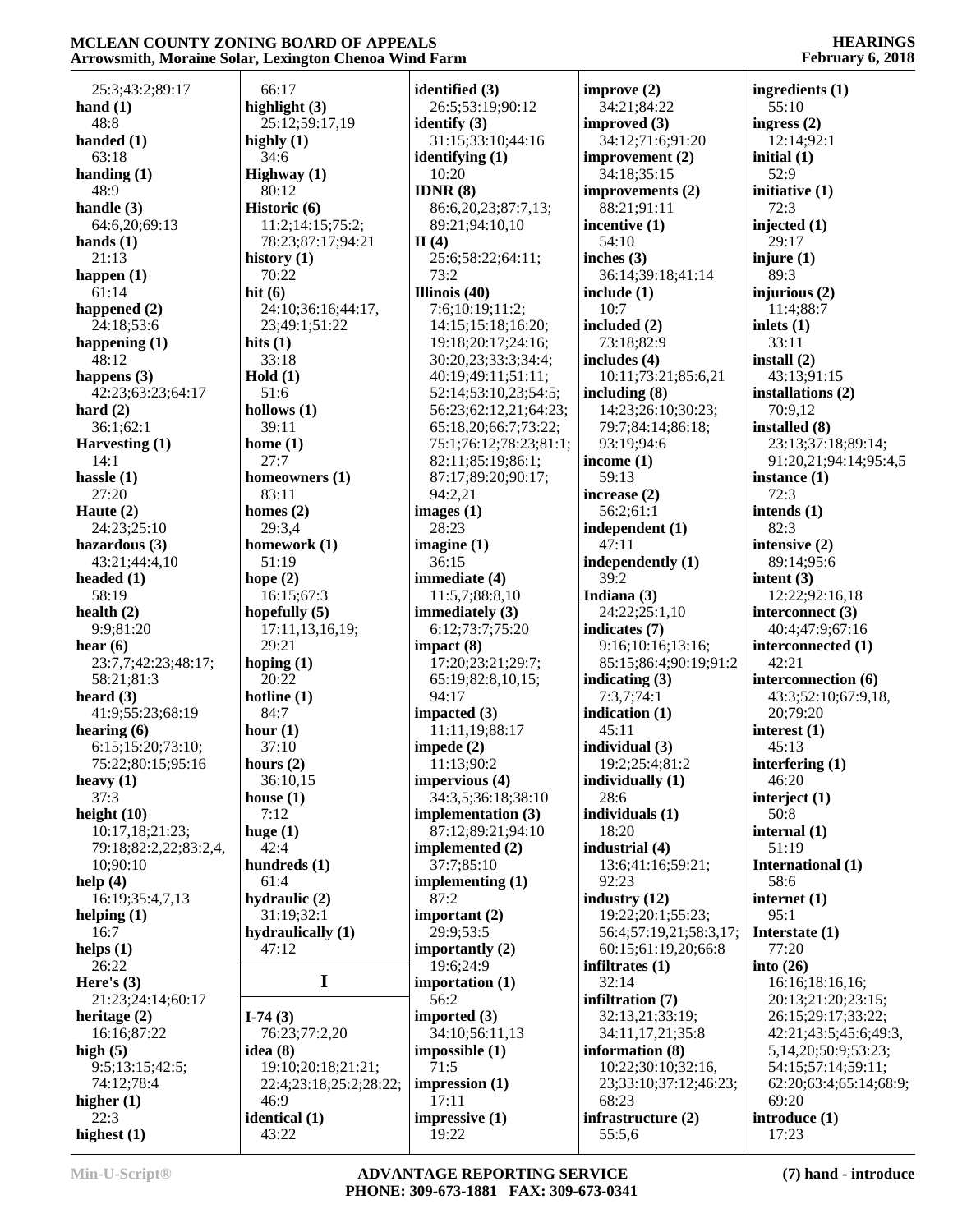| introduction (1)         | 61:2                      | 79:21                          | line $(5)$                               | 60:5;64:8;66:9               |
|--------------------------|---------------------------|--------------------------------|------------------------------------------|------------------------------|
| 15:21                    | $\operatorname{kind}(18)$ | laying $(2)$                   | 67:21;78:14,15;                          | look $(12)$                  |
| Invasive (2)             | 18:16;21:16;22:5;         | 52:15;54:6                     | 80:13;82:23                              | 17:10;21:22;25:6;            |
| 71:13,14                 | 23:19;24:17,23;25:2;      | layout $(2)$                   | Lines $(20)$                             | 29:1;31:11,14;38:1;          |
| inverter $(9)$           | 26:2;38:8;49:17;54:10,    | 16:7;94:15                     | 16:3,5;27:7;30:1;                        | 47:2,2;55:1;60:22;66:9       |
| 10:12;22:10;27:3;        | 13;57:4,6,14;61:23;       | layouts $(1)$                  | 42:6;46:1;67:8,16,22;                    | looked $(2)$                 |
| 39:5,7;40:17;41:23;      | 69:3,20                   | 17:10                          | 68:2,7,8,10;79:19,19,                    | 36:19;49:14                  |
| 43:10;56:18              | knowledge (2)             | leaching $(1)$                 | 20;83:5,7;91:3,4                         | looking $(12)$               |
| inverter/transformer (1) | 61:17;65:12               | 26:14                          | list(1)                                  | 22:16;25:4,5;28:19;          |
| 27:10                    | knows $(1)$               | leaks $(1)$                    | 53:9                                     | 34:5;36:4;38:2;41:13,        |
| inverters (1)            |                           |                                |                                          |                              |
|                          | 54:8                      | 26:14                          | litany $(1)$                             | 16, 17, 21; 77: 3            |
| 10:7                     | KnowBox(1)                | lease $(1)$                    | 25:15                                    | looks $(3)$                  |
| investigation (1)        | 25:22                     | 55:8                           | little $(18)$                            | 5:23;22:4;66:20              |
| 49:17                    | KURITZ (14)               | least $(5)$                    | 18:13;20:22;21:10;                       | loop $(1)$                   |
| investing $(1)$          | 4:1,10,11;5:11,12;        | 39:7;41:9;55:16;               | 22:6;28:13,17;29:16;                     | 40:22                        |
| 27:20                    | 35:21;36:23;38:13;        | 64:23;95:2                     | 37:11;42:6;47:20;50:5;                   | lost(2)                      |
| investment $(1)$         | 39:4;40:9,18;42:2;        | leave $(3)$                    | 57:6;59:2,10,12;62:15,                   | 37:23;58:15                  |
| 29:15                    | 55:12;81:9                | 17:11;43:14;44:17              | 16;72:9                                  | lot(21)                      |
| invite $(1)$             |                           | leaving $(1)$                  | live $(1)$                               | 20:3,9;21:13;31:2;           |
| 31:1                     | L                         | 30:9                           | 53:3                                     | 32:19,22;34:23;36:5;         |
| involve $(1)$            |                           | led(1)                         | lives $(1)$                              | 37:12;38:3,4;39:9;           |
| 72:5                     | labor(2)                  | 65:8                           | 7:12                                     | 40:19;49:20;56:11;           |
| involved (2)             | 49:19;56:19               | left(8)                        | living $(2)$                             | 58:2;59:21;70:12,17,         |
| 31:6;65:21               | laid $(3)$                | 15:22;16:3,6;23:14;            | 67:3;84:1                                | 19;71:2                      |
| involving $(1)$          | 47:4;53:20;54:14          | 25:7;29:22;76:18;77:6          | LLC(5)                                   | lots $(3)$                   |
| 84:15                    | Land $(38)$               | legacy(1)                      | 6:6;73:2;75:15;                          | 70:7,15;71:3                 |
| IPA(3)                   |                           | 17:21                          |                                          |                              |
|                          | 7:4;8:18;9:2,6;13:3,      |                                | 79:14,15                                 | low(2)                       |
| 63:18,19;64:7            | 11,21;23:23;48:8;55:4,    | legislation (1)                | loams(1)                                 | 28:1;29:7                    |
| IPCB(3)                  | 9,9;56:19;59:8;60:4,5,    | 60:16                          | 32:12                                    | lower $(1)$                  |
| 82:16;89:1;94:18         | 6,9;66:15,21;69:21,22;    | LegoLand (1)                   | local $(16)$                             | 63:3                         |
| issue $(2)$              | 71:6,8;73:21;74:13;       | 70:17                          | 13:14;17:20;25:17;                       | Luckily $(1)$                |
| 17:6;71:13               | 76:11;77:23;78:5;         | LESA $(4)$                     | 26:5;27:17;29:17,18,                     | 59:23                        |
| issued $(6)$             | 81:11,15;83:23;84:17;     | 9:4;13:15;74:8,10              | 20;63:11;64:5;72:5;                      | lying(1)                     |
| 12:8;14:13;74:23;        | 86:6,8;87:20;90:6;        | less(1)                        | 84:10;85:13;87:22;                       | 60:6                         |
| 78:21;92:13;93:16        | 92:20                     | 34:19                          | 88:3;95:9                                |                              |
| issues $(3)$             | landowner (4)             | letting $(2)$                  | locally $(1)$                            | $\mathbf M$                  |
| 32:23;84:14;87:7         | 50:16,18;55:8;83:1        | 59:14;60:9                     | 61:8                                     |                              |
|                          | landowners (3)            | level $(6)$                    | locate $(2)$                             | mad(1)                       |
| ${\bf J}$                | 68:4;84:13;91:4           | 25:8;60:12;61:9,11;            | 22:22;27:14                              | 61:23                        |
|                          | large $(4)$               | 64:23;95:2                     | located $(25)$                           | magnetic $(1)$               |
| <b>January</b> (4)       | 23:18;37:1;40:22;         | levels $(1)$                   | 6:11,22;7:14,21,23;                      | 27:13                        |
| 6:16;73:11;75:23;        | 47:16                     | 27:16                          | 8:6,7,8;12:23;13:9;                      | magnitude(1)                 |
| 80:16                    | larger $(3)$              | Lexington $(1)$                | 22:12,21;39:8;73:7,16;                   | 70:12                        |
| $\text{Jim} (2)$         | 25:1;36:1;57:12           | 79:14                          | 75:20;76:6,15;80:22;                     | main(8)                      |
|                          |                           | licensed $(3)$                 | 83:9;88:21;90:9,20,22;                   | 20:11;40:4;41:13;            |
| 4:16;5:17                | largest(4)                |                                |                                          |                              |
| job $(1)$                | 57:9,10;68:20;71:2        | 30:20;38:18,23                 | 92:17                                    | 45:6;51:22;59:3;67:13,       |
| 20:21                    | last(6)                   | lie $(1)$                      | locating $(5)$                           | 15                           |
| jobs(8)                  | 30:18;43:8;56:1,7;        | 60:9                           | 24:7;49:23;50:2,5;                       | maintain $(4)$               |
| 19:23;20:1;28:3;         | 67:13,23                  | life $(7)$                     | 51:21                                    | 19:6;45:13;84:9;             |
| 29:20;53:11;56:23;       | lasting $(1)$             | 12:12;14:20;42:19;             | location(14)                             | 92:5                         |
| 58:14;62:22              | 17:19                     | 43:14;75:6;79:4;84:4           | 13:2,5;20:14;26:4;                       | maintained (1)               |
| Judd(3)                  | later $(2)$               | light $(1)$                    | 39:23;40:2,3;42:1,17;                    | 13:17                        |
| 4:6,7;5:7                | 21:6;51:4                 | 33:11                          | 43:5;45:10;67:15;                        | maintaining $(1)$            |
| Julia $(3)$              | lateral $(1)$             | Lighting $(5)$                 | 92:19,22                                 | 84:6                         |
| 4:2,14;5:15              | 45:5                      | 89:12,13,14,15;95:5            | locations(1)                             | maintenance (8)              |
|                          | law(4)                    | likely $(8)$                   | 32:20                                    | 12:20;17:15;26:1;            |
| K                        |                           | 7:7;21:9;31:22;47:3,           | lock(1)                                  | 28:4;29:19;71:19;            |
|                          |                           |                                |                                          |                              |
|                          | 6:17;73:11;76:1;          |                                |                                          |                              |
|                          | 80:17                     | 6;52:11;65:15;88:16            | 42:16                                    | 84:10;92:14                  |
| keep(2)                  | Lawndale (1)              | limit(1)                       | locked $(1)$                             | major(1)                     |
| 41:11;52:1               | 80:9                      | 50:4                           | 25:22                                    | 31:16                        |
| key(1)                   | lay $(1)$                 | limited $(5)$                  | long(9)                                  | makes $(3)$                  |
| 28:18<br>kicking $(1)$   | 46:18<br>$lay-down(1)$    | 17:20;23:22;27:2;<br>43:3;90:8 | 13:18;42:19;43:15;<br>44:20;46:12;47:21; | 23:4;27:9;54:4<br>making (1) |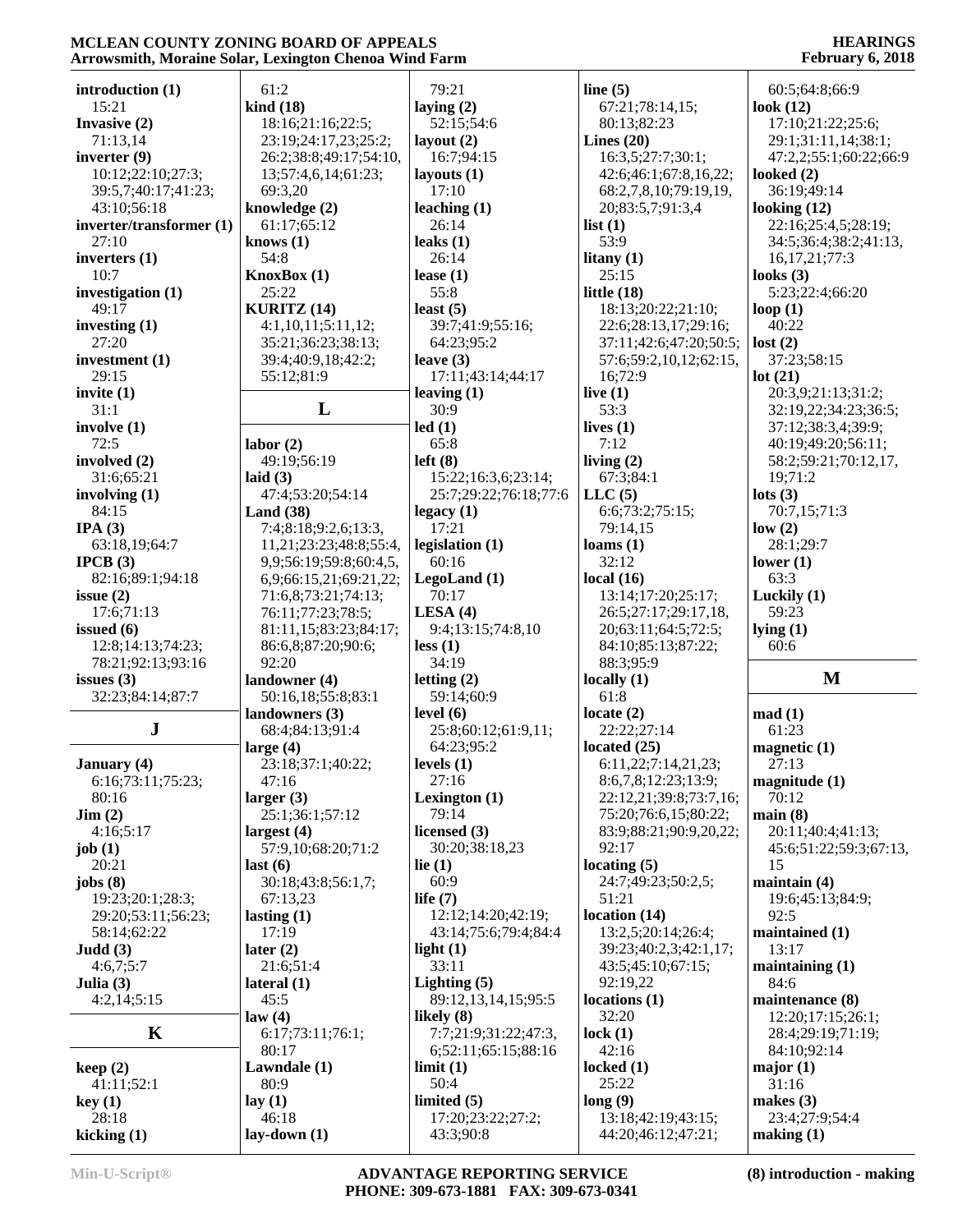|                                | $\bullet$ .                 |
|--------------------------------|-----------------------------|
| 13:13                          | 7:15;14:7;7                 |
| manage $(1)$                   | 82:19;88:1                  |
| 19:3                           | 93:6                        |
| managed (1)                    | megawatt (8)                |
| 26:3                           | 9:12;19:11                  |
| management (2)                 | 60:19;68:9;                 |
| 35:9;38:21<br>manner $(1)$     | 94:14<br>megawatts (1       |
| 26:19                          | 19:11,12;22                 |
| manufacture (2)                | 60:21;63:2,                 |
| 58:7,12                        | 82:2,4;94:1                 |
| manufacturer's (1)             | Members (3)                 |
| 87:5                           | 15:10,19;1                  |
| Many $(4)$                     | mention $(1)$               |
| 27:17;47:7;63:20;<br>84:22     | 37:17<br>mentioned (1       |
| map(11)                        | 16:18;22:3.                 |
| 6:21,23;19:15;28:9;            | 27:1;29:6,1                 |
| 46:16;69:23;73:15,16;          | 68:6;69:7,1                 |
| 76:5,7;80:21                   | meridian (3)                |
| mapping $(2)$                  | 6:11;73:7;7                 |
| 86:7,9                         | met (15)                    |
| March $(1)$                    | 9:11;11:7,1                 |
| 86:12<br>Mark $(2)$            | 12:16;13:1<br>82:14;88:10   |
| 4:6;5:7                        | 92:3,18;93:                 |
| market (2)                     | metal $(2)$                 |
| 49:11;53:6                     | 34:15;35:7                  |
| markets $(1)$                  | meteorologic                |
| 19:2                           | 85:2                        |
| Mary $(2)$                     | methodology                 |
| 4:19;5:20<br>material (3)      | 86:18<br>Michael (2)        |
| 44:13;46:14,14                 | 4:10;5:11                   |
| materials (4)                  | Michigan (1)                |
| 26:14;43:21;44:5,11            | 18:7                        |
| maximum <sub>(1)</sub>         | micro(1)                    |
| 10:16                          | 83:21                       |
| may(7)<br>10:21;56:1;61:14,14; | Microwave (<br>83:22        |
| 65:21;85:8;86:14               | midday(2)                   |
| Mays(1)                        | 21:16;23:6                  |
| 90:21                          | might(7)                    |
| McLean (10)                    | 15:7;28:14                  |
| 13:23;16:16,22;17:5;           | 46:8;49:5;5                 |
| 61:9,16;80:5;87:18;            | migrate $(1)$               |
| 89:18:94:8<br>mean $(4)$       | 49:7<br>migration $(1)$     |
| 49:20;50:5;55:3;               | 87:6                        |
| 68:22                          | mild $(2)$                  |
| meaning (1)                    | 32:8,8                      |
| 52:10                          | mile $(3)$                  |
| means $(5)$                    | 6:13;73:9;7                 |
| 9:5;19:15;28:22;               | miles $(2)$                 |
| 74:12;78:4<br>measured (1)     | 89:17;91:1<br>million $(1)$ |
| 83:8                           | 29:16                       |
| measures $(2)$                 | millions $(1)$              |
| 12:13;91:23                    | 41:19                       |
| meet $(5)$                     | mind(3)                     |
| 9:13;16:20;84:12;              | 32:8;41:11                  |
| 89:12,15                       | minimize (4)                |
| meets $(7)$                    | 12:15;87:1                  |

| 7:15;14:7;74:18;       | 92:2                    |     |
|------------------------|-------------------------|-----|
| 82:19;88:18;90:13;     | minimizes $(1)$         |     |
| 93:6                   | 91:22                   | mo  |
|                        | minimum(4)              |     |
| egawatt (8)            |                         |     |
| 9:12;19:11;28:13;      | 55:2;86:20;89:15;       | mo  |
| 60:19;68:9;70:13;82:5; | 95:6                    |     |
| 94:14                  | mirrors(1)              | mo  |
| egawatts (11)          | 20:13                   |     |
| 19:11,12;22:18;        | mislocated (1)          | mo  |
| 60:21;63:2,3,3;69:16;  | 24:10                   |     |
|                        |                         |     |
| 82:2,4;94:13           | miss(1)                 | mo  |
| embers $(3)$           | 45:17                   |     |
| 15:10,19;16:4          | mitigate $(1)$          | m   |
| ention $(1)$           | 84:5                    |     |
| 37:17                  | <b>Mitigation (6)</b>   |     |
|                        | 65:19;72:4;85:19;       |     |
| entioned (11)          |                         |     |
| 16:18;22:3,11;23:9;    | 90:16;94:2,6            | m   |
| 27:1;29:6,15;37:19;    | Mobile (1)              |     |
| 68:6;69:7,19           | 83:23                   | m   |
| eridian (3)            | models (2)              |     |
| 6:11;73:7;75:19        | 82:5;94:14              |     |
|                        |                         |     |
| et (15)                | modest(1)               |     |
| 9:11;11:7,16,23;       | 29:18                   |     |
| 12:16;13:1,10;81:21;   | modules <sub>(1)</sub>  | na  |
| 82:14;88:10;90:4;91:8; | 10:9                    |     |
| 92:3,18;93:4           | mom(1)                  |     |
|                        | 55:17                   |     |
| etal $(2)$             |                         |     |
| 34:15;35:7             | money $(1)$             | Na  |
| eteorological (1)      | 54:19                   |     |
| 85:2                   | monitoring $(2)$        | na  |
| ethodology (1)         | 86:20,21                |     |
| 86:18                  | Monroe (1)              | Na  |
|                        |                         |     |
| ichael (2)             | 30:19                   |     |
| 4:10;5:11              | month(1)                |     |
| ichigan (1)            | 56:8                    |     |
| 18:7                   | monthly $(1)$           | na  |
| icro(1)                | 26:8                    |     |
| 83:21                  | Moraine (3)             | na  |
|                        |                         |     |
| icrowave (1)           | 58:23;64:11;75:15       |     |
| 83:22                  | morals $(2)$            | nea |
| idday (2)              | 9:10;81:20              |     |
| 21:16;23:6             | more $(13)$             | Ne  |
| ight (7)               | 10:4;21:10;37:12;       |     |
|                        |                         |     |
| 15:7;28:14;44:7;       | 39:17;47:8;50:5;56:21;  |     |
| 46:8;49:5;50:4,23      | 62:3,16;63:22;69:22;    | ne  |
| igrate (1)             | 89:14;95:6              |     |
| 49:7                   | morning $(1)$           | ne  |
| igration (1)           | 21:15                   |     |
| 87:6                   | mortality $(1)$         | ne  |
|                        |                         |     |
| ild (2)                | 87:1                    |     |
| 32:8,8                 | most (13)               |     |
| ile $(3)$              | 13:6;19:6;24:9;26:8;    |     |
| 6:13;73:9;75:21        | 27:9;36:13;39:17;40:7;  |     |
| iles $(2)$             | 44:22;45:6;56:12;57:9;  | ne  |
| 89:17;91:1             | 92:23                   |     |
|                        |                         |     |
| illion (1)             | motion(1)               |     |
| 29:16                  | 4:2                     | ne  |
| illions (1)            | mount $(5)$             |     |
| 41:19                  | 9:20;33:13;38:6;        | ne; |
| ind(3)                 | 58:1,1                  |     |
| 32:8;41:11;50:3        | mounted $(2)$           |     |
|                        |                         | ne; |
| inimize (4)            | 9:18;39:6<br>move $(8)$ |     |
| 12:15;87:1;91:18;      |                         | neg |

| 19:13;21:12,14;28:8;<br>36:12;37:1,11;65:1<br>moved $(1)$<br>36:9<br>movement (1)<br>37:3<br>moving $(2)$<br>27:2;53:23<br>mow(1)<br>71:15<br>mowing $(3)$<br>26:7,10;29:19<br>much(11)<br>12:5;19:14;24:1,2;<br>32:16;33:2;43:12;50:3;<br>52:22;67:11;69:22<br>multiple $(1)$ | 57:13<br>negotiations (1)<br>65:22<br>neighbor(2)<br>17:13;84:3<br>neighborhood (3)<br>26:9;28:12;60:20<br>neighboring (3)<br>34:20;47:18;52:3<br>neighbors (1)<br>84:1<br>nervous(1)<br>61:21<br>nest(2)<br>86:8,11<br>net(2)<br>34:18;35:14 |
|--------------------------------------------------------------------------------------------------------------------------------------------------------------------------------------------------------------------------------------------------------------------------------|-----------------------------------------------------------------------------------------------------------------------------------------------------------------------------------------------------------------------------------------------|
| 81:13<br>municipal (2)                                                                                                                                                                                                                                                         | new(8)<br>20:1;43:13;45:21;                                                                                                                                                                                                                   |
| 29:8;89:17                                                                                                                                                                                                                                                                     | 46:9;47:13;51:23;                                                                                                                                                                                                                             |
| N                                                                                                                                                                                                                                                                              | 65:18;78:16<br>next(7)                                                                                                                                                                                                                        |
|                                                                                                                                                                                                                                                                                | 19:20;23:6;25:8;                                                                                                                                                                                                                              |
| name $(9)$<br>15:15,16;18:4;30:16,                                                                                                                                                                                                                                             | 27:15;28:8;42:11;54:1<br>nice(5)                                                                                                                                                                                                              |
| 18, 19; 51: 8; 62: 10;                                                                                                                                                                                                                                                         | 24:1;25:11;26:2;                                                                                                                                                                                                                              |
| 68:16<br>National (2)                                                                                                                                                                                                                                                          | 64:11,13<br>night(5)                                                                                                                                                                                                                          |
| 25:16,16                                                                                                                                                                                                                                                                       | 72:14,19,20;81:3;                                                                                                                                                                                                                             |
| native $(1)$                                                                                                                                                                                                                                                                   | 87:5                                                                                                                                                                                                                                          |
| 13:16<br>Natural (9)                                                                                                                                                                                                                                                           | nine(3)<br>10:18;26:9;94:23                                                                                                                                                                                                                   |
| 7:7;10:20;31:4;59:3;                                                                                                                                                                                                                                                           | Nobody (1)                                                                                                                                                                                                                                    |
| 73:23;76:13;81:1;86:1;                                                                                                                                                                                                                                                         | 26:4                                                                                                                                                                                                                                          |
| 89:20<br>naturally (1)                                                                                                                                                                                                                                                         | noise $(8)$<br>23:4;27:5;82:9,16;                                                                                                                                                                                                             |
| 66:12                                                                                                                                                                                                                                                                          | 84:15;88:23;89:1;                                                                                                                                                                                                                             |
| nature (3)                                                                                                                                                                                                                                                                     | 94:19                                                                                                                                                                                                                                         |
| 13:4;23:23;92:21<br>near(1)                                                                                                                                                                                                                                                    | non-agricultural (1)<br>90:5                                                                                                                                                                                                                  |
| 91:9                                                                                                                                                                                                                                                                           | None $(1)$                                                                                                                                                                                                                                    |
| Nearby (7)                                                                                                                                                                                                                                                                     | 89:16                                                                                                                                                                                                                                         |
| 11:8,10,16,19;85:1;<br>89:3;90:6                                                                                                                                                                                                                                               | nonparticipating (3)<br>82:23;83:5;84:12                                                                                                                                                                                                      |
| nearly (1)                                                                                                                                                                                                                                                                     | North $(25)$                                                                                                                                                                                                                                  |
| 71:8                                                                                                                                                                                                                                                                           | 6:10,12,12;8:2,19;                                                                                                                                                                                                                            |
| necessary (4)<br>11:22;85:12;91:7,15                                                                                                                                                                                                                                           | 12:1,2;15:18;28:9;<br>31:17,23;51:11;54:23;                                                                                                                                                                                                   |
| need(17)                                                                                                                                                                                                                                                                       | 68:15;73:6,8,8;75:19,                                                                                                                                                                                                                         |
| 12:9,18;18:2;68:4;                                                                                                                                                                                                                                                             | 21, 22; 76: 18; 79: 15;                                                                                                                                                                                                                       |
| 69:20;70:14,21;71:16;<br>72:9,11,11;74:16;78:8;                                                                                                                                                                                                                                | 80:11,11,13<br>northeast (3)                                                                                                                                                                                                                  |
| 82:15;92:9,12;94:18                                                                                                                                                                                                                                                            | 7:22;75:18;77:7                                                                                                                                                                                                                               |
| needed $(6)$                                                                                                                                                                                                                                                                   | northwest (4)                                                                                                                                                                                                                                 |
| 23:19;29:9,10;58:13;                                                                                                                                                                                                                                                           | 8:6;32:5;77:15;91:1                                                                                                                                                                                                                           |
| 69:18;71:9<br>needs(3)                                                                                                                                                                                                                                                         | note(1)<br>53:7                                                                                                                                                                                                                               |
| 74:21;78:13;89:10                                                                                                                                                                                                                                                              | notice (4)                                                                                                                                                                                                                                    |
| negatively (1)                                                                                                                                                                                                                                                                 | 6:15;73:9;75:22;                                                                                                                                                                                                                              |
| 88:17                                                                                                                                                                                                                                                                          | 80:15                                                                                                                                                                                                                                         |
| negotiated (1)<br>65:20                                                                                                                                                                                                                                                        | noticeable (1)<br>28:1                                                                                                                                                                                                                        |
| negotiating (1)                                                                                                                                                                                                                                                                | notifications (4)                                                                                                                                                                                                                             |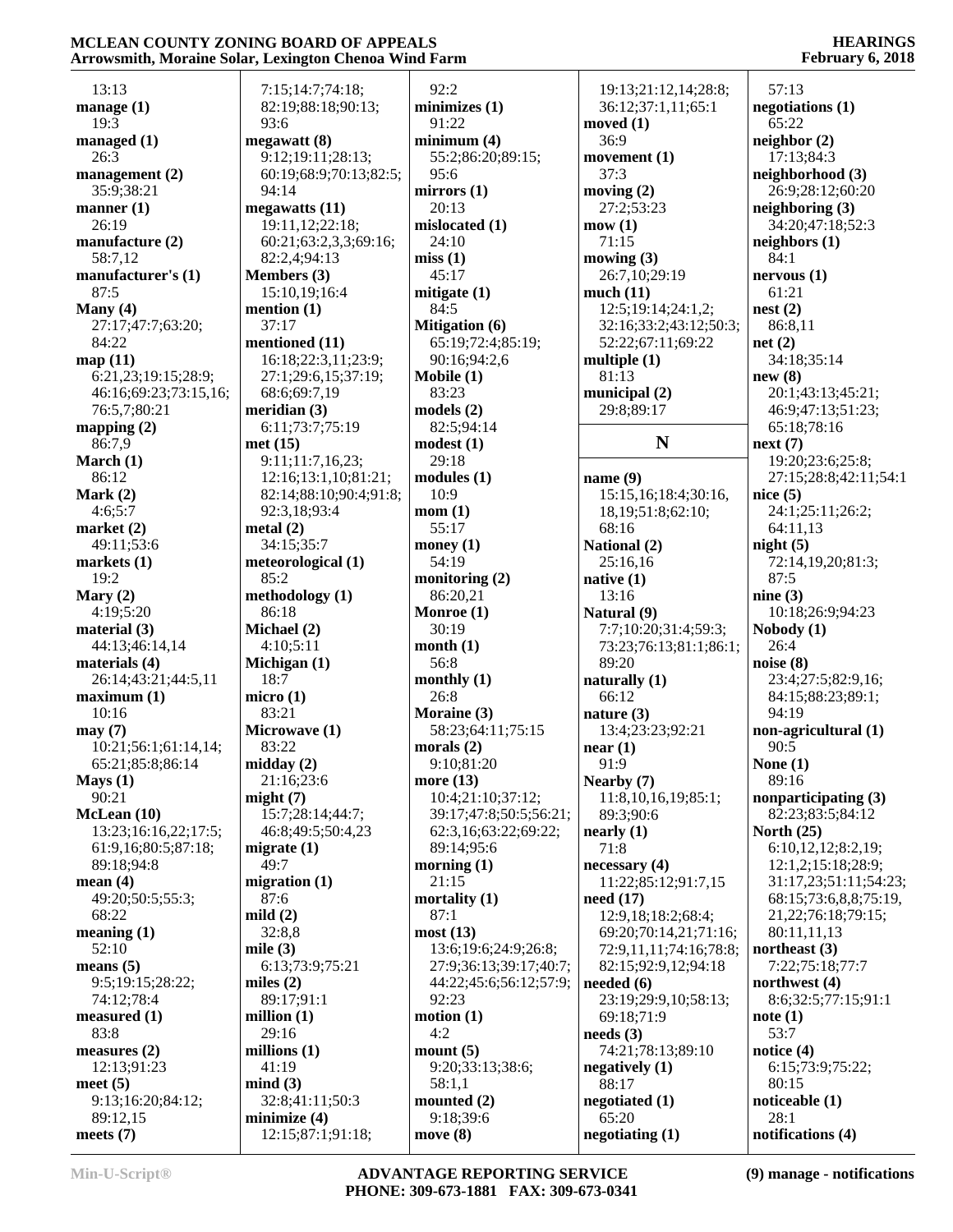| 6:18;73:12;76:2;       | 20;52:8;63:11;66:12;   | opportunity $(5)$                                | overseas $(1)$                         | particular (4)                    |
|------------------------|------------------------|--------------------------------------------------|----------------------------------------|-----------------------------------|
| 80:18                  | 83:22                  | 24:21;50:23;64:12,                               | 56:14                                  | 18:16;54:9,23;57:17               |
| Novack (33)            | offerings (1)          | 14;87:21                                         | overview $(1)$                         | Particularly (3)                  |
| 15:22;18:3,6,6,10;     | 53:9                   | opposed $(1)$                                    | 69:3                                   | 29:7;58:4;91:17                   |
| 37:16;40:11;41:6;      | officially (3)         | 58:9                                             | owner $(9)$                            | $\text{partner} \left( 1 \right)$ |
| 42:12;43:19;44:1;      | 72:12,13;75:11         | opposite $(1)$                                   | 7:12;8:3;16:8;31:18;                   | 55:9                              |
| 47:20;49:9;52:7,18;    | officials (1)          | 20:18                                            | 32:23;33:9;48:8;50:13;                 | parts $(2)$                       |
| 53:2;54:20;55:15;56:5; | 13:13                  | optimization (1)                                 | 51:13                                  | 24:3;27:2                         |
| 57:20;59:16;61:15,18;  | oftentimes (3)         | 84:23                                            | owners $(2)$                           | party(1)                          |
| 62:19;63:7;64:19;66:5; | 42:23;54:21;56:14      | options (2)                                      | 47:7;83:6                              | 83:7                              |
| 68:5,22;69:9;70:8,21;  | oil(3)                 | 37:20;84:22                                      |                                        | pass $(7)$                        |
| 71:18                  | 8:16;74:5;77:16        | order(4)                                         | ${\bf P}$                              | 6:20;7:18;73:14,23;               |
| $N-O-V-A-C-K(1)$       | old $(7)$              | 41:14;63:17;64:6;                                |                                        | 76:4;80:21;81:5                   |
| 18:7                   | 33:3,3;43:12;47:3;     | 70:15                                            | package(1)                             | passive $(1)$                     |
| November (1)           | 77:1,8;80:10           | orderly (2)                                      | 52:12                                  | 29:6                              |
| 87:19                  | older $(1)$            | 11:14;90:2                                       | pad(5)                                 | pasture $(3)$                     |
| nowadays (1)           | 49:4                   | orders (1)                                       | 22:15;39:9,18;41:7,                    | 71:12;81:12,16                    |
| 46:13                  | once $(4)$             | 57:14                                            | 10                                     | $\mathbf{patches}$ (1)            |
| nuclear $(2)$          | 25:20;42:16;52:11;     | ordinance (16)                                   | pads(2)                                | 71:12                             |
| 53:12,14               | 84:7                   | 7:16;13:10,21;14:8;                              | 40:6,17                                | path(2)                           |
| nuisance $(1)$         | one (50)               | 66:20;67:5;74:19;80:5;                           | paid(4)                                | 53:18;83:22                       |
| 65:11                  | 9:21;11:9,10,18,18;    | 82:20;85:17;87:14;                               | 6:19;73:13;76:3;                       | pattern $(1)$                     |
| number $(16)$          | 14:9;15:4,22;16:4,7;   | 88:19;89:23;90:14;                               | 80:19                                  | 47:5                              |
|                        |                        |                                                  |                                        |                                   |
| 6:5;19:2;20:2;22:23;   | 19:23;21:14;22:13,23;  | 93:8;94:12                                       | pair $(2)$                             | patterns (3)                      |
| 24:20;29:4;37:17;      | 24:11;25:8;26:17,21;   | orientation (2)                                  | 18:20;22:10                            | 12:5;17:17;81:14                  |
| 49:22;56:16;59:17;     | 30:6;32:4,11;33:22;    | 17:8;18:16                                       | $\text{palmer}(1)$                     | pave $(1)$                        |
| 69:16;71:5;72:21;      | 37:20;38:1;40:6;41:14; | original (1)                                     | 71:16                                  | 34:6                              |
| 75:13;79:12,13         | 42:7;47:17;50:9,20;    | 13:20                                            | panel (8)                              | pay(1)                            |
| numbers $(8)$          | 53:23;54:21;56:10;     | ours $(1)$                                       | 22:5;26:23;36:8,9;                     | 49:21                             |
| 29:1;57:6;60:14;       | 57:8,9;59:2,5;63:21;   | 37:18                                            | 42:17;43:1;44:11;46:5                  | payments (1)                      |
| 61:15,21,22;62:3;      | 66:19;68:6,23;71:4,10; | out (38)                                         | panels (32)                            | 84:4                              |
| 69:10                  | 72:13;78:12,12;86:10,  | 9:1,2,4;26:5;35:6;                               | 9:18,19;10:7;20:6;                     | payors $(1)$                      |
|                        |                        |                                                  |                                        |                                   |
|                        | 21;89:16;93:10         | 37:21;40:14;41:5;                                | 21:2;22:2;23:14;26:11;                 | 57:4                              |
| $\mathbf 0$            | one-car $(1)$          | 42:16;43:13;44:23;                               | 34:4,5;36:11,18;37:4;                  | $\mathbf{pays}(1)$                |
|                        | 22:17                  | 45:1,12;52:15;53:21;                             | 39:20;42:8;43:8,10,14,                 | 64:9                              |
|                        | ones $(2)$             | 54:6,14;55:9,21;56:9;                            | 17;55:19;56:3,11,13,                   |                                   |
| object $(1)$<br>30:8   |                        |                                                  |                                        | pending(1)<br>52:17               |
|                        | 47:11;72:15            | 57:1;58:16;59:8;60:14;<br>61:2,21,22;63:15;64:1; | 16;57:13;58:7,9,9,12,<br>12;69:4;70:19 |                                   |
| obligated (1)<br>48:10 | ongoing $(1)$<br>31:4  | 69:23;74:8,9,10,11;                              |                                        | people(8)<br>5:23;27:18;53:12;    |
|                        |                        |                                                  | Pantagraph (4)                         |                                   |
| Obstruction (1)        | only (17)              | 78:1,2,3;91:17                                   | 6:16;73:10;75:23;                      | 54:11;61:20,22;63:15;             |
| 83:20                  | 16:18;17:3;22:12,14;   | outlets $(1)$                                    | 80:16                                  | 71:7                              |
| obtain $(2)$           | 23:4;24:5;25:22;31:4;  | 33:11                                            | parallel(1)                            | per $(9)$                         |
| 12:18;92:5             | 32:7;36:15;43:3;56:15; | outlined (3)                                     | 91:3                                   | 20:3;26:9;28:3,13;                |
| obtained (4)           | 58:7;61:21;64:3;67:12; | 7:20;56:17;77:12                                 | paramount (1)                          | 29:4;60:19,19,21;                 |
| 14:9;92:13;93:11,14    | 72:1                   | outlying (1)                                     | 28:18                                  | 63:16                             |
| obviously (24)         | on-site $(1)$          | 76:16                                            | parcel (1)                             | percent(11)                       |
| 30:23;31:5;33:5;       | 84:9                   | Outside (5)                                      | 31:21                                  | 13:23;20:3,6,8;39:3;              |
| 34:20;36:10,11;37:11;  | open $(4)$             | 27:3,11;28:10;48:13;                             | parcels (1)                            | 49:23;53:15;56:15,21;             |
| 38:10, 19:41:15, 22;   | 15:7;38:12;72:12,14    | 54:23                                            | 32:11                                  | 63:22;69:12                       |
| 45:7,16;46:19,21;47:1, | operate $(1)$          | over $(15)$                                      | parking (8)                            | percentage $(3)$                  |
| 7;48:14;51:19;52:2;    | 19:5                   | 18:20;19:14;20:2;                                | 59:21;70:7,12,15,17,                   | 69:4,5,7                          |
| 59:2,4;66:20;67:5      | operating (4)          | 21:16;36:9;40:14;47:6,                           | 19;71:2,3                              | perfect $(2)$                     |
| occupied(4)            | 19:8,17;66:17;84:10    | 22;48:8;53:22;60:23;                             | part $(12)$                            | 16:14;58:16                       |
| 82:13;83:3;89:2;       | operation $(6)$        | 61:1;69:8;70:19;76:23                            | 28:6;35:11;40:11;                      | perforated (1)                    |
| 90:10                  | 12:21;13:3;85:11;      | overall (3)                                      | 42:13;49:11;52:12;                     | 46:13                             |
| occurred(1)            | 87:2;92:15,20          | 17:3;32:3,7                                      | 64:21;69:21;76:23;                     | perform (2)                       |
| 95:3                   | operational (4)        | overhead (7)                                     | 77:20,20;83:14                         | 33:7;38:18                        |
| occurs(1)              | 13:19:19:2:84:17;      | 27:7;38:2;40:3;67:8,                             | partially(1)                           | performed(1)                      |
| 41:8                   | 87:3                   | 13,16,23                                         | 36:3                                   | 39:2                              |
| o'clock(3)             | operations (4)         | overly $(1)$                                     | participate (2)                        | performing $(1)$                  |
| 72:19,20;95:13         | 26:1;86:17;88:15,16    | 17:16                                            | 27:18;64:16                            | 32:13                             |
| off(8)                 | opinion $(1)$          | overpass $(2)$                                   | participating (1)                      | perhaps(1)                        |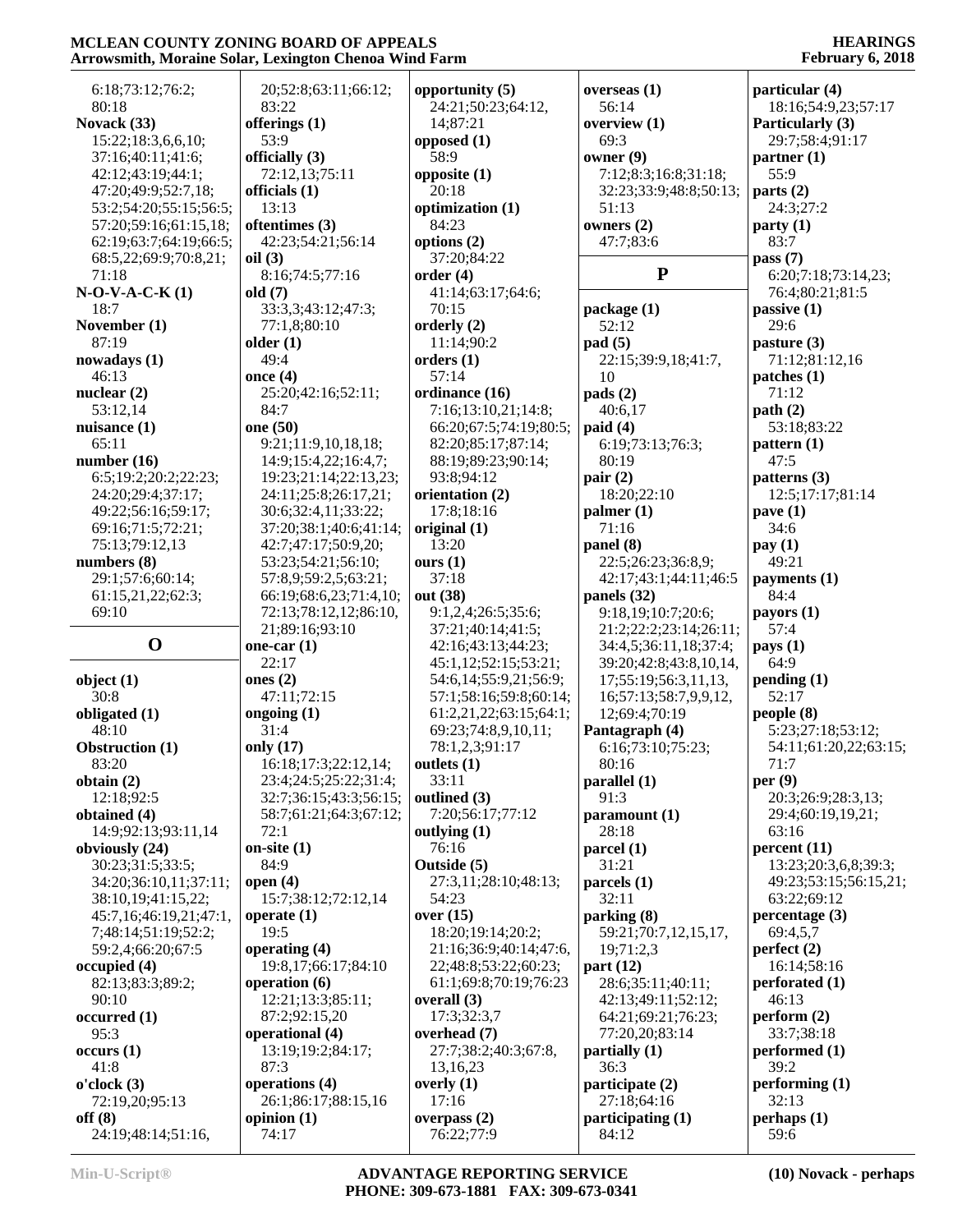#### **HEARINGS February 6, 2018**

| perimeter(2)                              | 77:1                      |
|-------------------------------------------|---------------------------|
| 10:10;25:20                               | place (6)                 |
| period(2)<br>80:2;87:6                    | 33:15;52<br>62:1;69:2     |
| permannent(1)                             | plan $(23)$               |
| 59:20                                     | 7:11,15;2                 |
| permanently (1)                           | 21;52:6,7                 |
| 59:23                                     | 19,19;72                  |
| permeability (1)<br>30:7                  | 76:8;78:1<br>86:18;87     |
| permeable (1)                             | 94:1                      |
| 23:23                                     | planning (1               |
| permit(20)                                | 16:2                      |
| 12:7,18;14:9,12;<br>21:6;24:6;25:15;44:2, | plans $(9)$               |
| 11;52:12;60:1,3;74:17,                    | 12:6;14:1<br>75:7;78:2    |
| 20,23;78:18,21;80:2;                      | 93:17                     |
| 83:14;89:5                                | plant(3)                  |
| permits (3)                               | 25:14;35                  |
| 92:13;93:8,15<br>permitted (4)            | planted (1)<br>71:11      |
| 11:6,15;88:9;90:3                         | plants $(3)$              |
| permitting $(1)$                          | 19:5;53:1                 |
| 25:19                                     | plastic $(2)$             |
| perspective $(3)$<br>19:21;25:19;29:8     | 46:13;49<br>plat(2)       |
| pervious(1)                               | 6:21;80:2                 |
| 34:7                                      | platform (1               |
| Phil $(5)$                                | 85:4                      |
| 20:21;22:3,10;23:8;<br>28:8               | Plaza (1)<br>15:18        |
| photo(3)                                  | please $(3)$              |
| 8:8;23:18;25:7                            | 15:15;62                  |
| photos (3)                                | pleasure (1               |
| 7:19;25:12;76:14<br>photovoltaic (1)      | 30:23<br>plover (1)       |
| 9:17                                      | 86:13                     |
| photovoltaics (1)                         | plug(1)                   |
| 20:15                                     | 43:5                      |
| pick(1)<br>45:18                          | plus(1)<br>51:13          |
| picture (5)                               | pm(1)                     |
| 19:21;22:9;25:3;                          | 95:15                     |
| 38:3;69:4                                 | Point $(10)$<br>8:11;37:1 |
| pictures (5)<br>20:22;21:21;23:11;        | 40:4;48:1                 |
| 24:14;38:1                                | 15,23                     |
| piece $(2)$                               | points (7)                |
| 51:12;76:16                               | 9:1,2,4,5<br>78:4         |
| pieces $(1)$<br>23:1                      | pole(2)                   |
| pile(1)                                   | 40:2;67:1                 |
| 45:2                                      | police (1)                |
| piles (1)                                 | 29:11                     |
| 45:3<br>pin(1)                            | pollinator<br>71:12,23    |
| 70:2                                      | <b>Pollution</b> (        |
| pipe (3)                                  | 82:12                     |
| 45:1,5;46:14                              | $\text{pond}(2)$          |
| pipes $(4)$<br>33:12,16;47:10;            | 31:17;77<br>ponding (3)   |
| 51:22                                     | 32:22;45                  |
| pit(1)                                    | portion (1)               |

| 77:1                       | 31:4                          | 1              |
|----------------------------|-------------------------------|----------------|
| lace(6)                    | positioning (1)               | 7              |
| 33:15;52:16;53:17;         | 36:8                          | pre            |
| 62:1;69:20;72:4            | possibility $(1)$             | 1              |
| lan(23)                    | 26:14                         | pre            |
| 7:11,15;28:20;38:20,       |                               |                |
|                            | possible $(3)$                | 8              |
| 21;52:6,7;66:4;71:14,      | 12:5;24:9;64:6                | pre            |
| 19, 19; 72: 3; 73: 17, 18; | post(2)                       | 5              |
| 76:8;78:16;85:7,18;        | 49:2;58:20                    | pre            |
| 86:18;87:18,23;90:16;      | post-construction (4)         | 8              |
| 94:1                       | 86:18,19,21;87:9              | ς              |
| lanning (1)                | posts $(3)$                   | pre            |
| 16:2                       | 9:18;21:19;23:15              | 1              |
|                            |                               |                |
| lans(9)                    | potential (2)                 | 2              |
| 12:6;14:11,21;74:22;       | 52:2;87:1                     | pre            |
| 75:7;78:20;79:5;83:19;     | Potentially (2)               | 3              |
| 93:17                      | 15:6;49:3                     | pre            |
| $\text{lant}(3)$           | Power $(42)$                  | 4              |
| 25:14;35:3;41:18           | 6:8;8:11;9:12,15;             | pri            |
| lanted (1)                 | 10:12;11:12,20;12:8;          | 5              |
|                            |                               |                |
| 71:11                      | 13:18;14:13;15:1;19:5;        | pri            |
| lants $(3)$                | 22:23;25:13;27:7,22;          | 2              |
| 19:5;53:14;64:16           | 29:4;40:10,19;41:18;          | pri            |
| lastic(2)                  | 42:20;43:4;52:15;53:9,        | 8              |
| 46:13;49:4                 | 14, 15; 54: 5; 55: 7; 62: 21; | pri            |
| lat(2)                     | 63:16;64:7,9,16;65:1;         | 6              |
| 6:21;80:21                 | 67:16,22;68:2;71:9;           | pri            |
|                            |                               |                |
| latform (1)                | 73:4;75:16;79:8,19            | 1              |
| 85:4                       | practical (1)                 | pri            |
| $\text{Plaza}$ (1)         | 52:1                          | 6              |
| 15:18                      | practive(1)                   | pri            |
| lease (3)                  | 66:14                         | 4              |
| 15:15;62:10;68:17          | preamble(1)                   | pri            |
| leasure (1)                | 13:1                          | 8              |
| 30:23                      | precedent(2)                  |                |
|                            |                               | pro            |
| lover $(1)$                | 59:6,7                        | 3              |
| 86:13                      | precipice (1)                 | 5              |
| $\log(1)$                  | 24:17                         | pro            |
| 43:5                       | pre-development (1)           | 5              |
| $\ln s(1)$                 | 12:4                          | pro            |
| 51:13                      | predominant(1)                | $\overline{2}$ |
| m (1)                      | 32:12                         | pro            |
| 95:15                      |                               |                |
|                            | preloaded(1)                  | 4              |
| $\cdot$ oint (10)          | 18:12                         | pro            |
| 8:11;37:13,21;38:8;        | premise (1)                   | 5              |
| 40:4;48:11;56:9;67:9,      | 59:18                         | ç              |
| 15,23                      | prepare (1)                   | pro            |
| oints(7)                   | 30:2                          | 7              |
| 9:1,2,4,5;74:11,12;        | prepared (1)                  | pro            |
| 78:4                       | 85:10                         | 8              |
|                            |                               |                |
| ole (2)                    | preprogrammed $(2)$           | pro            |
| 40:2;67:14                 | 37:8,11                       | 1              |
| olice (1)                  | preprogramming (1)            | 1              |
| 29:11                      | 37:15                         | $\overline{c}$ |
| ollinator (2)              | presence(1)                   | $\overline{c}$ |
| 71:12,23                   | 84:21                         | 4              |
| ollution (1)               | present(3)                    | 6              |
| 82:12                      | 8:12;16:12;72:22              | ς              |
|                            |                               |                |
| ond $(2)$                  | presentation (2)              | pro            |
| 31:17;77:19                | 8:12;18:12                    | 6              |
| onding (3)                 | presentations (1)             | pro            |
| 32:22;45:10,15             | 30:2                          | 5              |
| ortion (1)                 | <b>Preservation (6)</b>       | pro            |
|                            |                               |                |

 11:2;14:15;75:2; 78:23;87:17;94:21 **preserved (1)** 13:18 **preserving (1)** 87:22 **president (1)** 56:7 **pre-siting (6)** 87:11,13;89:19,22; 94:9,11 **pretty (8)** 19:14;24:2;32:3,8,8, 21;33:2;67:11 **prevent (1)** 35:4 **previous (2)** 47:7;74:15 **price (2)** 54:3;57:15 **prices (3)** 20:4,5;53:5 **primarily (2)** 81:11,15 **primary (1)** 66:19 **prime (1)** 13:17 **principal (3)** 6:11;73:6;75:19 **prior (3)** 45:23;54:14;86:16 **private (2)** 88:5;90:20 **probably (5)** 32:16;37:10;48:20; 59:6;72:20 **probing (1)** 50:1 **problem (1)** 26:4 **problematic (1)** 47:14 **problems (4)** 52:2;84:6;91:13; 95:1 **procedural (1)** 72:9 **procedures (3)** 85:7,14;95:10 **process (25)** 12:10;13:12,14; 14:18;16:1;17:9;21:5; 23:12,15;24:11;25:19; 28:18;38:17,17;39:1; 40:12;44:2;49:19,21; 66:6,7;75:4;79:2;84:9; 92:7 **procure (1)** 69:11 **procured (1)** 53:15 **produce (3)**

 14:2,4;82:2 **production (22)** 8:15,19,20,21;10:10; 11:8,17;13:22;14:5; 59:9,9,10;74:4,7;77:15, 19,21,22;81:12,16; 88:12;90:7 **productive (1)** 70:1 **professional (5)** 30:21;39:2;83:13,16, 17 **profile (2)** 28:1;45:3 **profitable (1)** 52:23 **program (7)** 52:14;54:5;63:4,10, 10,13,21 **programming (1)** 37:6 **programs (2)** 53:21;62:23 **project (42)** 15:20;16:2,6,17; 17:2;25:5;30:11;42:14; 52:7;54:4,10;55:11; 65:2;68:8,9;70:13,23; 71:5;82:5,13;84:1,2,4, 6,8,13,18;85:3,9,11; 86:22;87:2,20;88:15, 20,23;89:3,10;91:9; 94:15,15;95:2 **projects (16)** 16:11,13;17:10,12; 19:3,9,10,19;21:22; 25:1;28:5;31:3;58:22; 61:11;70:11;88:3 **promote (2)** 85:13;95:9 **prone (1)** 91:17 **properly (1)** 78:16 **properties (5)** 34:20;47:18;52:3; 60:17;80:22 **property (74)** 6:9,22,23;7:4,5,11, 12,19,20,23;8:3,14,23; 9:5,13;11:4,6,8,14,16, 23;12:4;13:15,19;16:8; 17:21;28:4;31:19;32:2; 36:22;44:16,17;47:10, 17;48:13;65:10;67:19, 19;73:5,16;74:2;75:17; 76:6,7,9,15,17,18,20, 20,21,23;77:3,4,5,6,7, 10,12,12,14,18;78:14; 80:5;82:23;83:5,6; 88:5,7,9,11;90:3,21; 91:4

**propose (1)**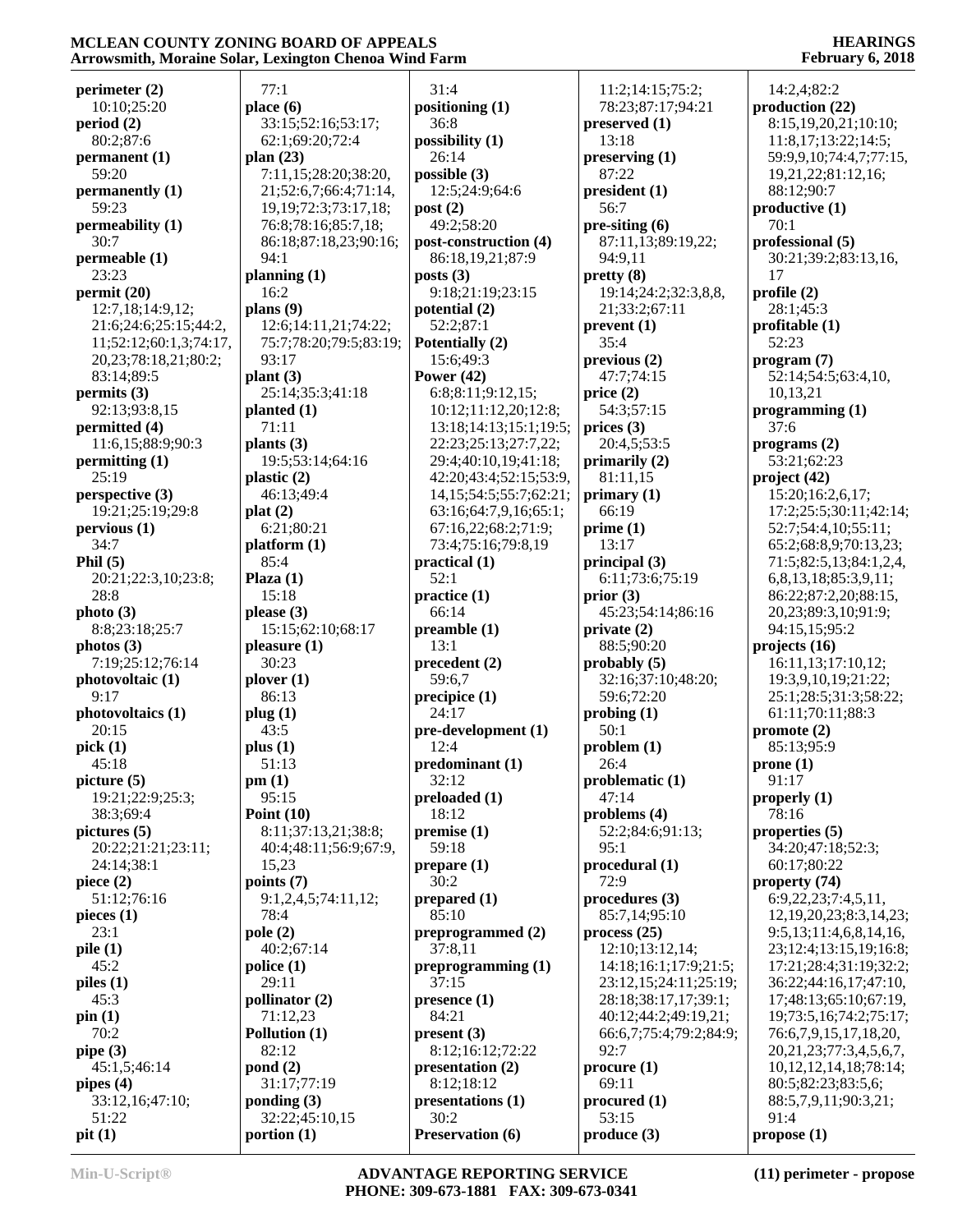#### **HEARINGS February 6, 2018**

| 17:7                            | 35:7;38:19;39:9;44:9;   | Rauner $(1)$           | 57:2;63:17                                | 6:7;9:20;31:3;73:3;           |
|---------------------------------|-------------------------|------------------------|-------------------------------------------|-------------------------------|
| proposed (21)                   | 46:9,13,15;47:7         | 53:10                  | rectify $(1)$                             | 75:16;79:15                   |
| 9:8;10:21;11:3,11,              | putting $(4)$           | ray $(1)$              | 94:23                                     | rental $(1)$                  |
| 13, 20; 12: 8, 17, 23; 13: 7;   | 34:13;47:13;51:23;      | 55:13                  | recused $(1)$                             | 88:4                          |
| 14:13;73:18;81:19;              | 54:14                   | rays $(1)$             | 4:17                                      | repair $(9)$                  |
| 82:18;88:6,14;89:16;            | PV(4)                   | 9:19                   | recycle(1)                                | 12:12;14:19;24:12;            |
| 90:1,21;92:17;93:1              | 10:7,9;20:14,20         | real $(2)$             | 43:13                                     | 66:1,2,18;75:5;79:4;          |
| proposes $(2)$                  |                         | 25:14;27:8             | red(3)                                    | 91:10                         |
| 9:11;87:19                      |                         |                        | 7:21;76:17;77:13                          |                               |
|                                 | Q                       | reality $(1)$          |                                           | repaired $(4)$                |
| proposing $(2)$                 |                         | 34:1                   | redesign $(2)$                            | 12:10;14:18;75:4;             |
| 81:22;91:11                     | qualified (1)           | realize $(1)$          | 48:5,15                                   | 79:3                          |
| $\text{protect } (2)$           | 26:6                    | 59:9                   | redirect $(1)$                            | repeater $(2)$                |
| 57:14;91:9                      | qualms $(1)$            | really $(33)$          | 20:13                                     | 85:1,5                        |
| protected $(1)$                 | 65:6                    | 5:2;19:22;20:9,10,     | reduce(1)                                 | replace $(1)$                 |
| 10:20                           | quarter $(3)$           | 10;21:4,13;23:22;24:1, | 82:8                                      | 24:12                         |
| protection $(6)$                | 6:9;73:5;75:18          | 16;26:3,8,18;27:2,18,  | reference $(1)$                           | replacing $(1)$               |
| 9:6;12:3;74:13;78:5,            | quiet $(1)$             | 23;29:8,13;33:1;34:8;  | 87:23                                     | 42:22                         |
| 9,10                            | 27:22                   | 38:4;47:1,15;49:10,15; | referenced (1)                            | replicate $(1)$               |
| prod(1)                         | quite $(1)$             | 53:5,22;57:1;58:10,12; | 28:8                                      | 18:23                         |
| 60:9                            | 49:19                   | 61:23;62:23;64:12      | referred $(1)$                            | report $(16)$                 |
| proven(1)                       | quoted $(1)$            | rear $(1)$             | 9:19                                      | 8:9;9:4;10:14;15:2;           |
| 42:18                           | 49:22                   | 83:5                   | reflect $(1)$                             | 20:21;43:18;55:23;            |
| provide(15)                     |                         | reason (7)             | 8:13                                      | 73:19;74:1,15;75:9;           |
| 12:3,6,14;13:1,12;              | $\mathbf R$             | 22:22;24:10;27:14;     | regard $(2)$                              | 79:9;81:11;83:22;84:1;        |
| 14:11:40:8,9:74:21:             |                         | 41:15,20;42:13;65:3    | 16:10;66:18                               | 95:11                         |
| 78:20;85:13;92:1,6,19;          | RAC(1)                  | reasonable $(1)$       | region $(1)$                              | reported $(2)$                |
| 95:9                            | 54:7                    | 89:7                   | 25:10                                     | 13:22;85:22                   |
| provided (16)                   | rack $(1)$              | reasons $(3)$          | <b>Regional (1)</b>                       | reports $(2)$                 |
| 6:17;10:22;11:23;               | 21:2                    | 22:23;45:16;59:17      | 87:18                                     | 8:10;78:7                     |
| 12:17;32:16;41:18;              | racking $(5)$           | receive $(2)$          | regular $(1)$                             | representatives (1)           |
| 73:11;74:21;76:1;80:4,          | 10:9;21:7;23:9,13;      | 63:17:94:8             | 47:5                                      | 15:23                         |
|                                 |                         |                        |                                           |                               |
|                                 |                         |                        |                                           |                               |
| 17;82:16;91:8;92:1;             | 56:18                   | received $(3)$         | regulations (10)                          | represents $(1)$              |
| 93:8;94:18                      | radius $(1)$            | 87:10,11;89:18         | 13:8;14:22;25:15;                         | 19:16                         |
| provides (1)                    | 27:11                   | recent $(2)$           | 38:15;79:7;82:12,17;                      | request $(2)$                 |
| 32:1                            | radiuses $(1)$          | 57:9;69:1              | 93:3,19;94:19                             | 84:13;89:7                    |
| providing $(2)$                 | 90:20                   | Reception $(1)$        | relative (1)                              | requesting $(1)$              |
| 14:8;33:10                      | railroad (2)            | 83:22                  | 61:1                                      | 89:4                          |
| provision (1)                   | 30:12;77:8              | recognize(1)           | relatively (7)                            | requests $(1)$                |
| 44:13                           | rain $(2)$              | 24:4                   | 8:14;55:2,4;65:18;                        | 80:1                          |
| provisions $(1)$                | 33:18;37:1              | recognized (1)         | 74:2;77:14;81:13                          | required $(17)$               |
| 17:4                            | rainfall $(6)$          | 24:21                  | relevant $(3)$                            | 6:17;13:20;43:17;             |
| proximity $(2)$                 | 30:9;36:9,16,20;        | recollection $(1)$     | 86:5;89:19;94:9                           | 64:23;66:4;69:11,16;          |
| 55:4;84:2                       | 45:9,19                 | 41:1                   | relocated (1)                             | 73:12;76:1;80:17;85:7;        |
| Public $(17)$                   | raised $(1)$            | recommend (1)          | 38:8                                      | 87:14;89:15,23;94:5,          |
| 6:15;8:1,16;9:10;               | 87:7                    | 78:17                  | remain $(3)$                              | 12;95:6                       |
| 12:15;73:9;74:4;75:22;          | Range (4)               | recommendation (1)     | 43:22;60:5;87:20                          | requirements (10)             |
| 76:17;77:8,16;80:15;            | 6:10;60:19;73:6;        | 17:1                   | remainder $(1)$                           | 7:15;9:14;67:6;               |
| 81:21;83:6;84:20;92:3,          | 75:19                   | recommendations (4)    | 7:16                                      | 82:19;88:19,20;89:2,          |
| 6                               | ranking $(2)$           | 67:4;87:13;89:22;      | remedy (1)                                | 13,15;90:13                   |
| publication (4)                 | 57:9;69:1               | 94:11                  | 84:5                                      | requires $(1)$                |
| 6:19;73:13;76:3;                | rapid $(1)$             | recommended (1)        | remotely $(1)$                            | 66:21                         |
| 80:19                           | 30:9                    | 86:6                   | 26:3                                      | requiring $(1)$               |
|                                 |                         | recommends (3)         |                                           | 56:10                         |
| published (4)                   | raptor $(2)$            |                        | removal (1)<br>59:19                      |                               |
| 6:16;73:10;75:23;               | 86:8,11                 | 14:6;74:18;93:5        |                                           | research $(2)$                |
| 80:16                           | rate $(2)$              | reconvene $(4)$        | remove(1)                                 | 49:18;61:3                    |
| pull (1)                        | 30:10;57:3              | 72:13,15,19;95:14      | 59:23                                     | reserved $(1)$                |
| 39:12                           | rates $(7)$             | record $(1)$           | removed (2)                               | 21:5                          |
| purchase (1)                    | 19:23;32:13,21;         | 45:7                   | 41:7:94:5                                 | residence (2)                 |
| 57:13                           | 34:11,17,21;35:8        | records $(1)$          | renewable (10)                            | 8:3;83:3                      |
| purposes $(2)$                  | rather $(2)$            | 33:5                   | 16:17,20;17:22;                           | residences (6)                |
| 11:5;88:8                       | 80:4;89:6               | recreation $(1)$       | 27:19;53:9,16;54:7;                       | 82:13;83:9;89:2;              |
| put $(11)$<br>18:13;20:22;34:3; | rational $(1)$<br>13:12 | 77:1<br>REC's (2)      | 57:3;62:23;69:12<br><b>Renewables</b> (6) | 90:8,11,11<br>residential (8) |

**Min-U-Script® ADVANTAGE REPORTING SERVICE PHONE: 309-673-1881 FAX: 309-673-0341**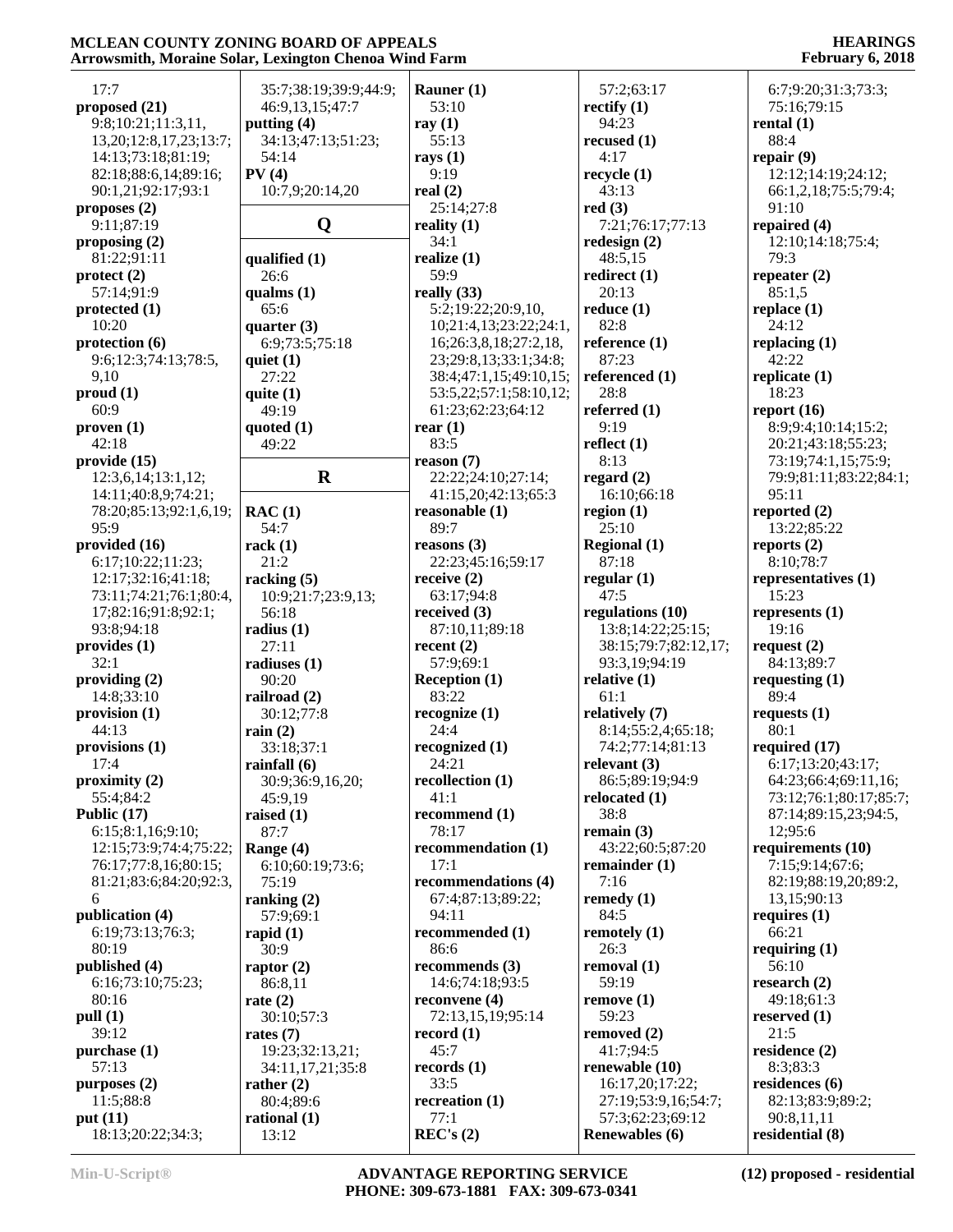| 13:5;41:19;57:23;                               | rising $(1)$                   | 19;49:9;63:16;64:8;       | 57:19                          | shows $(2)$                                   |
|-------------------------------------------------|--------------------------------|---------------------------|--------------------------------|-----------------------------------------------|
| 58:8;59:22;64:2;90:6;                           | 57:15                          | 74:15,16;78:11            | seriously $(1)$                | 23:15;78:16                                   |
| 92:22                                           | risk(1)                        | Sandage (8)               | 57:21                          | side $(13)$                                   |
| residents (1)                                   | 86:10                          | 16:8;50:8,13,19;          | serrated $(1)$                 | 12:2;31:17,21;39:14;                          |
| 89:3                                            | risks(1)                       | 51:5,7,10,10              | 82:7                           | 52:1;64:14;67:17,21;                          |
| resolution (1)                                  | 25:13                          | sat(1)                    | serve $(1)$                    | 76:19;77:19;83:5;                             |
| 84:9<br>resolve(1)                              | Riverside (1)<br>15:18         | 61:16                     | 85:4<br>service $(5)$          | 91:16:92:7                                    |
| 84:14                                           | <b>Road</b> (43)               | saved $(1)$<br>53:13      | 29:2,8;41:18;86:2;             | sides $(4)$<br>8:18;74:6,7;77:18              |
| <b>Resources</b> (10)                           | 6:12,14;8:1,16;12:2,           | saw $(2)$                 | 95:3                           | sign(2)                                       |
| 7:7;10:20,20;31:4;                              | 19;14:10;17:16;22:8;           | 16:15;61:9                | services $(4)$                 | 65:11;84:3                                    |
| 59:4;73:23;76:13;81:1;                          | 28:9;31:23,23;46:4;            | Saybrook-Arrowsmith (1)   | 25:22;29:11,11;84:1            | signal $(1)$                                  |
| 86:1;89:21                                      | 49:8;51:11;54:23;              | 12:2                      | serving $(1)$                  | 84:23                                         |
| respect $(2)$                                   | 68:15;73:8,9;74:4,16;          | saying $(3)$              | 41:19                          | signed $(2)$                                  |
| 87:8;90:14                                      | 75:21,22;76:17,19;             | 35:12;48:18;70:2          | set $(6)$                      | 53:10;92:8                                    |
| respects $(2)$                                  | 77:5,9,16,17;78:9,15,          | scale $(12)$              | 9:18;14:7;64:7;83:4;           | significant $(11)$                            |
| 13:8;93:2                                       | 19;80:11,13;83:6;92:5,         | 16:11;17:9;19:10;         | 90:9;93:6                      | 14:4;16:22;17:18;                             |
| respond $(1)$                                   | 7,8,11,12;93:10,13,14          | 21:22;23:17;25:3;58:1,    | setback (7)                    | 36:13;37:21;38:6;45:9,                        |
| 85:8                                            | roads $(11)$                   | 10,13;63:2,9;70:23        | 9:14;78:13;82:19;              | 19;56:2;61:5;88:2                             |
| response (2)                                    | 11:21;79:18;91:6,12,           | scaled $(1)$              | 83:11;88:18,20;89:1            | significantly $(3)$                           |
| 85:14;95:10                                     | 14, 17, 18, 19, 20; 92: 6, 9   | 22:6                      | sets $(1)$                     | 11:11,19;20:5                                 |
| restrictive $(1)$                               | rock(1)                        | scenario $(2)$            | 22:20                          | silicon (1)                                   |
| 90:5                                            | 61:23                          | 22:2;43:11                | setting $(2)$                  | 26:12                                         |
| results $(7)$                                   | roll(6)                        | scheduled (1)<br>17:15    | 59:6,7                         | silty $(1)$<br>32:12                          |
| 52:9;86:3,22;87:8,<br>14;89:22;94:11            | 4:5,23;5:2,4,5,7<br>roof $(3)$ | schools $(1)$             | seven $(3)$<br>22:1;93:1;94:13 | similar $(10)$                                |
| retailer $(1)$                                  | 35:22,23;38:9                  | 29:12                     | shadow $(1)$                   | 8:10;14:3;24:17,22;                           |
| 52:5                                            | rooftop $(2)$                  | scientists (1)            | 84:15                          | 25:6;60:14;61:9;74:14;                        |
| retained $(1)$                                  | 27:21;57:23                    | 60:7                      | shall $(24)$                   | 78:6,7                                        |
| 12:5                                            | rooftops $(3)$                 | score $(11)$              | 14:11,14,17,21;                | simply $(2)$                                  |
| retention (4)                                   | 58:8;69:6,13                   | 8:23;9:3,4;13:15;         | 74:21;75:1,3,7;78:19,          | 37:17;70:3                                    |
| 12:7;38:14;74:23;                               | room $(1)$                     | 74:8,8,10,11;78:1,3,3     | 22;79:1,5;83:13;89:12;         | single $(7)$                                  |
| 78:21                                           | 57:4                           | Scott $(4)$               | 91:19;93:10,13,17,22;          | 8:21;11:10,18;21:1,                           |
| return $(1)$                                    | Route $(1)$                    | 15:22;17:23;18:6;         | 94:8,14,20,23;95:5             | 9;47:17;68:23                                 |
| 95:2                                            | 80:11                          | 37:14                     | shards $(1)$                   | $s$ it $(2)$                                  |
| returned $(2)$                                  | routine $(2)$                  | screen $(2)$              | 26:19                          | 21:14,18                                      |
| 13:20,21                                        | 17:15;29:19                    | 18:14;38:2                | sheer $(1)$                    | Site $(60)$                                   |
| returning $(1)$<br>66:21                        | row $(1)$<br>22:5              | second $(2)$<br>4:4;50:21 | 69:16<br>sheet $(1)$           | 7:4,11,15,19;9:1,3;<br>10:1,4;12:16;13:11,17; |
| revenue $(7)$                                   | rows $(6)$                     | Section (8)               | 26:21                          | 16:7;18:18;22:17,18,                          |
| 17:21;28:5;54:8,9,                              | 9:17,19;37:22;38:5,            | 6:10;14:23;40:21;         | shelf $(1)$                    | 21;23:12,19;28:11,20,                         |
| 13,17,19                                        | 7,12                           | 73:5;75:18;79:7;90:22;    | 42:19                          | 23;29:2,4;31:16;33:1,                         |
| review $(1)$                                    | rubber $(1)$                   | 93:7                      | shift $(1)$                    | 5;34:8,20;47:10;48:14;                        |
| 86:20                                           | 56:7                           | Sections (3)              | 36:11                          | 50:1,7;51:18;56:13;                           |
| richest $(1)$                                   | rule $(1)$                     | 80:6,7,9                  | short $(4)$                    | 60:21;63:15;67:14,17;                         |
| 59:5                                            | 28:12                          | sedimentation (1)         | 36:7;46:13;66:5;               | 68:1;73:17,18,18,21;                          |
| Rick(2)                                         | rules $(1)$                    | 38:20                     | 67:14                          | 74:9,12,14;76:8,11,14;                        |
| 4:12;5:13                                       | 63:20                          | seem $(2)$                | shortly $(1)$                  | 77:23;78:1,4,16;85:2,5,                       |
| right $(35)$                                    | running $(1)$                  | 46:7:48:23                | 45:8                           | 21;89:9;90:21,22;91:1                         |
| 19:3,11;23:6,12;                                | 91:3                           | seems $(4)$               | shoulder $(1)$                 | sites $(2)$                                   |
| 24:4;25:4,7,15;27:15,                           | rutting $(1)$                  | 30:7;33:22;49:6;<br>52:22 | 48:18                          | 48:20,21                                      |
| 23;28:9,10,19;34:7,14;<br>37:1,6,19;42:4;43:19; | 66:1                           | select $(1)$              | shovel $(1)$<br>54:14          | sits(2)<br>22:14:26:4                         |
| 44:6;45:12,18;47:13;                            | S                              | 21:7                      | show $(6)$                     | sitting $(1)$                                 |
| 48:20;52:18;54:20;                              |                                | self-sufficient (2)       | 7:20;21:21;22:6;               | 23:6                                          |
| 57:5,22;60:11;61:18;                            | safe $(2)$                     | 26:3;27:22                | 52:9;76:14;89:2                | situation $(1)$                               |
| 63:5;66:6;72:8;77:10                            | 12:16;88:21                    | sell $(1)$                | showed $(2)$                   | 72:5                                          |
| right-of-way $(2)$                              | safety $(6)$                   | 55:9                      | 28:9,23                        | six(5)                                        |
| 77:8;83:7                                       | 9:9;25:19;81:20;               | send $(1)$                | showing $(8)$                  | 21:19;38:5;79:5;                              |
| rise $(1)$                                      | 84:20;85:14;95:10              | 26:5                      | 6:21,23;73:15,16;              | 92:14;94:8                                    |
| 41:23                                           | Same $(15)$                    | sense $(4)$               | 76:5,7,8;80:22                 | sizable $(1)$                                 |
| riser $(2)$                                     | 25:9,9;26:13;27:5,             | 45:22;46:8;54:4,12        | shown $(1)$                    | 45:1                                          |
| 40:2;67:13                                      | 10;34:11;35:22;36:2,           | serious $(1)$             | 27:12                          | size $(9)$                                    |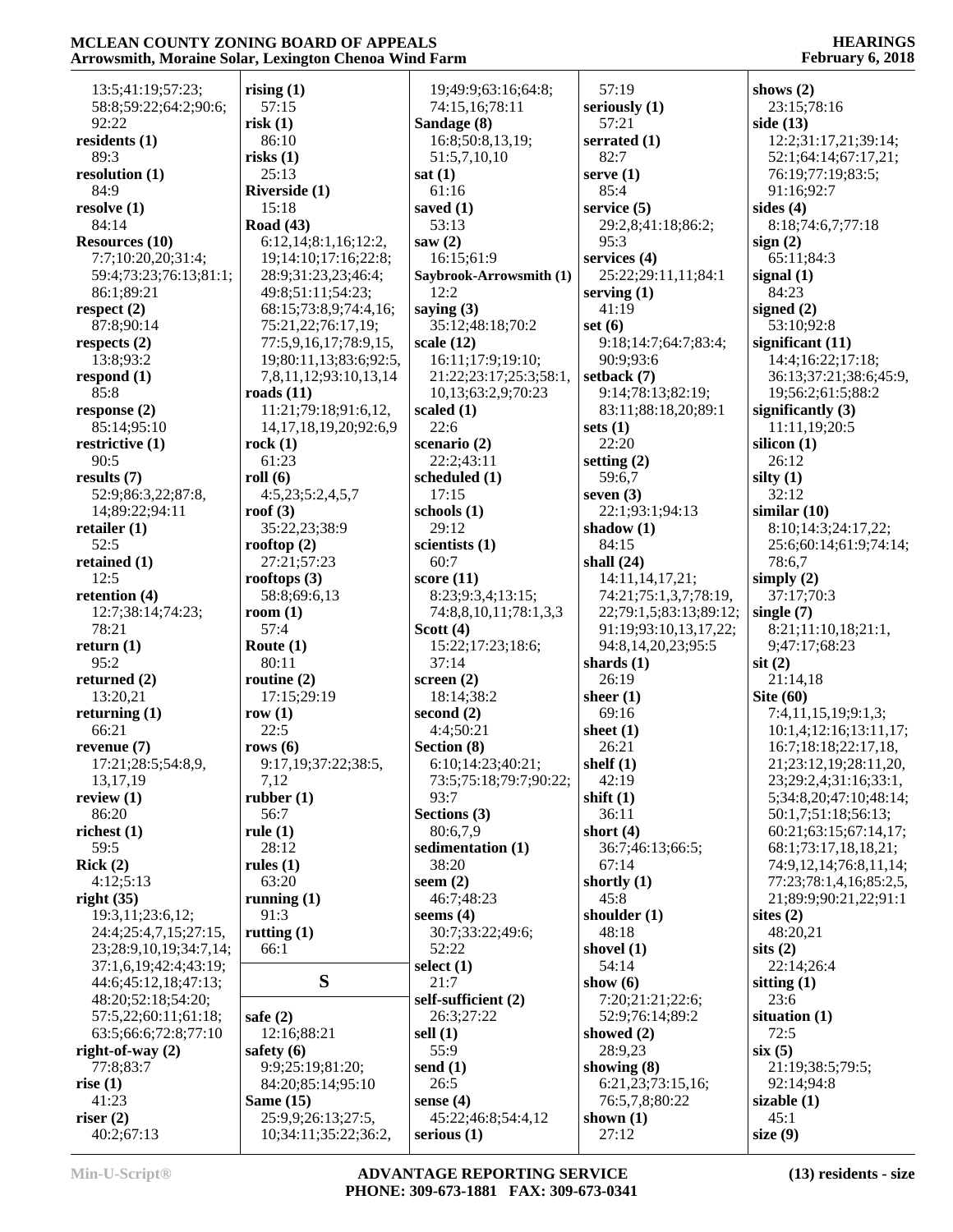| 22:17;25:9;29:1,2,4;          | 36:20;44:19;45:3;     | spending $(2)$         | 59:14;72:20            | 85:23;86:5;87:9        |
|-------------------------------|-----------------------|------------------------|------------------------|------------------------|
| 40:5;41:12;43:2;68:8          | 61:11;71:13,15;72:1   | 17:20;29:18            | stays $(2)$            | study $(9)$            |
| sizes $(3)$                   | somewhere (1)         | spent $(1)$            | 26:20,21               | 85:22;86:3,18;87:11,   |
| 41:17;46:19;47:2              | 55:23                 | 28:3                   | steel $(1)$            | 13;89:19,22;94:9,11    |
| skis $(1)$                    | soon $(1)$            | spirit $(2)$           | 21:18                  | stuff $(1)$            |
| 40:14                         | 24:12                 | 66:23;67:2             | step $(1)$             | 40:23                  |
| slightly $(1)$                | sort $(4)$            | spot $(3)$             | 54:21                  | styles $(1)$           |
| 36:9                          | 21:22;22:14;23:4;     | 24:18;33:22;54:23      | steward $(1)$          | 21:2                   |
| slope $(2)$                   | 48:15                 | spread $(2)$           | 16:18                  | $SU-18-02(2)$          |
| 32:4,8                        | sound $(5)$           | 36:21,22               | sticking (1)           | 79:12,14               |
| slow $(1)$                    | 27:2;82:9,12,15;      | staff $(17)$           | 70:2                   | $SU-18-03(2)$          |
| 34:16                         | 94:17                 | 6:4;8:9,10;9:7;14:6;   | still $(9)$            | 5:23;6:6               |
| slowly $(1)$                  | source $(3)$          | 15:20;16:18;20:21;     | 25:2;39:22;42:6;       | SU-18-04 (2)           |
| 21:12                         | 27:23;68:23;69:12     | 62:5;67:4;72:22;73:19; | 43:9;48:6;51:3;55:16,  | 72:22;73:1             |
| small $(4)$                   | sources $(2)$         | 74:1,15,18;81:10;93:5  | 19;58:21               | $SU-18-05(2)$          |
| 45:5;57:23;69:21;             | 27:8;53:16            | staff's $(1)$          | stipulation $(2)$      | 75:13,14               |
| 73:18                         | south $(15)$          | 17:1                   | 24:6;93:9              | subdivision $(1)$      |
| smaller $(3)$                 | 8:15,20;18:7;32:2;    |                        |                        | 59:22                  |
|                               |                       | stage $(6)$            | stipulations (7)       |                        |
| 28:13;70:9,13                 | 67:17,21,22;74:3;     | 21:3;28:16,17;32:16;   | 14:9;17:5;66:13;       | subject $(7)$          |
| soak $(1)$                    | 76:19,22;77:3,4,9,19; | 42:14:86:10            | 67:5;78:11,18;93:9     | 12:4;13:19;76:20;      |
| 20:18                         | 80:12                 | stages $(2)$           | storage $(1)$          | 77:4,10,12,14          |
| <b>Soil</b> (16)              | southeast (4)         | 31:6,11                | 32:19                  | submit $(3)$           |
| 7:2,3;8:23;21:20;             | 8:5;32:6;73:5;76:21   | stamped $(1)$          | storm $(12)$           | 85:17;86:17;90:15      |
| 26:15;28:15;30:7,9;           | southwest (4)         | 56:7                   | 12:6;14:12;25:18;      | submitted (17)         |
| 35:11;38:19;60:7;             | 6:9;7:22;77:5,11      | stand $(1)$            | 31:17;35:6,8;36:14;    | 10:18;11:1;14:21;      |
| 73:20;74:8,10;76:10;          | space $(4)$           | 35:1                   | 37:1;38:13,20;74:22;   | 38:22;71:20;75:8;79:6; |
| 78:1                          | 16:17;38:7,12;83:21   | standard (16)          | 78:20                  | 82:10;83:20;86:23;     |
| soils $(5)$                   | spaces $(1)$          | 9:11;11:7,15,23;       | storms $(1)$           | 87:16;89:20;93:18,22;  |
| 13:17;32:10,11,17,            | 36:5                  | 12:16;13:1,9;79:8;     | 36:13                  | 94:1,10,15             |
| 21                            | spacing $(3)$         | 81:21;85:16;88:10;     | story $(1)$            | subscribe $(2)$        |
| <b>Solar</b> (106)            | 37:22;46:19;47:4      | 90:4;91:8;92:3,17;93:4 | 46:12                  | 64:10;65:4             |
| 6:1, 6, 8; 7: 21, 23; 8: 5,   | speak $(3)$           | standards (18)         | straight $(2)$         | subscribed (1)         |
| 7;9:12,15,19,21;10:2,4,       | 58:2,17;70:10         | 9:14;14:7;15:1;        | 39:16;77:6             | 64:22                  |
| 6, 10, 16; 11: 12, 20; 12: 8, | spec $(3)$            | 66:18;67:4;74:14,19,   | strategy $(1)$         | subscriber $(3)$       |
| 12;13:18;14:3,13,20;          | 43:16,21;44:7         | 20;78:6,7,11;81:17,18; | 57:16                  | 63:21;64:1,8           |
| 15:1;16:1,11,14;17:3,8,       | special $(21)$        | 83:16;88:23;93:6,7,19  | stream $(3)$           | subscribers (4)        |
| 10,12;18:17,21,23;            | 6:7;9:8;11:3,13;      | standing $(1)$         | 54:13,17,19            | 63:11,13,19;64:5       |
| 19:5,7,17,22;20:1,2,7,        | 12:21,23;13:7;60:1,3; | 42:4                   | street $(3)$           | subscription $(2)$     |
| 11, 12, 14; 21: 4; 22: 7, 12, | 73:3;74:20;75:16;     | standpoint (1)         | 7:13;8:7;25:8          | 62:17;64:20            |
|                               | 79:15;81:18,19;88:6;  |                        |                        | subscriptions (3)      |
| 14;24:15,19,19;25:13,         |                       | 26:2                   | streets $(2)$          |                        |
| 21;26:2,6;27:8;28:7;          | 90:1;92:15,16;93:1,7  | stands $(1)$           | 12:15;92:3             | 64:13,18;65:7          |
| 29:13;30:22;35:17;            | specialize $(1)$      | 35:11                  | <b>STREICKER (16)</b>  | subsidies (1)          |
| 37:18;39:20;42:8;             | 49:13                 | start $(2)$            | 6:2;15:6,9,13,16,17;   | 54:11                  |
| 52:14;53:8,20;54:1;           | species $(4)$         | 28:7;33:9              | 30:1;44:3,8;50:16,22;  | subsidy $(1)$          |
| 55:10,11,19;56:2,11,          | 7:10;86:5;89:19;      | started $(2)$          | 58:20;61:7;65:12;      | 54:11                  |
| 12;57:10,23;59:2;             | 94:9                  | 18:2;49:10             | 66:16;72:17            | substantial (1)        |
| 62:15,17,23;63:1,4,13,        | specific $(7)$        | state $(15)$           | $S-T-R-E-I-C-K-E-R(1)$ | 60:11                  |
| 22;64:11,22;65:5,17;          | 17:4;18:18;42:17,17;  | 16:19:21:8:24:3,17;    | 15:17                  | substantially (2)      |
| 66:10;67:9;68:20;69:3,        | 56:20;63:20;67:1      | 52:15:53:4,6,7,16;     | strips $(1)$           | 11:6;88:9              |
| 4, 10, 14; 70: 4, 7, 11, 19;  | specifically $(2)$    | 57:17;60:16;61:12;     | 91:16                  | substation $(2)$       |
| 73:2,3;75:6,15,16;79:4,       | 16:10;17:12           | 69:11,17;87:23         | strong $(1)$           | 79:20;82:8             |
| 8                             | specifics $(1)$       | stated $(1)$           | 27:8                   | subsurface $(2)$       |
| soliciting $(1)$              | 10:1                  | 66:6                   | strongly $(1)$         | 33:6;47:12             |
| 66:8                          | specked (2)           | states $(14)$          | 67:3                   | successful $(1)$       |
| solidified (2)                | 42:13,21              | 13:1;19:16,18;30:22;   | structural $(2)$       | 55:11                  |
| 53:14,18                      | speed $(1)$           | 44:4;54:1;82:20;84:11, | 10:9;25:17             | suitable $(2)$         |
| solids $(2)$                  | 87:5                  | 19;86:2,16;87:20;      | structures (1)         | 90:6,7                 |
| 34:19,19                      | speeds $(1)$          | 89:13:92:18            | 79:22                  | summary $(1)$          |
| somebody $(3)$                | 87:4                  | statewide (1)          | struggle $(1)$         | 31:9                   |
| 26:5,5;64:9                   | spell $(1)$           | 61:14                  | 59:8                   | sum(8)                 |
| sometime $(1)$                | 68:16                 | station $(2)$          | students (1)           | 9:23;14:1;21:11;       |
|                               |                       |                        | 29:12                  | 37:2,9;52:22;53:1,4    |
| 19:20                         | spend $(1)$           | 85:1,4                 |                        |                        |
| sometimes (7)                 | 17:19                 | stay $(2)$             | studies $(3)$          | sunburn $(2)$          |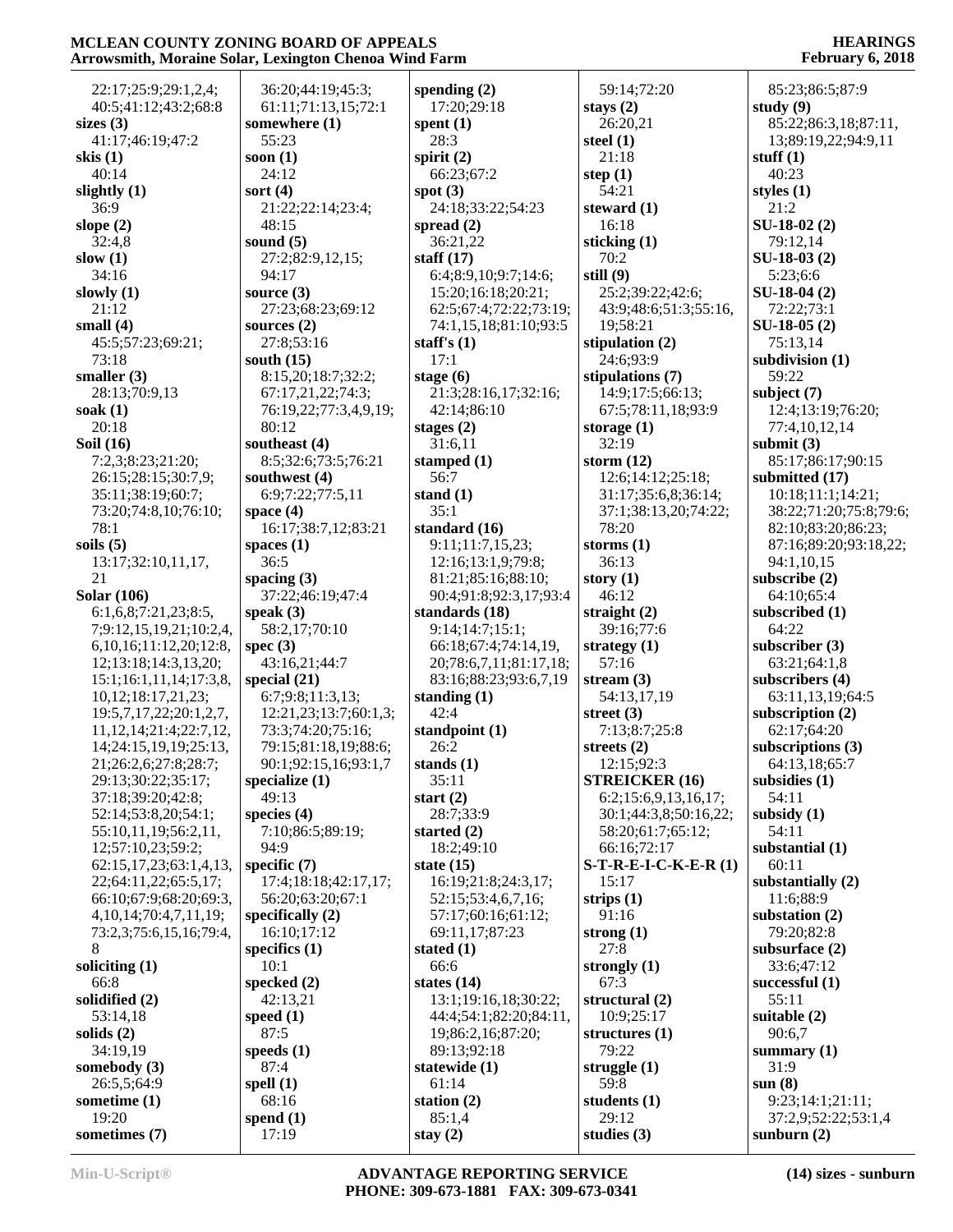#### **HEARINGS February 6, 2018**

|                        | лтгомэнниң мюгани эмаг, пехиідин сисноа этни ғатш |                            |                            | $\frac{1}{2}$                   |
|------------------------|---------------------------------------------------|----------------------------|----------------------------|---------------------------------|
| 55:16,18               | 63:2;64:2;70:14,23;                               | 31:1                       | together $(6)$             | 18:15                           |
| sunlight (4)           | 71:4                                              | therefore $(2)$            | 18:22;25:6;26:23;          | transmission (4)                |
| 20:13,19,20;55:20      | tapping $(1)$                                     | 7:9;46:1                   | 38:19;60:16;69:19          | 10:13;67:7;68:7;                |
|                        | 68:9                                              | thermal $(1)$              | tomorrow(6)                | 83:7                            |
| sunnier $(1)$          |                                                   |                            |                            |                                 |
| 55:21                  | tariff(3)                                         | 20:12                      | 72:14,19,19;75:12;         | TRC(1)                          |
| sunshine $(3)$         | 56:6,10;58:21                                     | thin $(1)$                 | 79:11;95:14                | 30:21                           |
| 52:21;54:2;55:13       | tasked $(1)$                                      | 26:12                      | tonight $(7)$              | treating $(3)$                  |
| SUP(2)                 | 69:22                                             | thinking $(2)$             | 16:12;31:1;43:23;          | 34:4;36:17;48:7                 |
| 44:3,9                 | taught $(1)$                                      | 41:21:71:3                 | 58:21;72:11;81:4,7         | trend $(1)$                     |
| super $(1)$            | 55:17                                             | third $(4)$                | top(3)                     | 53:6                            |
| 21:12                  | tax(5)                                            | 57:10;68:20;75:19;         | 22:1;30:8;70:19            | triggered $(1)$                 |
| support $(2)$          | 17:21;28:5;59:12;                                 | 83:7                       | topics $(1)$               | 94:4                            |
| 45:2,3                 | 60:11;88:2                                        | though $(2)$               | 47:22                      | true(3)                         |
| sure $(8)$             | Taylor (6)                                        | 56:9;60:15                 | topography $(2)$           | 31:20;36:4,10                   |
| 5:1;35:3;41:3;42:15;   | 4:19,20;5:20,21;                                  | thought $(9)$              | 31:13;81:12                | trust $(1)$                     |
| 48:6;49:14;50:12;      | 55:22;57:18                                       | 15:6;18:10,14;21:21;       | total $(9)$                | 39:3                            |
| 59:11                  | teams $(1)$                                       | 25:2,11;48:1,3;53:8        | 9:3;29:15;34:18;           | turbine $(19)$                  |
| surface $(11)$         | 47:22                                             | thoughts $(1)$             | 36:5;74:8,10;78:2;         | 79:17;82:1,5,14,21,             |
| 31:11;32:3;34:3,5,6,   | technologies (1)                                  | 49:10                      | 82:22;83:2                 | 23;83:2,4,10;85:3;              |
| 10,12;36:1,5;38:10;    | 45:21                                             | thousand $(2)$             | totally $(1)$              | 87:3,4;88:4;89:1,9;             |
| 40:6                   | technology (2)                                    | 19:12,12                   | 70:22                      | 90:10;94:6,14,17                |
|                        |                                                   |                            |                            |                                 |
| surrounded (2)         | 42:10,18                                          | thousands (1)              | touch $(1)$<br>59:1        | turbines $(9)$                  |
| 74:5,7                 | telecommunications (1)                            | 61:4                       |                            | 14:3;82:6;83:3;88:5;            |
| surrounding (8)        | 84:16                                             | threat $(1)$               | toward $(1)$               | 89:12,16;90:9;91:2;             |
| 8:17,18;11:14;77:17;   | television (1)                                    | 57:19                      | 77:4                       | 95:3                            |
| 81:14;85:9;88:11;90:2  | 95:1                                              | threatened (1)             | tower $(3)$                | turn(1)                         |
| survey $(3)$           | tempered $(1)$                                    | 57:22                      | 83:15;85:3;91:12           | 51:16                           |
| 47:2;86:8,12           | 26:17                                             | three $(13)$               | towers $(3)$               | Turner (43)                     |
| surveys $(6)$          | template(1)                                       | 14:14;18:11;32:10;         | 83:8;85:2,2                | 4:2,14,15,21;5:3,5,             |
| 49:13,17;86:7,9,11,    | 66:11                                             | 78:21;80:4;83:1,9,10;      | Township (29)              | 15, 16, 22; 6: 3; 15: 3, 8, 11, |
| 13                     | temporary $(3)$                                   | 89:5;90:1,10,11;93:17      | 6:10,12,22;7:1;            | 14;18:1,4,9;30:4,14,16;         |
| suspended $(1)$        | 59:19;60:6,10                                     | three-fifths $(1)$         | 12:19;14:10;16:3;          | 35:2,10;50:11,14,17,            |
| 34:19                  | ten(5)                                            | 73:8                       | 28:11;61:11;73:6,7,15;     | 21;51:2,6,8,15;52:19;           |
| swear $(3)$            | 21:19;28:12;36:10;                                | throughout (3)             | 74:15;75:18,20;76:5,6,     | 54:16;59:1;62:2,8,13;           |
| 15:12;18:2;50:19       | 43:1;95:5                                         | 9:23;21:11;85:10           | 15;78:9,10,15,19;80:7,     | 68:12;72:8,18;75:10;            |
| sworn $(5)$            | $ten$ -mile $(1)$                                 | throw $(2)$                | 8, 10, 23; 90: 23; 92: 12; | 79:10;81:6;95:12                |
| 15:13;18:3;30:15;      | 90:20                                             | 61:21,22                   | 93:14                      | TV(1)                           |
| 51:3,7                 | tension $(1)$                                     | thrusts $(2)$              | townships (1)              | 83:22                           |
| system $(27)$          | 42:6                                              | 59:3;66:19                 | 92:5                       | Twin $(1)$                      |
|                        |                                                   |                            |                            |                                 |
| 9:22;10:1,3;13:11;     | term $(4)$                                        | thumb $(1)$                | track(1)                   | 91:14                           |
| 17:16;21:7;27:21,21;   | 26:17;43:7;54:11;                                 | 28:12                      | 30:12                      | two $(36)$                      |
| 33:2;37:7,8;45:14,23,  | 60:5                                              | Thursday (3)               | tracking $(5)$             | 8:11;9:12,21;14:10;             |
| 23;46:9,20,23;47:4,13; | termed (1)                                        | 81:2,6;95:13               | 9:22,23;21:1,9;37:2        | 16:11;19:11;20:11;              |
| 48:5;51:23;56:18;57:1; | 64:16                                             | tile $(25)$                | tracks $(1)$               | 21:1;22:16,18,20;               |
| 79:16;80:3;81:23;      | terminated (1)                                    | 12:10;14:17;33:1,2,        | 31:20                      | 26:11;31:13;36:4;               |
| 82:18                  | 7:10                                              | 15;44:16,18;45:10,11,      | $\textbf{Trade}(1)$        | 38:21;39:2,22;40:1;             |
| systems $(5)$          | terminology <sub>(1)</sub>                        | 14;47:2;48:2,5;49:1,       | 58:6                       | 41:14,21;53:13;55:7;            |
| 10:9;21:18;23:13;      | 40:15                                             | 12, 13, 17; 50: 1; 51: 21, | traffic $(3)$              | 60:21;63:2,3,3;68:8;            |
| 58:1,2                 | terms $(4)$                                       | 23;66:2,18;75:3;79:2;      | 17:17;84:17;92:2           | 70:13;78:7,19;80:4;             |
|                        | 65:16,23;66:1;67:1                                | 91:10                      | trailblazing $(1)$         | 87:23;88:6;89:6;90:19;          |
| T                      | Terra $(2)$                                       | tiles $(3)$                | 16:16                      | 93:13                           |
|                        | 24:23;25:10                                       | 24:2;28:15;48:13           | trailing $(1)$             | $two-foot(1)$                   |
| talk $(12)$            | terrain $(1)$                                     | tiling $(3)$               | 82:7                       | 39:21                           |
| 15:4,5,23;16:13;       | 24:23                                             |                            |                            |                                 |
|                        |                                                   | 45:21;48:15;51:13          | transects $(1)$            | two-step $(2)$                  |
| 18:13,14,18;20:11;     | territory $(1)$                                   | tilt $(3)$                 | 47:5                       | 38:16:39:1                      |
| 28:6;37:14;59:10;      | 64:9                                              | 9:21;20:23;37:19           | transformer (11)           | two-story $(1)$                 |
| 62:16                  | testimony $(2)$                                   | times (9)                  | 10:13;22:10;27:4;          | 70:18                           |
| talked $(3)$           | 50:23;51:4                                        | 26:8,9;55:17;72:16;        | 39:5,7,23;40:10,17;        | type(18)                        |
| 20:23;48:16;62:14      | texture $(1)$                                     | 82:22;83:2,4,10;90:10      | 42:1;43:10;56:18           | 16:2;18:17;21:7;                |
| talking $(18)$         | 55:3                                              | tip(1)                     | transformers (4)           | 27:21;32:4;34:15,16;            |
| 19:10;20:6,12,15,20;   | Thacker (1)                                       | 83:8                       | 7:14;10:8;39:10;           | 35:7;40:23;41:12;               |
| 22:19;23:16;42:2;45:4; | 90:23                                             | today $(2)$                | 79:19                      | 42:17;45:3;46:14;               |
| 49:12,16;60:8;61:15;   | Thanks $(1)$                                      | 56:17;61:2                 | transition $(1)$           | 51:18;57:2;62:17;               |

**Min-U-Script® ADVANTAGE REPORTING SERVICE PHONE: 309-673-1881 FAX: 309-673-0341** **(15) sunlight - type**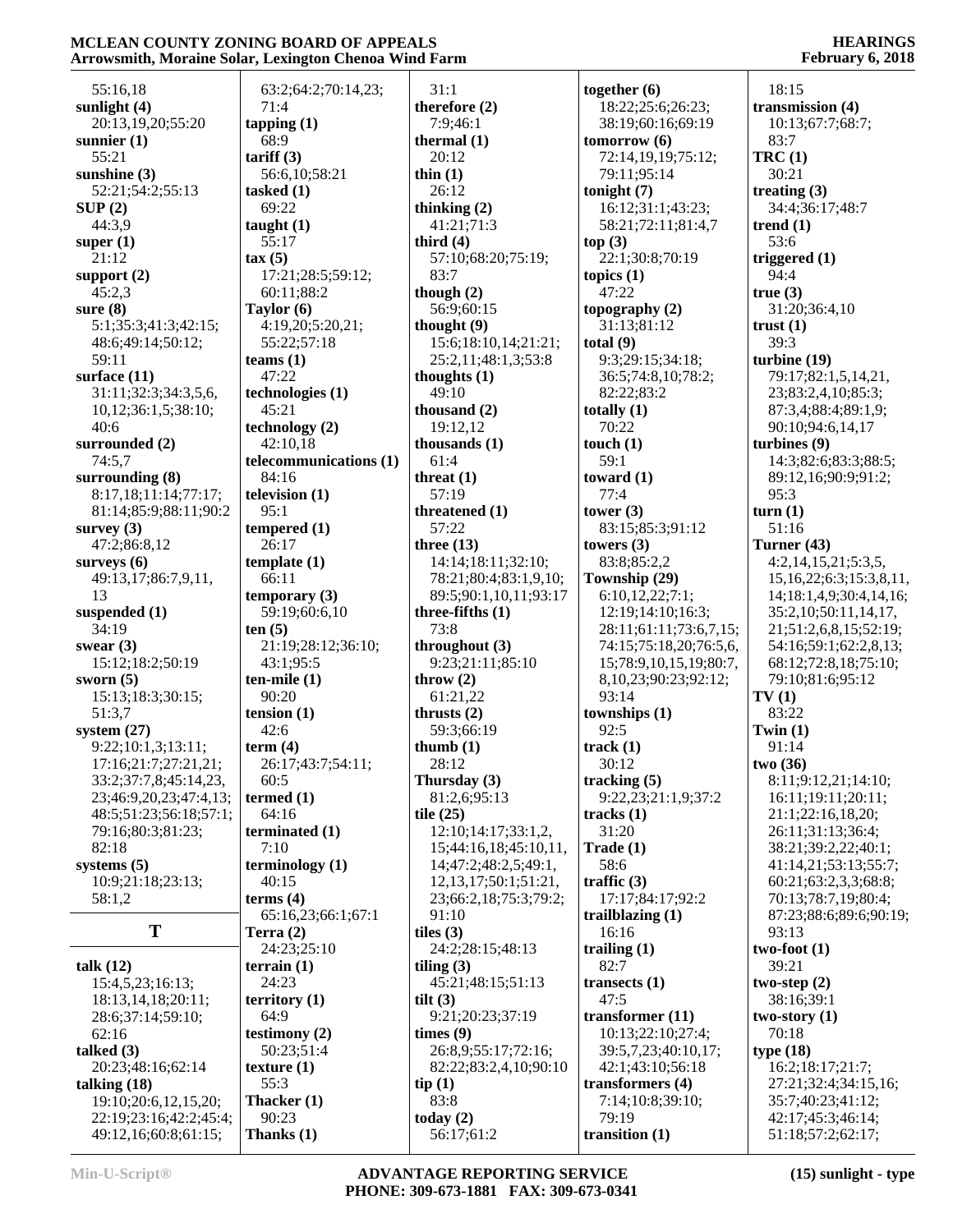| 82:14;94:17            | 58:9;60:1,3,6;63:16;                         | 30:19                  | weed $(2)$                         | 56:19                  |
|------------------------|----------------------------------------------|------------------------|------------------------------------|------------------------|
| types $(6)$            | 73:3;75:16;78:6,11;                          | versus $(2)$           | 71:19;72:4                         | wiring $(1)$           |
| 20:11;21:18;26:11;     | 79:8,15;81:11,15,17,                         | 59:2,14                | weeds $(2)$                        | 22:4                   |
| 32:11;45:21;53:19      | 18, 19; 82: 3; 85: 16; 86: 7,                | Vestas $(2)$           | 71:13,14                           | within $(11)$          |
| typical $(1)$          | 10;88:6,7,13;90:1,3,8;                       | 82:4;94:13             | weeks $(1)$                        | 55:23;65:10;66:23;     |
| 41:17                  | 92:5,9,11,15,17;93:1,8,                      | VI(2)                  | 56:1                               | 83:9,15;84:2;85:3;     |
|                        |                                              |                        |                                    |                        |
| typically $(3)$        | 10,13,19                                     | 14:23;79:7             | welfare $(2)$                      | 89:9,16;90:20,22       |
| 28:13;31:6;70:12       | used $(6)$                                   | vicinity $(3)$         | 9:10;81:21                         | without $(4)$          |
|                        | 13:23;39:9;58:8;                             | 10:21;11:5;88:8        | west $(10)$                        | 27:20;42:22;46:20;     |
| $\mathbf U$            | 74:3;77:2;88:11                              | VII(1)                 | 8:4,21;21:17;25:1;                 | 52:8                   |
|                        | user $(1)$                                   | 93:7                   | 30:19;75:20;76:19;                 | wonder $(1)$           |
| ultimately $(1)$       | 65:9                                         | visit $(2)$            | 77:21;80:10;91:3                   | 62:15                  |
|                        |                                              |                        |                                    |                        |
| 38:13                  | uses $(5)$                                   | 26:7,7                 | Westgate (1)                       | wonderful (1)          |
| ultraviolet (1)        | 13:3;74:20;88:22;                            | visits $(1)$           | 62:12                              | 60:3                   |
| 55:13                  | 90:6;92:20                                   | 26:10                  | wet $(2)$                          | words $(2)$            |
| under $(14)$           | USFWS $(4)$                                  | void $(1)$             | 28:15;37:19                        | 20:22;63:11            |
| 19:20;22:2;29:16;      | 86:6,20,23;87:7                              | 40:20                  | what's $(10)$                      | work $(7)$             |
| 31:19;35:19;38:10;     | using $(2)$                                  | voltage $(1)$          | 20:4;36:14;42:10;                  | 16:1;26:6;30:13,21;    |
|                        |                                              |                        |                                    |                        |
| 39:20;40:13,20;52:14;  | 21:9;42:15                                   | 23:3                   | 48:12;52:5;53:6;54:6;              | 31:2;55:13;84:5        |
| 62:20;63:1,12;94:5     | usually $(1)$                                | volume $(2)$           | 59:12,13,13                        | workers $(1)$          |
| underground (1)        | 40:22                                        | 29:3;69:14             | whatsoever $(2)$                   | 20:2                   |
| 39:21                  | utilities $(3)$                              | voluntarily (1)        | 26:15:29:10                        | working $(2)$          |
| underneath (7)         | 11:21;29:10;91:6                             | 65:23                  | whereby $(3)$                      | 83:11;92:4             |
| 22:5;30:12;31:23;      | utility $(14)$                               | vote(1)                | 26:17;27:21;42:19                  | works $(2)$            |
|                        |                                              |                        |                                    |                        |
| 35:17;46:4,6;70:18     | 10:13;29:7;40:2;                             | 81:6                   | whichever $(1)$                    | 33:1;44:2              |
| understood (2)         | 43:4;58:1,10,13;63:2,9,                      |                        | 78:15                              | worries $(1)$          |
| 49:18:54:14            | 18;64:9;67:13;68:1;                          | W                      | white $(1)$                        | 65:6                   |
| Unfortunately (2)      | 85:2                                         |                        | 27:12                              | worth $(1)$            |
| 69:15,18               |                                              | wager $(1)$            | whole $(6)$                        | 19:7                   |
| uniform $(1)$          | $\mathbf{V}$                                 | 61:3                   | 20:8;38:3;40:12;                   | written $(2)$          |
| 33:19                  |                                              | waiting $(1)$          | 57:19;58:3,17                      | 92:11;93:13            |
| uniformly $(2)$        |                                              |                        |                                    |                        |
|                        |                                              |                        |                                    |                        |
|                        | V136(2)                                      | 23:14                  | wholesaler $(1)$                   | wrote $(1)$            |
| 36:21,22               | 82:4;94:13                                   | wants $(2)$            | 52:5                               | 87:12                  |
| United (2)             | valuation (2)                                | 55:8;61:5              | who's $(1)$                        |                        |
|                        |                                              |                        |                                    | $\mathbf{Y}$           |
| 30:22;86:2             | 16:4;59:11                                   | warrant $(1)$          | 26:6                               |                        |
| units $(3)$            | value $(5)$                                  | 54:3                   | wide $(1)$                         |                        |
| 37:6,13;55:14          | 9:6;14:4;61:13;                              | washing $(1)$          | 57:22                              | $\text{ yards} (1)$    |
| unless $(1)$           | 74:12;78:4                                   | 91:17                  | width $(3)$                        | 79:21                  |
| 81:7                   | values $(2)$                                 | watch $(1)$            | 8:17;74:4;77:17                    | Yates $(2)$            |
| unlikely $(2)$         | 11:6;88:9                                    | 21:14                  | wildlife $(5)$                     | 80:8;90:23             |
| 7:9;10:23              | variation $(1)$                              | Water $(19)$           | 85:23;86:2;87:15;                  | year $(11)$            |
|                        |                                              |                        |                                    |                        |
| unsafe $(1)$           | 32:19                                        | 7:2;12:7;14:12;        | 89:23;94:12                        | 20:3;26:8,9;28:3;      |
| 27:16                  | variety $(2)$                                | 25:19;29:9;31:12,17;   | willing $(2)$                      | 29:5;35:11;52:21;      |
| up $(24)$              | 31:3;45:15                                   | 32:15;35:6,9;36:1,21;  | 55:8;65:23                         | 60:20,21;63:16;86:21   |
| 13:22;27:15;34:2,18;   | various $(2)$                                | 38:7,14,21;73:20;      | wind $(26)$                        | years $(13)$           |
| 38:1,5;39:17;41:23;    | 30:22;61:11                                  | 74:22;76:10;78:20      | 14:1,3;16:15;24:18;                | 18:20;19:20;33:3;      |
| 45:15,18;46:16;48:1;   | vault $(4)$                                  | waterhemp $(1)$        | 36:20;41:1;53:20;                  | 43:1,8,9,11;47:7,8;    |
| 50:5;51:3;57:6;58:10;  | 40:5,7,13;41:21                              | 71:16                  | 60:15;61:10;66:11;                 | 51:13;80:4;89:5,6      |
| 64:7;67:4;71:8;79:17,  |                                              |                        | 79:14,16,17;80:3;                  |                        |
|                        | vaults $(3)$                                 | waterways $(2)$        |                                    | Yellow $(1)$           |
| 17;81:23;82:1;89:5     | 39:8,9;42:2                                  | 91:18,19               | 81:22;82:1,18;84:21;               | 19:16                  |
| updated $(2)$          | vegetated (1)                                | way $(20)$             | 85:3;87:4,21;88:1,14;              | yield $(2)$            |
| 82:15;94:17            | 91:16                                        | 14:4,4;15:21;21:10,    | 89:8,9;91:15                       | 21:10:54:2             |
| upon $(1)$             | vegetation $(3)$                             | 11;27:18;31:7;34:7;    | windshield (1)                     |                        |
| 84:13                  | 34:16;71:19;77:16                            | 39:19;40:16;45:16;     | 26:21                              | Z                      |
| upstream $(2)$         | verify $(2)$                                 | 46:21;48:2;56:15;57:2; | <b>WINTERLAND (8)</b>              |                        |
|                        |                                              | 60:4;69:13;70:3,4;     |                                    |                        |
| 46:6;91:16             | 83:18;86:3                                   |                        | 68:14,14,18;69:2;                  | ZBA(1)                 |
| uptick $(1)$           | Veriotti (21)                                | 91:21                  | 70:6,16;71:10;72:7                 | 95:16                  |
| 61:5                   | 16:6;30:2,15,18,19;                          | ways $(1)$             | $W-I-N-T-E-R-L-A-N-D(1)$           | ZIEGLER(11)            |
| use $(55)$             | 33:20;34:1,23;35:5,14,                       | 9:21                   | 68:19                              | 62:11,11,14;63:6;      |
| 6:7;8:18;9:8,14;11:3,  | 18;36:3;37:5;38:16;                          | weather $(1)$          | wire $(5)$                         | 64:17;65:9,17;67:7,18; |
| 4,9,13,15,18;12:21,23; | 39:15;41:11;44:21;                           | 57:1                   | 40:1,21,22;41:12,22                | 68:3,11                |
| 13:7;14:23;21:8;29:6;  | 46:11;51:17;67:10,20<br>$V-E-R-I-O-T-T-I(1)$ | WECS(3)                | wires $(5)$<br>10:8;39:12,13;42:5; | zigzag(1)              |